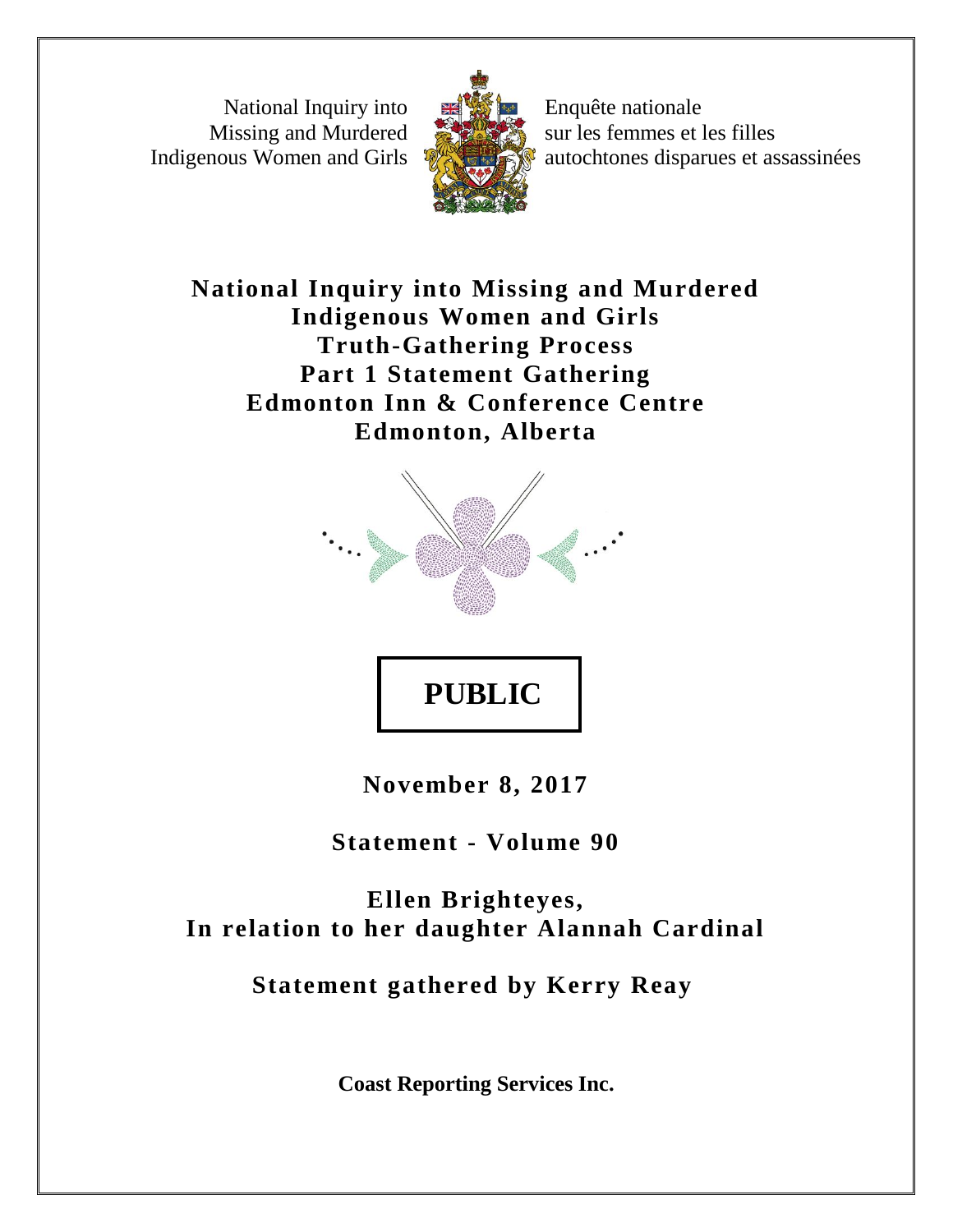## **TABLE OF CONTENTS**

| Statement - Volume 90<br>November 8, 2017<br>Witness: Ellen Brighteyes | <b>PAGE</b> |
|------------------------------------------------------------------------|-------------|
| Testimony of Ellen Brighteyes $\ldots \ldots \ldots \ldots \ldots$     |             |
| Reporter's certification 57                                            |             |
| Statement gatherer: Kerrie Reay                                        |             |

**Documents submitted with testimony: none.**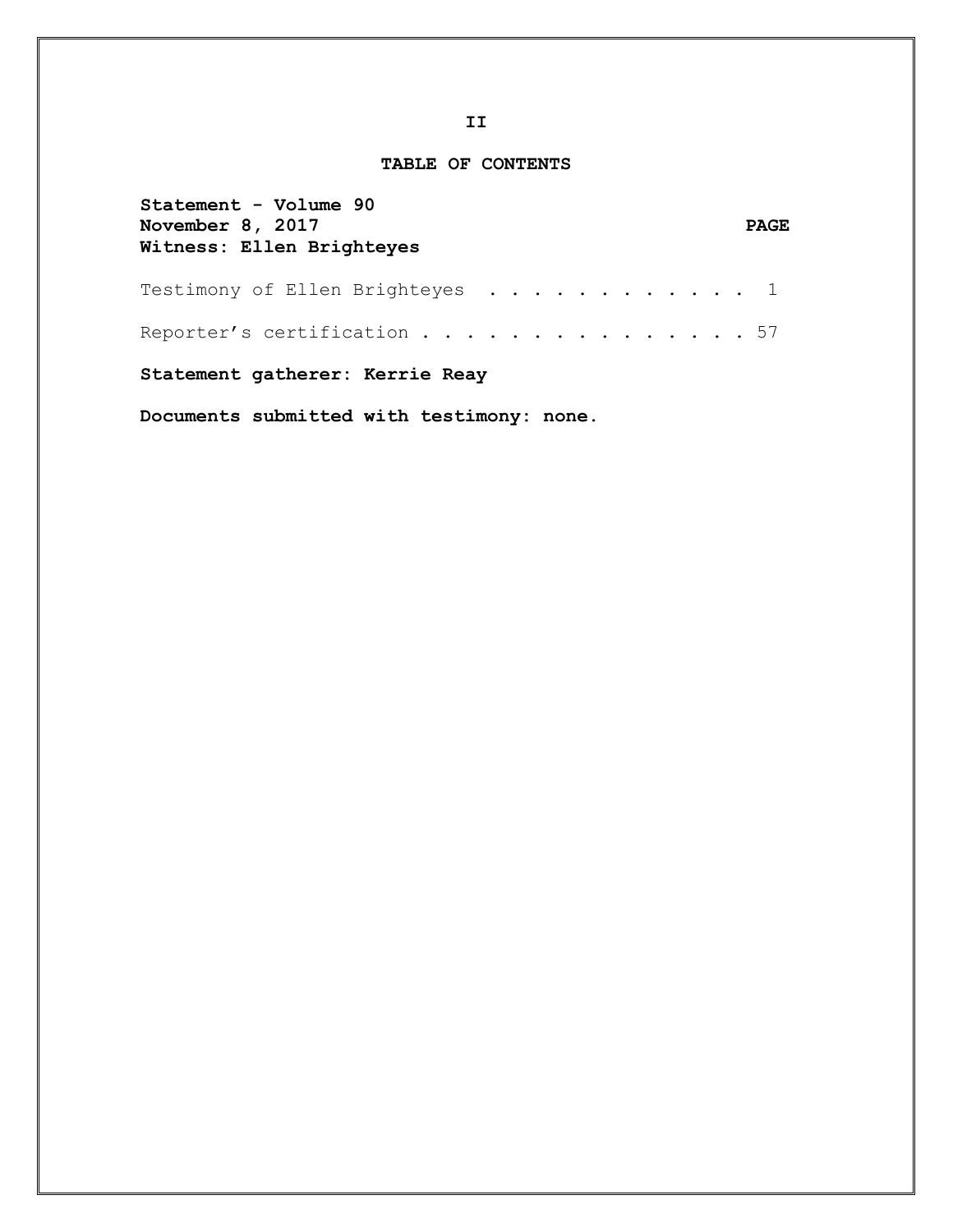## **III**

## **NOTES**

The use of square brackets [ ] in this transcript indicates that amendments have been made to the certified transcript in order to replace information deemed inaudible or indecipherable by the original transcriptionist. Amendments were completed by listening to the source audio recording of the proceeding and were made by Bryana Bouchir, Public Inquiry Clerk with the National Inquiry into Missing and Murdered Indigenous Women, Girls and 2SLGBTQ, May 3rd 2018 at Vancouver, BC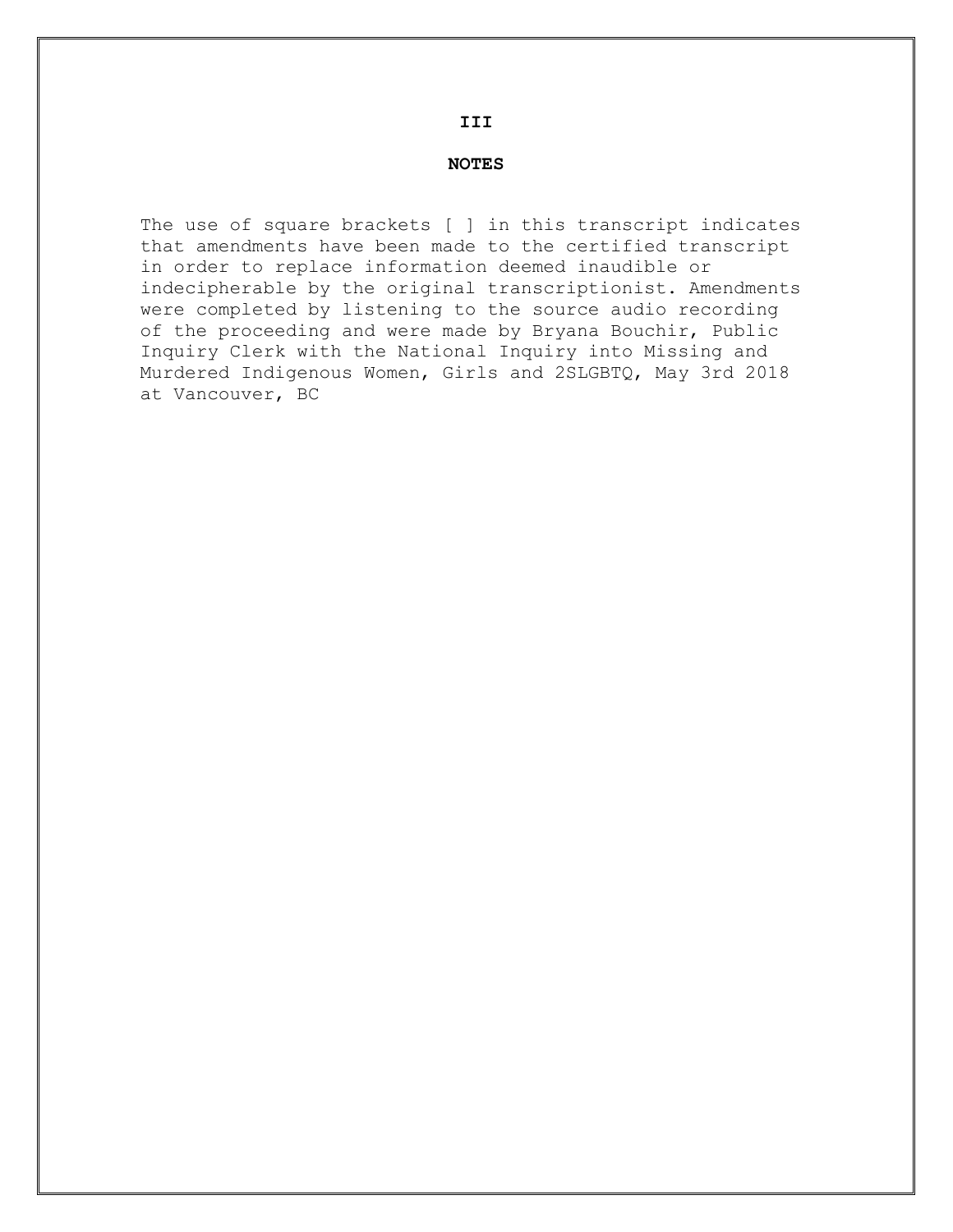**Statement – Public 1 Ellen Brighteyes (Alannah Cardinal)**

| $\mathbf 1$  | [NOVEMBER 8, 2017 12:23 P.M.]                           |
|--------------|---------------------------------------------------------|
| $\mathbf{2}$ | KERRIE REAY: Okay. This is Kerrie Reay. I'm a statement |
| 3            | taker with the National Inquiry into Missing and        |
| 4            | Murdered Indigenous Women and Girls. We are in          |
| 5            | Edmonton Alberta and it is November the 8th at 2017     |
| 6            | and the time is 12:23. Today I am speaking with Ellen   |
| 7            | Brighteyes of the Saddle Lake and Goodfish First        |
| 8            | Nation, and we are speaking in regards to the death of  |
| $\mathsf 9$  | her Donna -- of her daughter Alannah Cardinal, who      |
| 10           | passed away on July 25th of 2016. So, Ellen, you are    |
| 11           | here voluntarily to give your truth?                    |
| 12           | ELLEN BRIGHTEYES: Yes.                                  |
| 13           | KERRIE REAY: And you understand that we are videotaping |
| 14           | and we are audiotaping your story today?                |
| 15           | ELLEN BRIGHTEYES:<br>Yes.                               |
| 16           | KERRIE REAY: And also present in the room is Gordon     |
| 17           | Burnstick, who is a health support; Sheila Cardinal,    |
| 18           | who is a cousin; and [Granddaughter], who is your       |
| 19           | granddaughter who you are raising.                      |
| 20           | ELLEN BRIGHTEYES:<br>Um-hmm.                            |
| 21           | [CHILD SPEAKING UNINTELLIGIBLE]                         |
| 22           | KERRIE REAY: And also, for the record, two additional   |
| 23           | people may arrive during the telling of the story, and  |
| 24           | we will stop to bring them into the room and identify   |
| 25           | them when they are here.                                |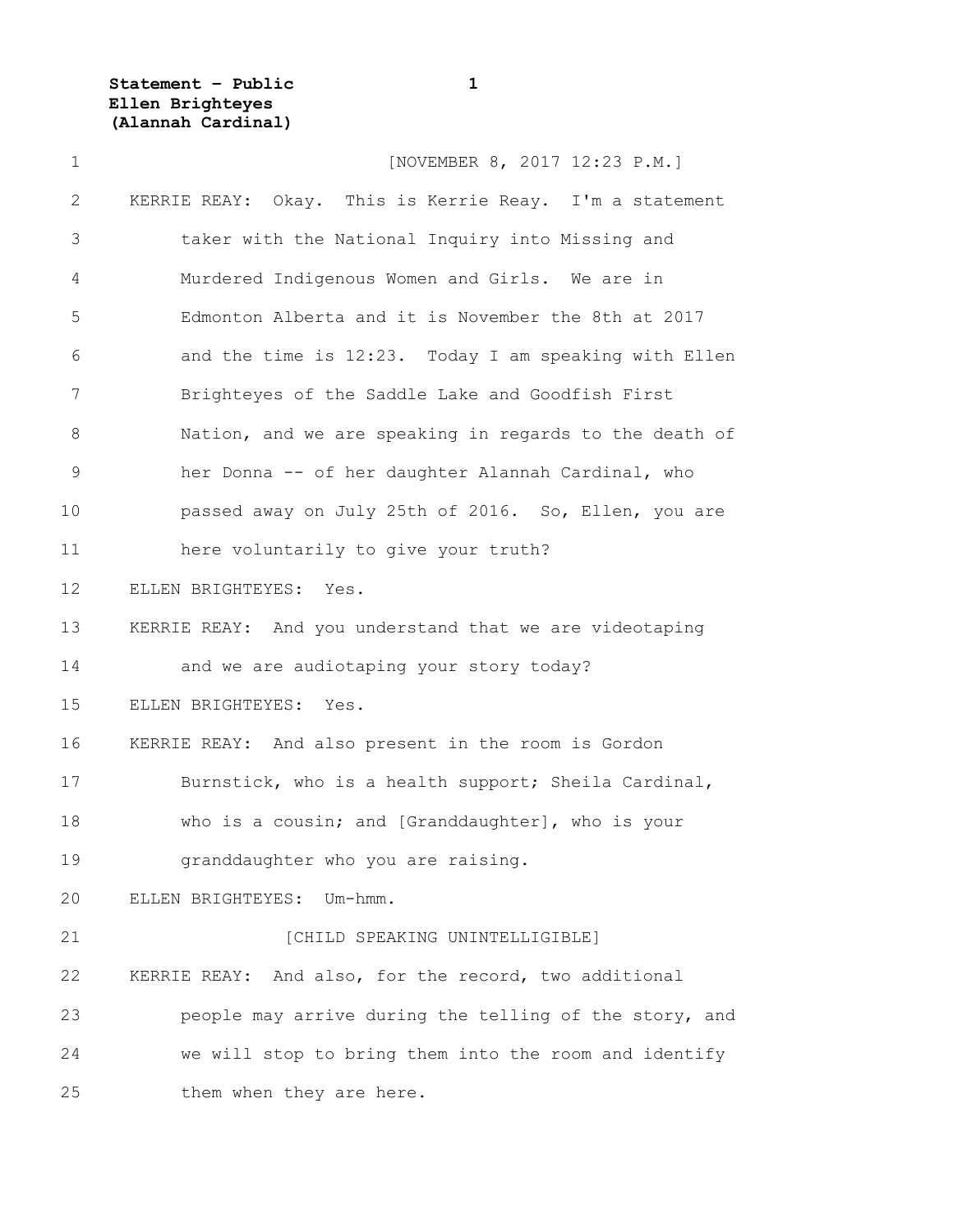**Statement – Public 2 Ellen Brighteyes (Alannah Cardinal)**

1 Okay, Ellen.

2 ELLEN BRIGHTEYES: Okay. My name is Ellen Brighteyes. I 3 don't know why I'm having a hard time. I'm from -- I 4 am originally from Goodfish out there in Saddle Lake. 5 They are unique in like to -- in being one reserve, 6 looked at as one reserve under Indian Affairs, but 7 it's two different places. It's two different 8 communities. And I was raised in Goodfish by my 9 grandparents. Um, there's a lot of, ah -- they are 10 right next door but there's a highway in between. And 11 my biological father is from Saddle Lake. So I always 12 felt a connection there.

13 And, um, I'm the oldest of three kids. My -- I 14 have two younger brothers. My mom -- ah, I didn't 15 have no relationship with my dad. So, um, my kuuhkum 16 mostly raised me. I feel like, um, the damage that 17 the residential school did on our family was there's 18 no like showing of love. I knew she loved me, in my 19 heart. She didn't have to say it. But, for my mom, I 20 didn't know she loved me because she didn't raise me 21 and she didn't show me what she did for my brothers. 22 So that's -- that's there. Um, how I know residential 23 school affected us was -- was just that: like just not 24 showing love, no hugs, no I love yous. So growing up, 25 um, that's what I wanted.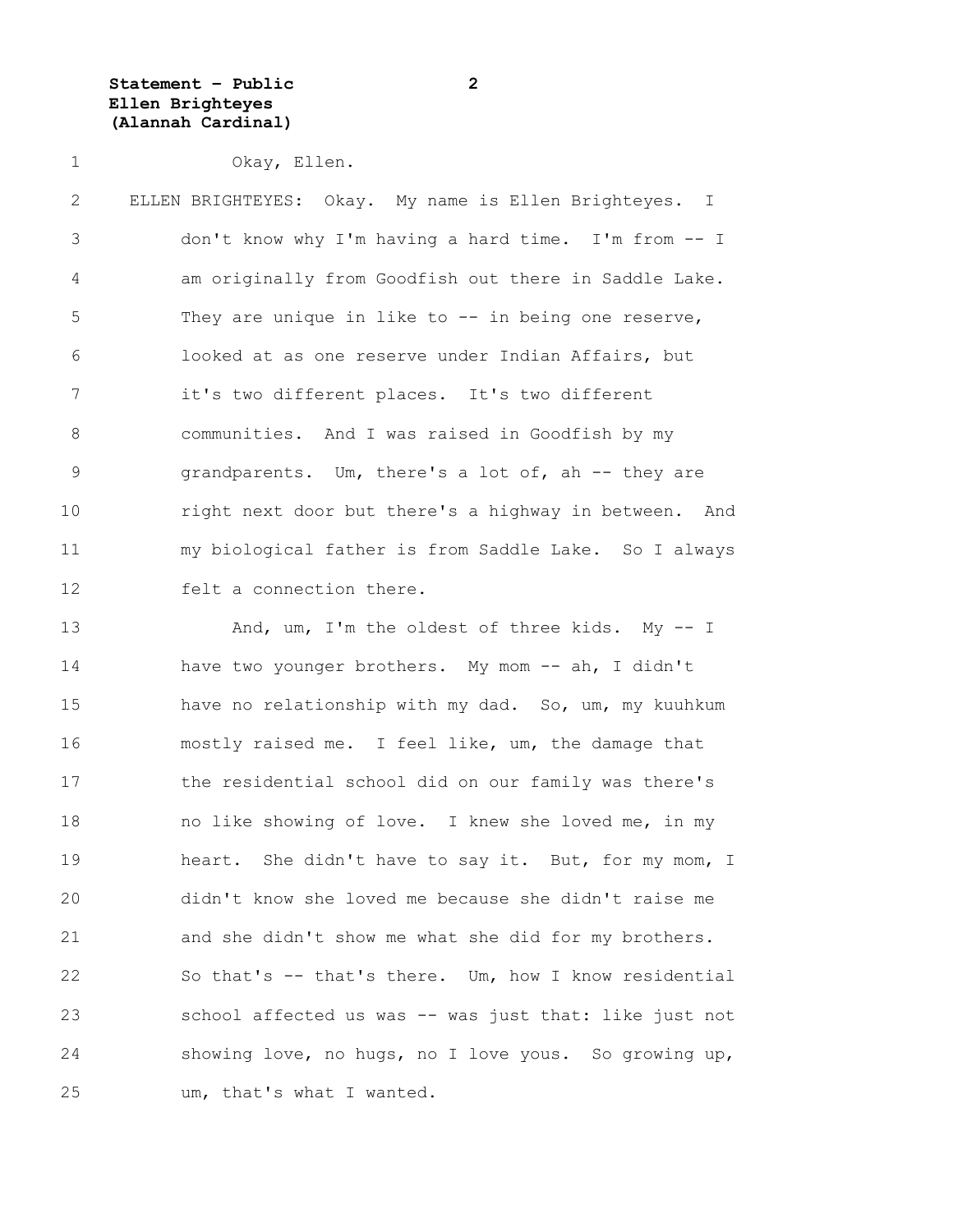**Statement – Public 3 Ellen Brighteyes (Alannah Cardinal)**

1 And I didn't know what I was doing, having kids 2 at a young age and then not staying with the father. 3 I had -- I had these kids. I had my first one when I 4 was 18, and it didn't work out with her dad. But, you 5 know, I have this little girl, though. Then I got 6 pregnant again by somebody else and then I had a 7 little boy. Then I had another little girl. And 8 these relationships weren't working out. I don't -- I 9 don't know why. I wanted love. That's why. I know I 10 wanted love and I know I wanted kids. And so I had a 11 girl and boy and a girl. And then in that, that was 12 Alannah. And then I had another one, and I didn't 13 want -- already then it was getting hard to do it by 14 myself. And, ah, when I got pregnant I decided to 15 give up this baby because I wanted a better life for 16 him, for the baby. So he went to my aunty, and that's 17 the only one I didn't raise. And I have nine kids.

18 Then I went on and I found my -- and I went. I 19 did healing. I -- I quit drinking. I did healing, 20 and I had my three kids. And then -- and I kept them 21 with me. Um, I kept them with me when I was drinking 22 and then when I stopped they came with me. They came 23 with me to rehab even. And I changed my life and I 24 met my husband and I went on. Like, um, we had kids 25 together. We got married and we had kids. And I have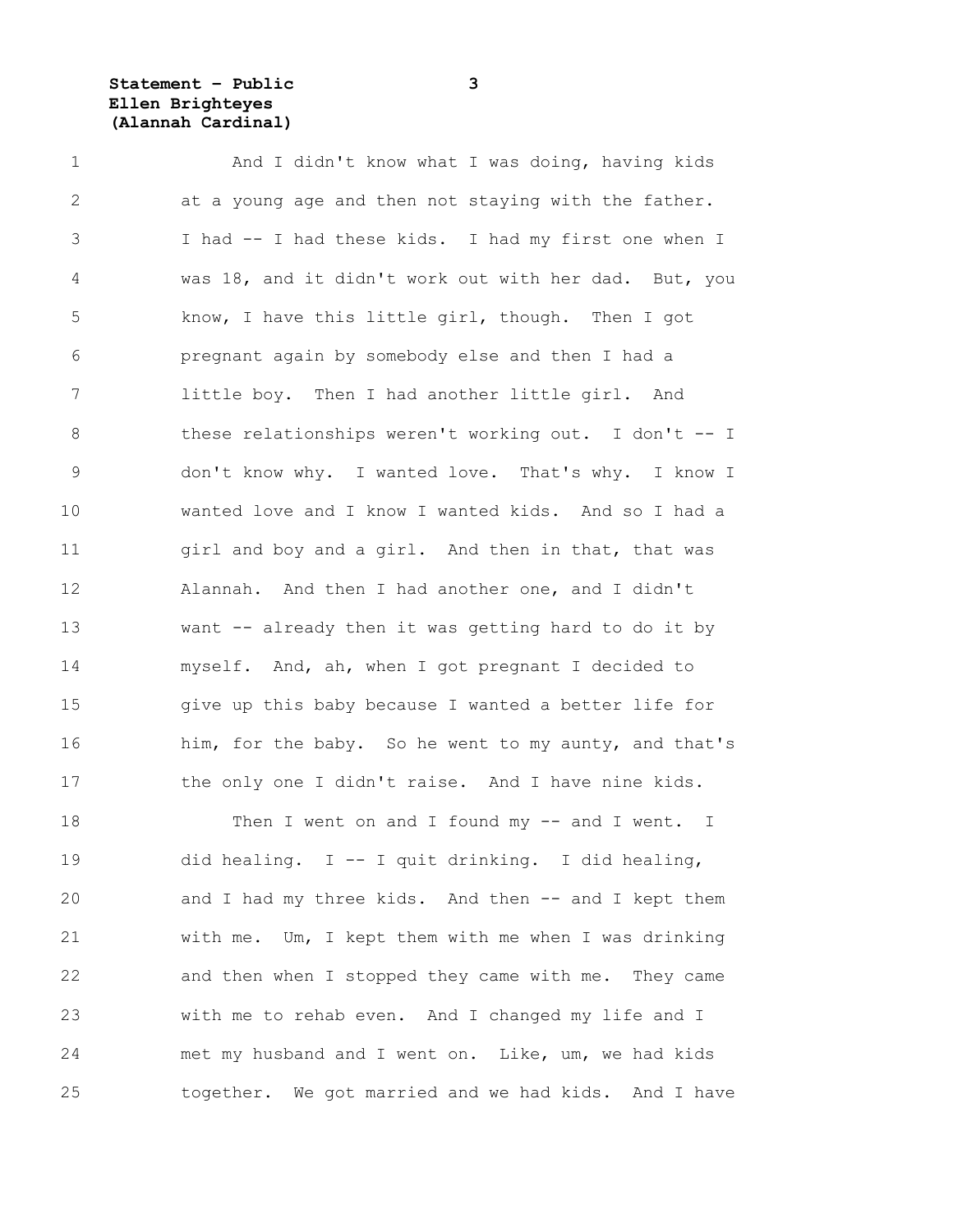**Statement – Public 4 Ellen Brighteyes (Alannah Cardinal)**

1 five boys with him and then all while trying to get 2 myself together.

3 Um, I don't ever feel like I was ever, you know, 4 happy or done or satisfied. Like there's always 5 something missing. But my kuuhkum, she -- she did the 6 best she could by us. For her -- for her kids she 7 stayed in an abusive relationship. And my nimushum 8 drank his whole life. And my kuuhkum never drank. 9 She stayed with him because she wanted a father for 10 her kids. Like there was always that solidness of our 11 family like...

12 But she's gone now. She died in 2012 and -- 13 yeah, I don't have that anymore, that -- that person 14 that's always been there for me no matter what. I 15 don't have that anymore. But I promised her that I 16 would do my best to live a good life with what she 17 taught me. She gave up everything like so we could -- 18 you know, so we could have. I don't know. You know, 19 she -- she wasn't materialistic. But like she worked 20 hard and she never gave up.

21 Um, for her, for the last month of her life, I 22 knew she wouldn't want to die in the hospital. By the 23 time she was sick enough to go they only gave her two 24 weeks to live. And I knew she wouldn't want to die in 25 the hospital. So I left my family. I left my husband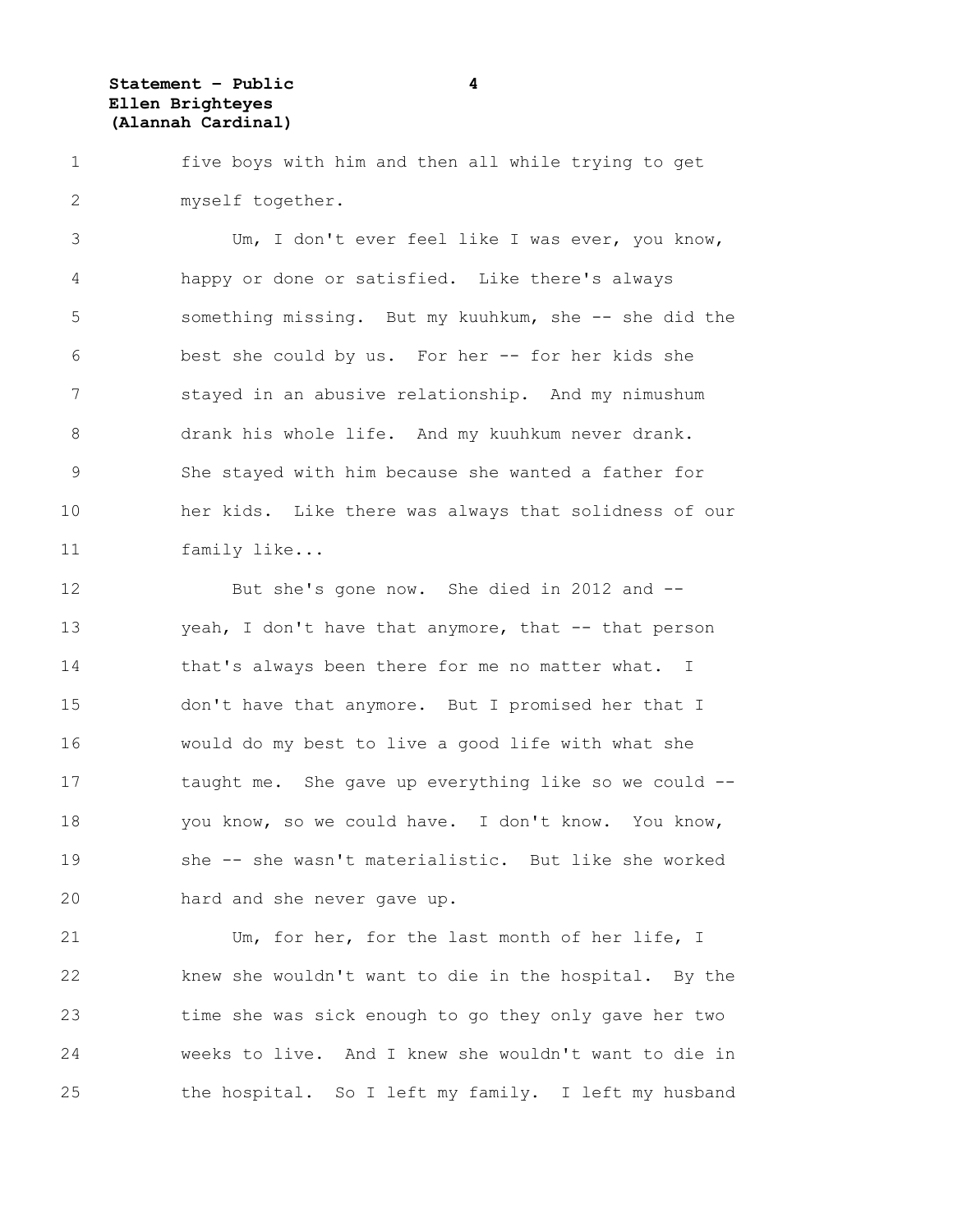## **Statement – Public 5 Ellen Brighteyes (Alannah Cardinal)**

| $\mathbf 1$    | and my kids, you know, so I could go take care of her,                 |
|----------------|------------------------------------------------------------------------|
| 2              | and because of that she was able to die at home. And                   |
| $\mathfrak{Z}$ | she -- and she -- like she deserved that. She                          |
| 4              | deserved whatever she wanted. She had -- she never                     |
| 5              | lost her dignity, you know. And she loved me. She                      |
| 6              | loved my kids. And it's like no matter what, no                        |
| 7              | matter what, she didn't have to like tell us. She                      |
| 8              | didn't have to tell us because I knew. I knew in my                    |
| $\mathsf 9$    | heart.                                                                 |
| 10             | But a big part of like of the loss of -- I                             |
| 11             | don't -- like, for me, I didn't know who I was as an                   |
| 12             | Indian, and that's what I was searching for too. Like                  |
| 13             | I wanted to know myself. And I don't know how to talk                  |
| 14             | Cree. I don't know nothing about having a ceremony or                  |
| 15             | anything, but I can take part. You know, I feel                        |
| 16             | comfortable in myself that I can smudge, that I can                    |
| 17             | pray that there's one God that we all share. So I --                   |
| 18             | ah, I don't even know what to say. I feel scattered,                   |
| 19             | like I kind have to explain where we came from.                        |
| 20             | KERRIE REAY: This is your space.                                       |
| 21             | ELLEN BRIGHTEYES: Yeah.                                                |
| 22             | KERRIE REAY: You take your time. [Whatever you need] (unintelligible). |
| 23             | ELLEN BRIGHTEYES: So when my kids hit teenage years I have             |
| 24             | a hard time with them. I have a hard time. Ah, I                       |
| 25             | don't know what it is. It's -- it's -- I have a hard                   |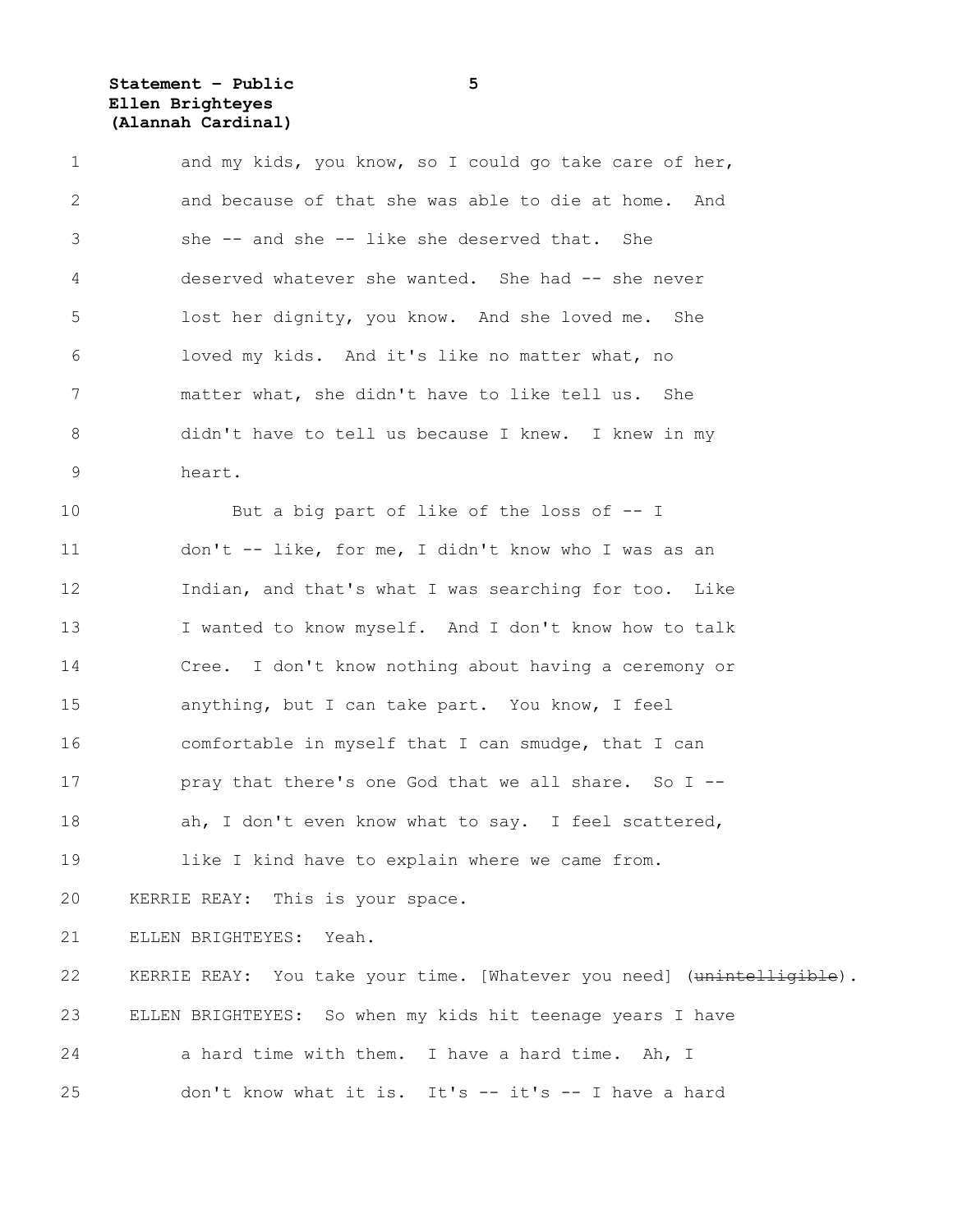**Statement – Public 6 Ellen Brighteyes (Alannah Cardinal)**

1 time with it. Alannah was her own. She had -- she 2 had a voice. She wasn't scared to like talk and ask 3 for stuff or talk and go do stuff. And me? I was 4 like more inward and I do what I have to do. But I 5 wouldn't like go out and, you know, the way she would 6 go. You know, if she found out you could do something 7 she'd go do it. But she'd try, try until she could 8 get it. And she wasn't scared to go out there and ask 9 and try and...

10 Um, Alannah was -- she was real witty. Like she 11 was quick. She was funny. She was independent. Um, 12 I could never tell her what to do. I could never make 13 her do what she didn't want to do or -- you know? But 14 we -- I worked on our relationship enough that we 15 understood each other.

16 She was young. I don't blame her for being out 17 there. Because she was young. She wasn't done. But 18 I -- I would watch [Granddaughter] and so she could go and do 19 her thing and then come back. Because like she loved 20 [Granddaughter] and that's what she hung on to with being a 21 mom; being that she took it so serious, but she was 22 still young, right? She had -- but I -- I took -- we 23 understood each other where I would watch [Granddaughter] 24 while she went out, and it could be could be for days. 25 Like three, four days she would be out and then she'd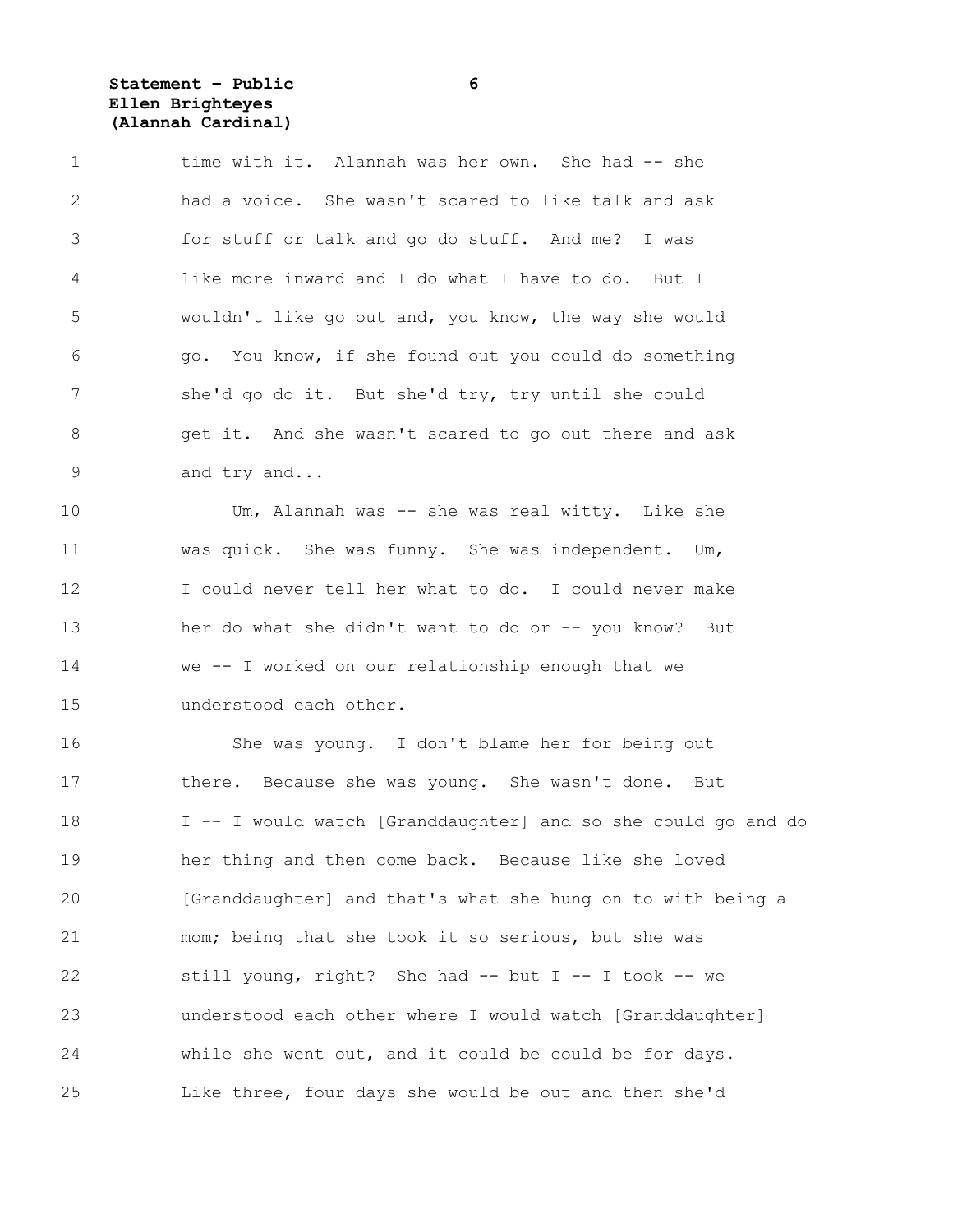**Statement – Public 7 Ellen Brighteyes (Alannah Cardinal)**

1 come back and come get [Granddaughter] and pick up what she 2 was doing.

3 We didn't get along sometimes. We'd argue but 4 we'd make up the same day, same day or the next day. 5 It wasn't ever like long, long periods of not talking. 6 Um, I just -- I just feel like tried to survive with 7 them enough to get them on their own. Ah.... 8 KERRIE REAY: Would you like to -- would you like to talk a 9 little bit about raising your children and where you 10 were raising them? 11 ELLEN BRIGHTEYES: Ah, well, when I first had kids I didn't 12 have nowhere to live. I kind of lived between my 13 kuuhkum's and my aunties. I never lived with my mom 14 since I was 19. And like I -- it's not comfortable to 15 live with her. And that's -- that's what she chooses, 16 right? Like the man she's with is not a dad to me and 17 I'm not comfortable going to her house. Ah, I don't 18 even -- we moved. I moved. I was going to school. I 19 moved from Goodfish to Lac La Biche to Edmonton and 20 then back to Goodfish. And like my son, he's 24 now 21 and he -- like how -- he can count how many different 22 schools he went to. Like too many different schools.

23 And then when I met Mike we -- we settled down. 24 I stayed in one place. Um, we kind of moved around at 25 first, but when our boys when to school they went to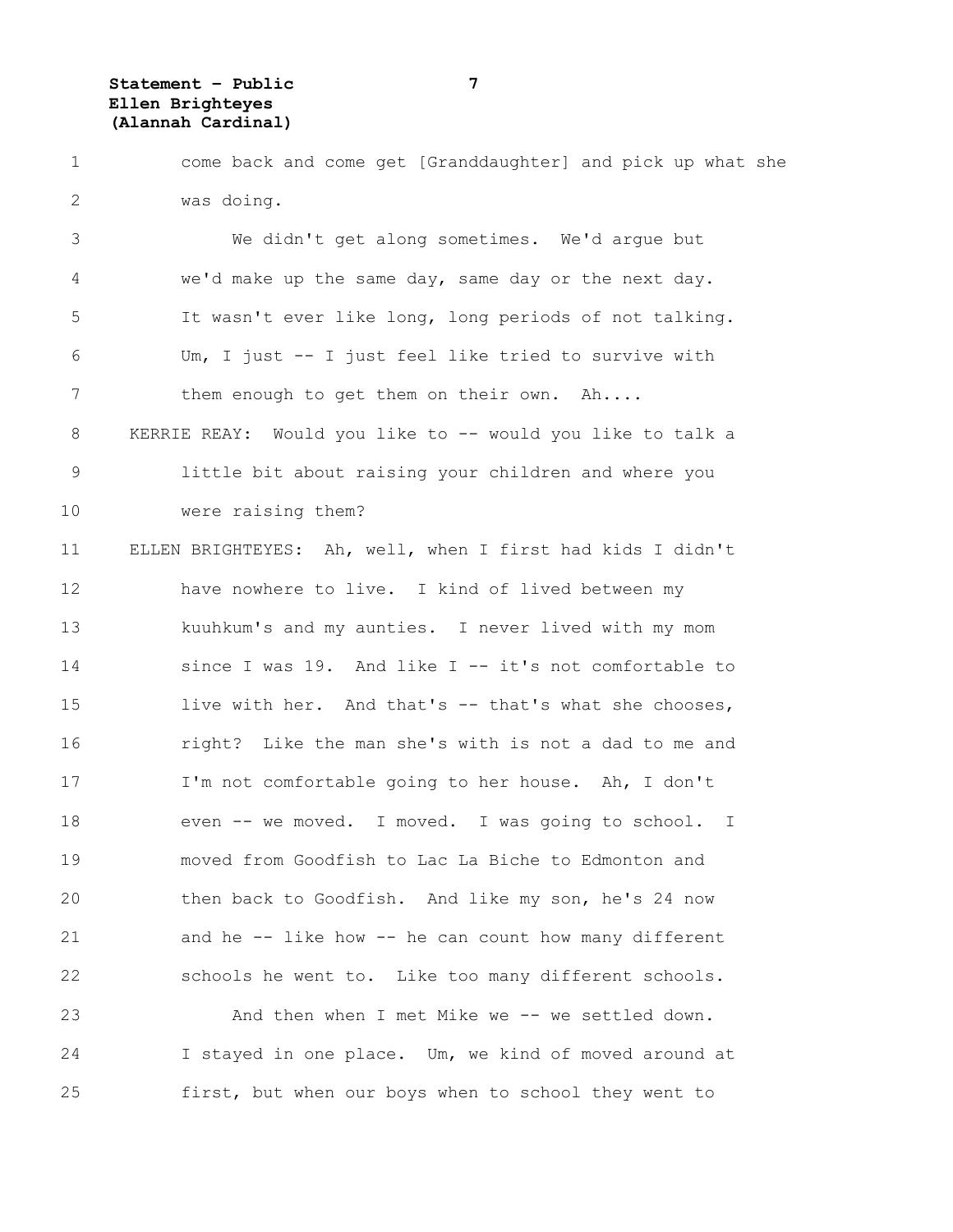**Statement – Public 8 Ellen Brighteyes (Alannah Cardinal)**

| $\mathbf 1$ | school in the same school for all of elementary. And             |
|-------------|------------------------------------------------------------------|
| 2           | I am kind of proud of that, that like I didn't move              |
| 3           | around for them.                                                 |
| 4           | KERRIE REAY: And where was that?                                 |
| 5           | ELLEN BRIGHTEYES: In Ashmont, and it's kind of in between        |
| 6           | Saddle Lake and Goodfish. It's not And, ah, yeah,                |
| 7           | for our boys like I think I was more stable. And                 |
| $8\,$       | right now they are $14$ -- $14$ , $13$ , $10$ , 8 and 6. We have |
| $\mathsf 9$ | five boys that he's at home with. I left. I left him             |
| 10          | since then. I left our home. Um, but they had --                 |
| 11          | like that's a big part of like, ah, like what went               |
| 12          | wrong, that I think that I moved around my kids too              |
| 13          | much. I didn't have no stable home.                              |
| 14          | KERRIE REAY: Did you live at home with your mom, though,         |
| 15          | until you were 19 --                                             |
| 16          | ELLEN BRIGHTEYES: No.                                            |
| 17          | KERRIE REAY: -- or did you live mostly with your --              |
| 18          | ELLEN BRIGHTEYES: Mostly with my kuuhkum.                        |
| 19          | KERRIE REAY: Okay.                                               |
| 20          | ELLEN BRIGHTEYES: I tried to live with my mom but it would       |
| 21          | never last more than a few months.                               |
| 22          | KERRIE REAY: And why do you think that was?                      |
| 23          | ELLEN BRIGHTEYES: Like I'm not comfortable with her old          |
| 24          | man. So, yeah, like he makes it hard to be there.                |
| 25          | And, as a kid, you know, they just let me live where I           |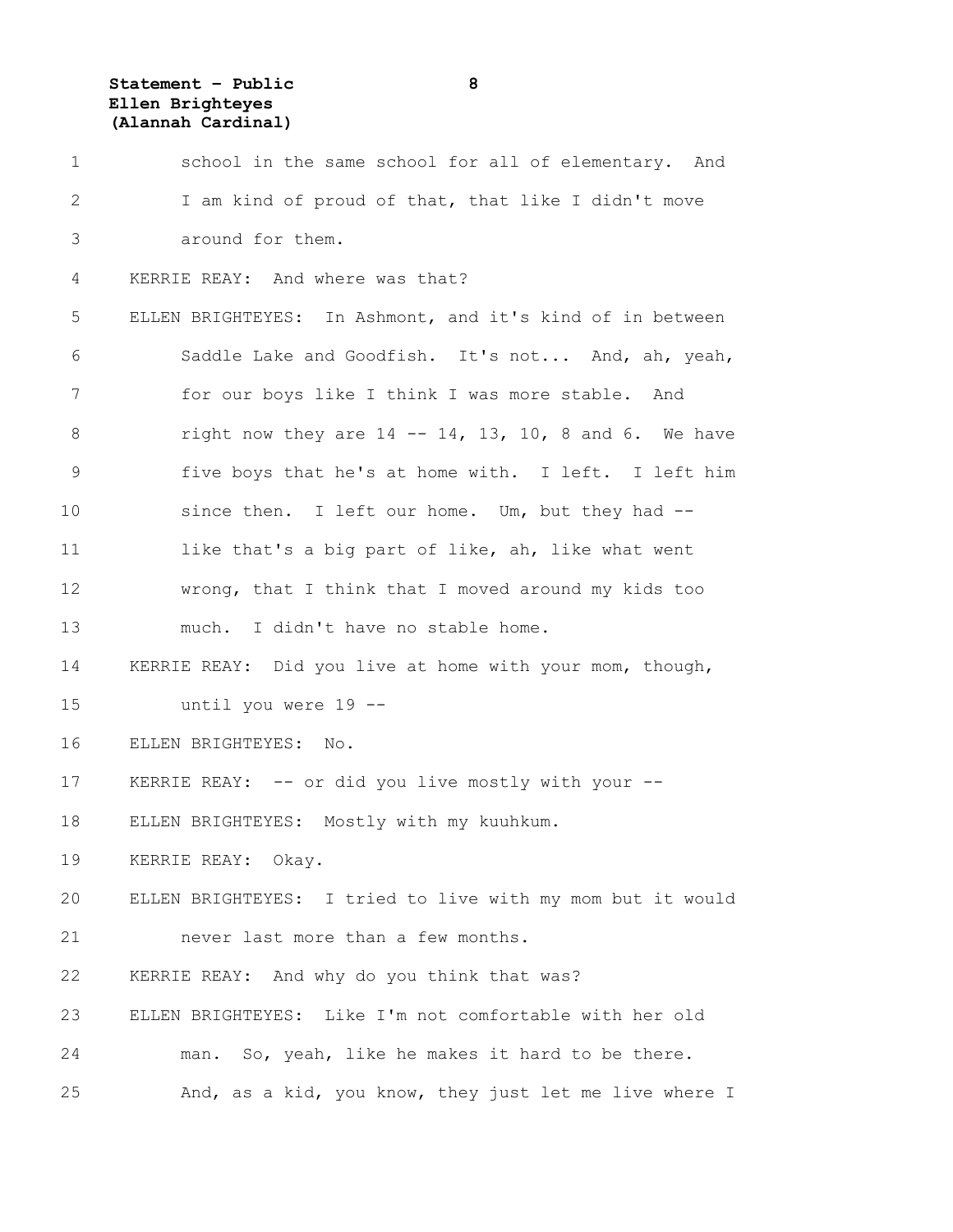**Statement – Public 9 Ellen Brighteyes (Alannah Cardinal)**

1 wanted to live, like kind of put it on me. But, you 2 know, I wanted my mom but there was no love there. 3 Like no showing, you know.

4 So, yeah, I choose to go live with my kuuhkum 5 instead of my mom because like I got love there even 6 though I got abused. And there's that too. Like I 7 and pot abused at home by an older cousin. Even though 8 that, but I -- I still chose to live there because of 9 my -- I got love from my kuuhkum. I broke down that; 10 I have forgiven him. You know, it's -- I can hug him 11 today and tell him I love him because like we shared. 12 My kuuhkum, she loved him no matter what he did. No 13 matter what he did. And that's how she loved us no 14 matter what we did.

15 And I'm still working on it with my mom. But 16 even that, like now I have nobody, you know, to go 17 home to Christmas or go spend time, go home to 18 Goodfish. I can't go to her house. Like it's not 19 comfortable. And it's -- it's not how it should be 20 but it's the way it is, you know. And I have -- I 21 have said stuff to her since then that -- stuff I'm 22 mad about. Is somebody knocking? 23 KERRIE REAY: This may be -- this may be part of your 24 family.

25 ELLEN BRIGHTEYES: Okay.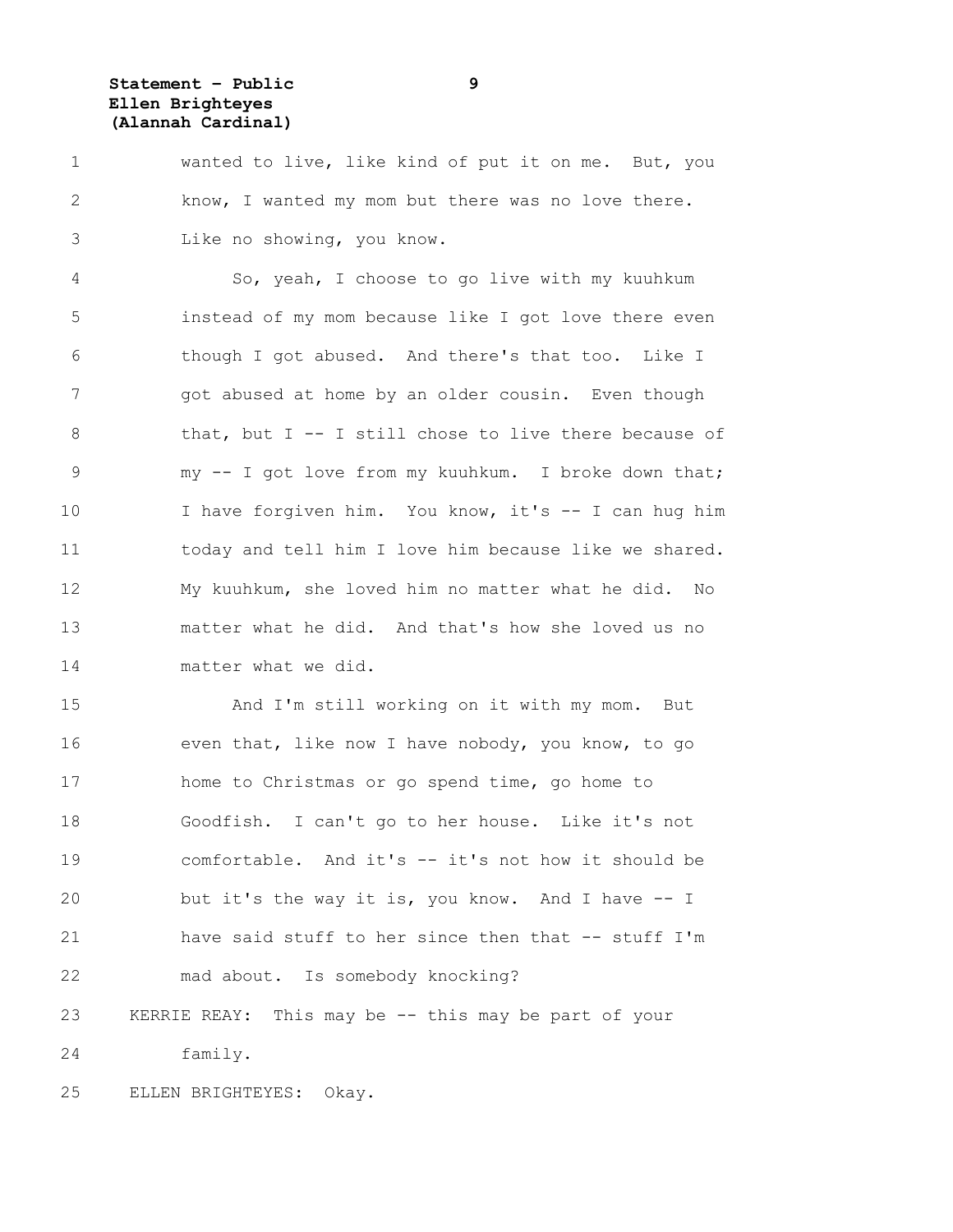**Statement – Public 10 Ellen Brighteyes (Alannah Cardinal)**

1 KERRIE REAY: So we'll take a break.

2 ELLEN BRIGHTEYES: Okay.

3 [PROCEEDINGS RESUMED PURSUANT TO A SHORT BREAK] 4 KERRIE REAY: Okay. We are recording again and, for the 5 record, no family. No family joined. So you were 6 talking about trying to have a conversation and trying 7 to talk with your mom? 8 ELLEN BRIGHTEYES: Yeah. 9 KERRIE REAY: But it's still not comfortable? 10 ELLEN BRIGHTEYES: Yeah. So I guess like I'm trying to 11 explain how I grew up. Because like even though there 12 was love and that, like my kuuhkum was there, there 13 was no like I love you and hugs and all that. I 14 didn't -- I didn't -- I don't even know how to hug. 15 Well, now I do. You know, all the healing I have 16 done, but I had to go out and get healing and then... 17 And I can't go back to live there. Like it's too --18 it's too much toxic for me. I can't even go. I don't 19 even want to go live in Goodfish.

20 And as -- like as I changed, as I did healing, 21 you know, I would bring that home to my kids and 22 practice it on them. And it was my husband's mom that 23 taught me how to hug. Because she'd hug us when we'd 24 get there and she'd hug us when we would leave. And I 25 wasn't nice to her and she'd still hug us. She taught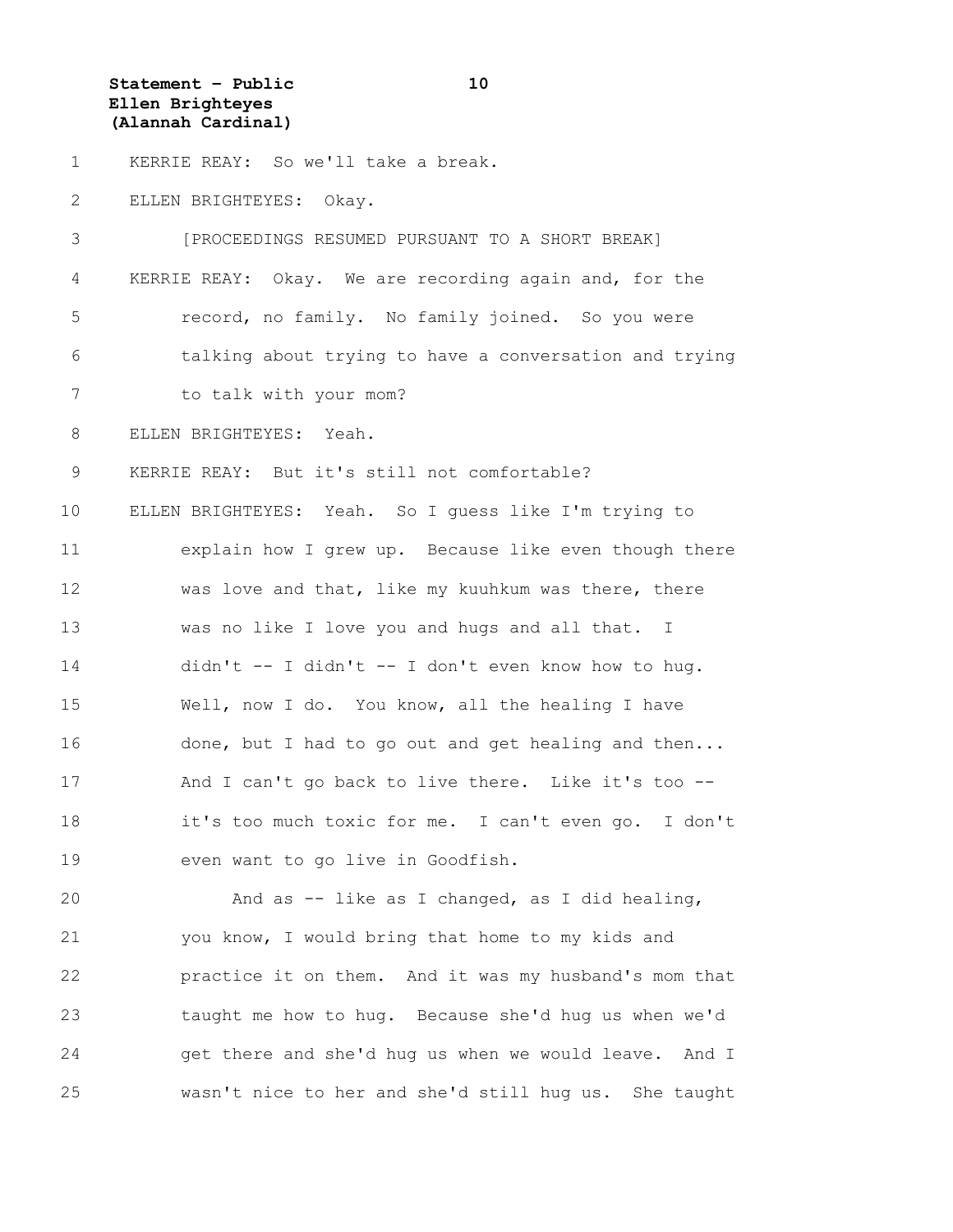**Statement – Public 11 Ellen Brighteyes (Alannah Cardinal)**

| $\mathbf 1$     | me how to hug. Because like, I don't know, it feels    |
|-----------------|--------------------------------------------------------|
| $\mathbf{2}$    | good anyways to be welcomed and then to be missed, I   |
| 3               | guess. I don't know. But I'm grateful like she         |
| 4               | taught me that. And she's gone now too.                |
| 5               | So like with my three older ones and then getting      |
| 6               | married and then starting a new family, I had all this |
| 7               | going on. And then Alannah grew up in that. Alannah    |
| 8               | was six when I met Mike and got with him.              |
| 9               | KERRIE REAY: And what year did you meet him?           |
| 10 <sub>o</sub> | ELLEN BRIGHTEYES: Ah, 2002.                            |
| 11              | KERRIE REAY: So Alannah was six?                       |
| 12              | ELLEN BRIGHTEYES: Yeah, Alannah was six.               |
| 13              | KERRIE REAY: In 2002.                                  |
| 14              | ELLEN BRIGHTEYES: Yeah. And one of the things that she |
| 15              | said to me, because like I worked on myself all this   |
| 16              | time, right? $I - I'd talk and talk and like I'd go$   |
| 17              | to therapy. And I worked on our relationship. And,     |
| 18              | um, I had apologized to her. I said: I'm sorry,        |
| 19              | Alannah. I'm sorry I didn't stay with your dad. I'm    |
| 20              | sorry I didn't give you a better life than what she    |
| 21              | deserved. And she's like: Why, Mom? Why are you        |
| 22              | sorry? You don't have to be sorry. You were -- she     |
| 23              | said, Mike has been here since I was six. She said, I  |
| 24              | had a good childhood. She's like, you don't have to    |
| 25              | be sorry. She didn't want me to feel bad. Because      |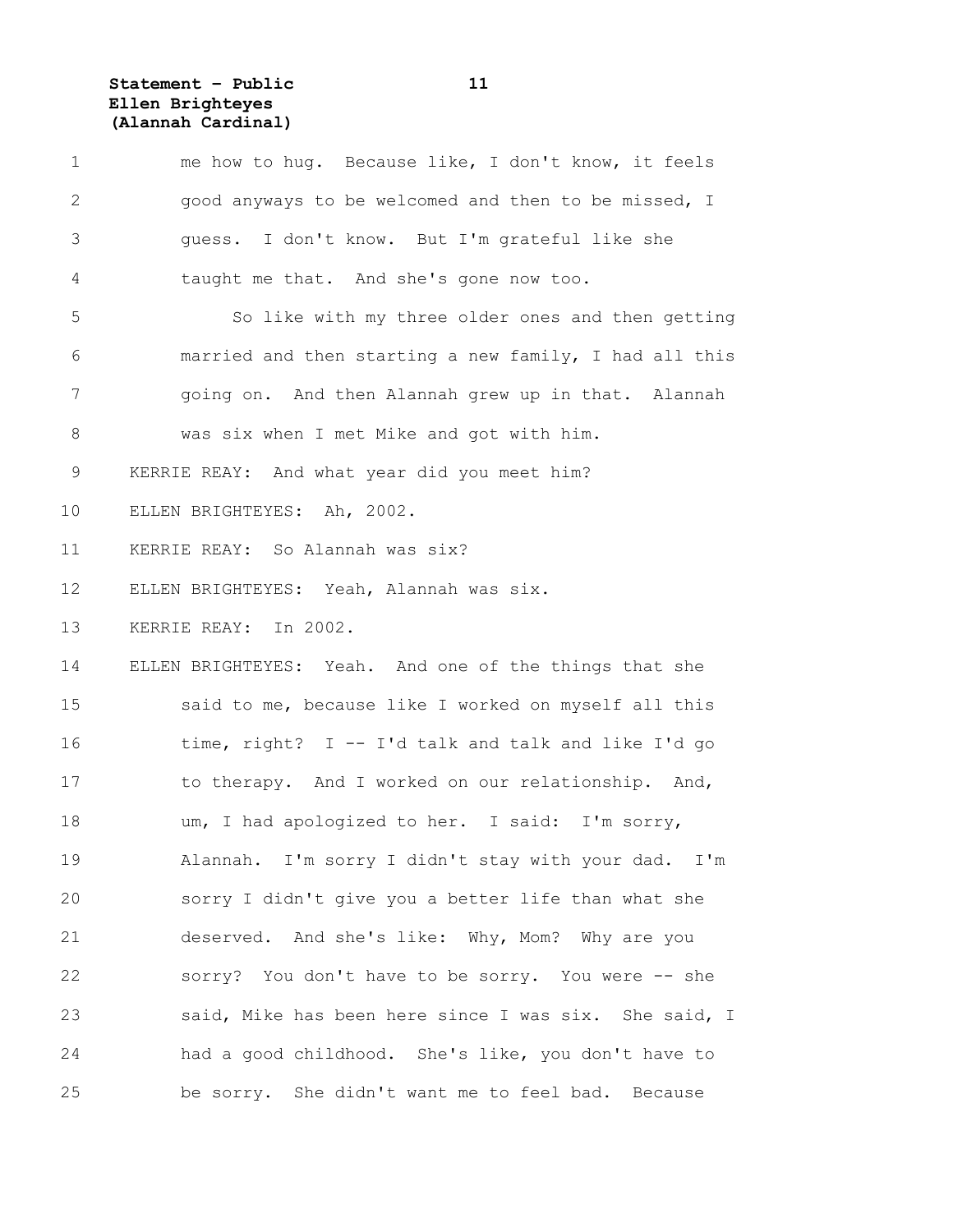**Statement – Public 12 Ellen Brighteyes (Alannah Cardinal)**

1 she -- like she feels like she did have a good -- you 2 know? And she -- she did tell everybody that was her 3 dad, but that wasn't her dad. But that's how she like 4 introduced herself and got herself known: Chewie 5 (phonetic) is my dad. You know, everyone knows him as 6 Chewie.

7 I think she -- she could take the best out of 8 everything and just go with that and make it good, you 9 know. She'd make good memories, tell good stories, 10 you know. She'd look at the brighter side, I guess. 11 And me, I'm like kind of the downer, you know. Like 12 I'm just always focused on the bad and -- you know. 13 I -- I, ah -- how I understand, how I could see the 14 good that I have done is through her. Look at what I 15 raised. She was beautiful. She knew herself as a 16 woman, as an Indian. She would go get her Indian 17 name. She would go. She would go do that without me, 18 you know. I don't have my Indian name. She did that. 19 You know what I mean? Like she did things.

20 Um, we did things together. Learning how to be a 21 Catholic, um, we both got confirmed. We both sat 22 there and went through all the saints and all their 23 stories and chose a saint. She chose Saint Philomena 24 as her patron saint.

25 She got her Indian name. I don't remember it,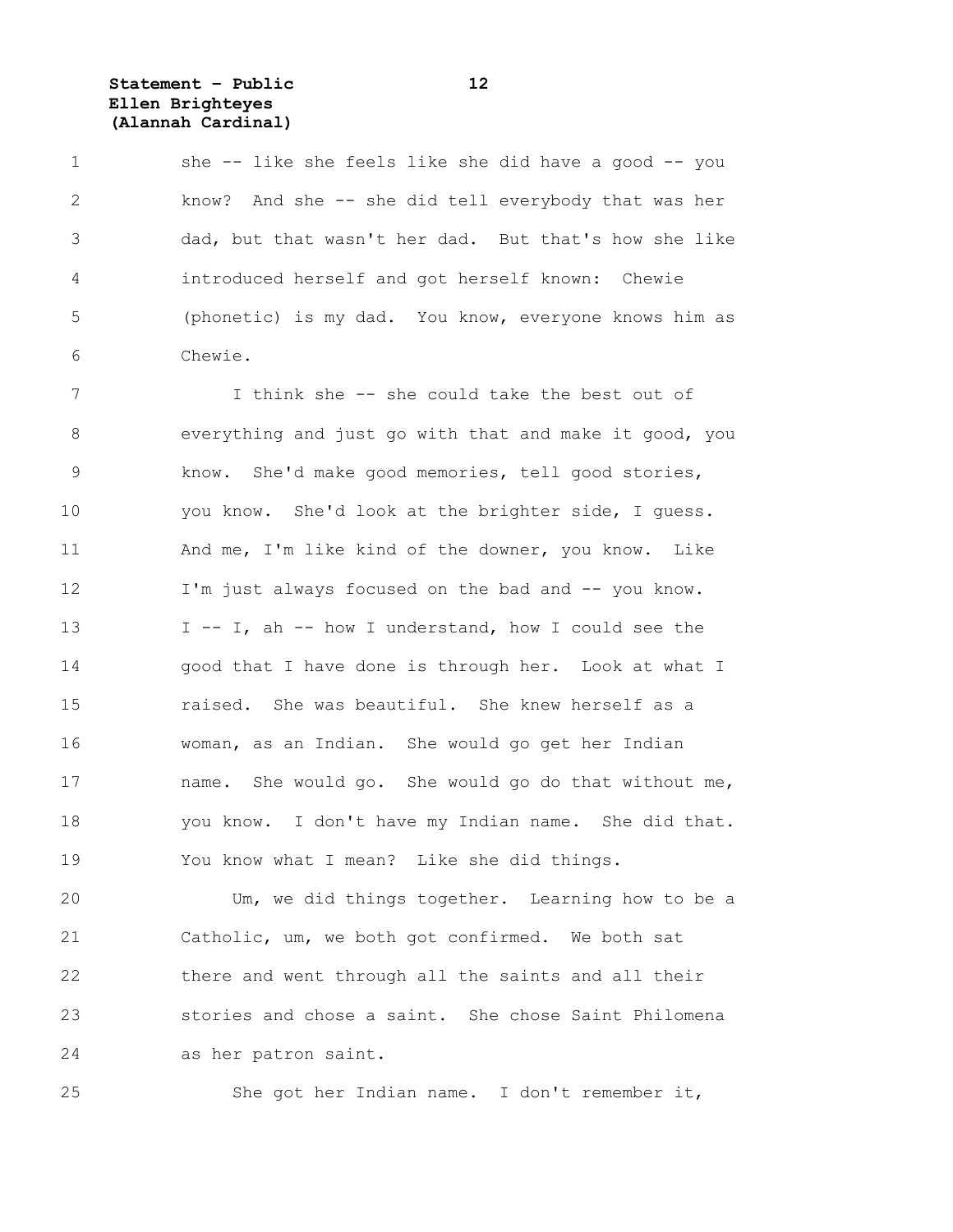**Statement – Public 13 Ellen Brighteyes (Alannah Cardinal)**

| $\mathbf 1$  | though. Like she told it to me but I don't remember      |
|--------------|----------------------------------------------------------|
| $\mathbf{2}$ | it. But I know Thunderbird is in there, and it's --      |
| 3            | it's a long name. There's a beginning and an end, but    |
| 4            | I know Thunderbird is in there. And, ah, yeah, like      |
| 5            | she just knew herself so well. She was confident and     |
| 6            | she could go out there and do things, get things done,   |
| 7            | you know. She -- she had that, that drive.               |
| 8            | KERRIE REAY: How did she do at school?                   |
| 9            | ELLEN BRIGHTEYES: Um, she did good but she wasn't like   |
| 10           | super smart. But she was more for people. She was        |
| 11           | more like she liked to be around people. She did try.    |
| 12           | She didn't finish but she -- she was applying to go      |
| 13           | back. That's one of the letters I have in here that      |
| 14           | she was like accepted into -- into Portage.              |
| 15           | KERRIE REAY: And so what you have there is her letter of |
| 16           | acceptance?                                              |
| 17           | ELLEN BRIGHTEYES: Yes.                                   |
| 18           | KERRIE REAY: Okay. And it's from Portage College?        |
| 19           | ELLEN BRIGHTEYES: Yeah.                                  |
| 20           | KERRIE REAY: And she was looking to go back to college?  |
| 21           | ELLEN BRIGHTEYES: Yeah. She was like applying to go to   |
| 22           | school. Yeah, she -- she                                 |
| 23           | KERRIE REAY: And did she --                              |
| 24           | ELLEN BRIGHTEYES: She always had a plan, you know. She   |
| 25           | had -- she always was working on something, on getting   |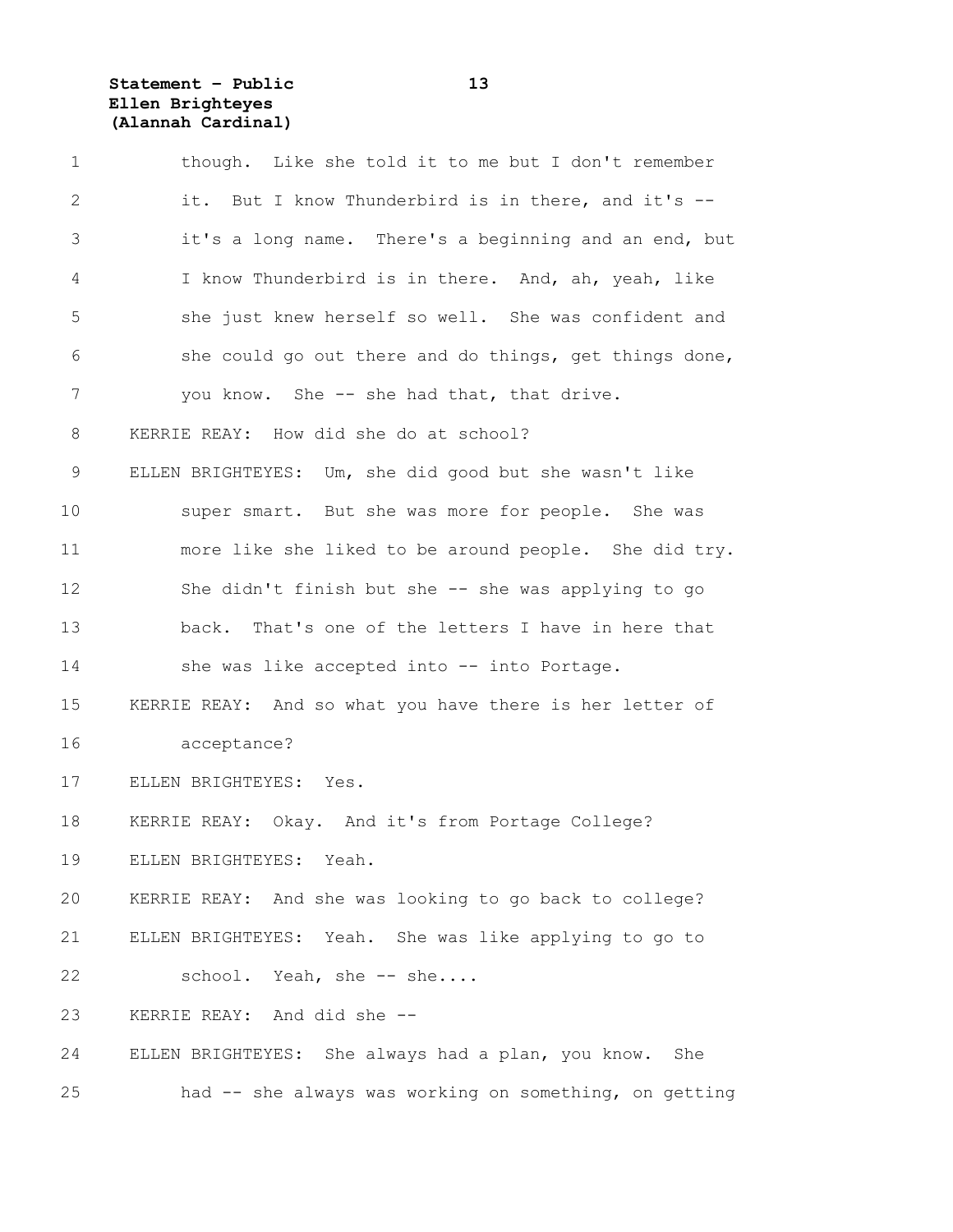**Statement – Public 14 Ellen Brighteyes (Alannah Cardinal)**

| something done. |  |
|-----------------|--|
|                 |  |

| 2               | KERRIE REAY: And did she talk about what she hoped to do   |
|-----------------|------------------------------------------------------------|
| 3               | when she went to school, Portage College, what her         |
| 4               | interests were?                                            |
| 5               | ELLEN BRIGHTEYES: Ah, no. No.                              |
| 6               | KERRIE REAY: Just looking to go back?                      |
| 7               | ELLEN BRIGHTEYES: Yeah. So                                 |
| 8               | KERRIE REAY: So you were saying that Alannah lived with    |
| 9               | you and your husband?                                      |
| 10              | ELLEN BRIGHTEYES: Sometimes. But mostly she was on her     |
| 11              | own.                                                       |
| 12 <sup>°</sup> | KERRIE REAY: So about what age do you think she struck out |
| 13              | on her own?                                                |
| 14              | ELLEN BRIGHTEYES: Sixteen.                                 |
| 15              | KERRIE REAY: Sixteen.                                      |
| 16              | ELLEN BRIGHTEYES: Sixteen, 15.                             |
| 17              | KERRIE REAY: Okay. And did she -- did she stay in Saddle   |
| 18              | Fish [sic]? Goodfish or Saddle Lake?                       |
| 19              | ELLEN BRIGHTEYES: She -- um, she got her own place in      |
| 20              | St. Paul.                                                  |
| 21              | KERRIE REAY: In St. Paul?                                  |
| 22              | ELLEN BRIGHTEYES:<br>Yeah.                                 |
| 23              | Okay.<br>KERRIE REAY:                                      |
| 24              | ELLEN BRIGHTEYES: So she had her own place for a while.    |
| 25              | And, um, yeah, she just did it herself. She was --         |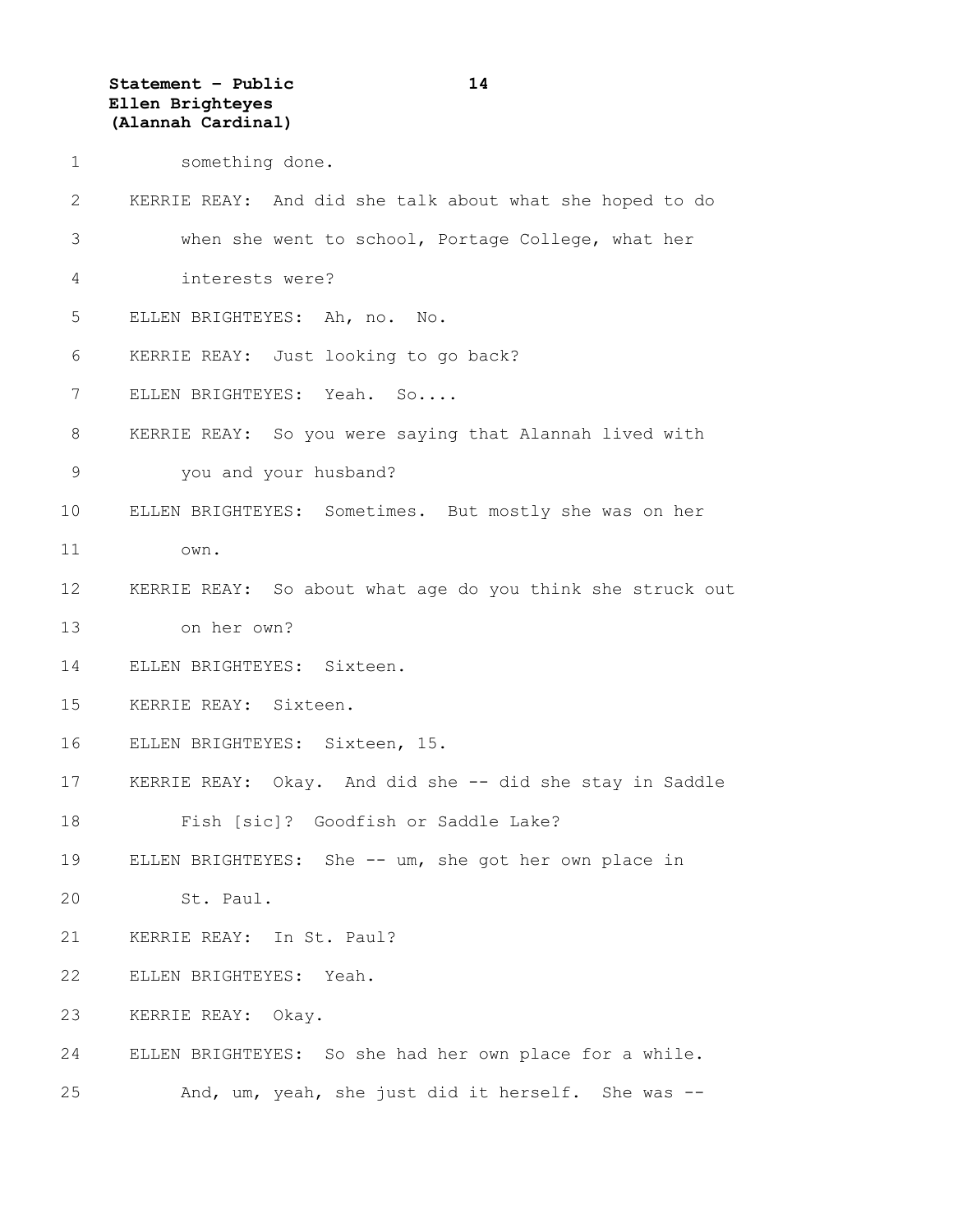**Statement – Public 15 Ellen Brighteyes (Alannah Cardinal)**

| $\mathbf 1$ | that's what I mean. She was her own woman.                |
|-------------|-----------------------------------------------------------|
| 2           | KERRIE REAY: Very strong.                                 |
| 3           | ELLEN BRIGHTEYES: I wasn't -- I wasn't like her boss or I |
| 4           | couldn't boss her around or tell her what to do.          |
| 5           | She -- she'd figure out what to do and she'd get it       |
| 6           | done herself.                                             |
| 7           | KERRIE REAY: Was she working in St. Paul?                 |
| 8           | ELLEN BRIGHTEYES: Um, yeah, she worked.                   |
| 9           | KERRIE REAY: And what kind of work did she do?            |
| 10          | ELLEN BRIGHTEYES: She worked as a cashier at Extra Foods. |
| 11          | Um, she worked at camp. I went to camp in 2014 and        |
| 12          | she -- she came. She got herself a job. She got           |
| 13          | herself put at the camp where I was at.                   |
| 14          | KERRIE REAY: Okay. And what camp was that?                |
| 15          | ELLEN BRIGHTEYES: At Henday.                              |
| 16          | KERRIE REAY: Henday?                                      |
| 17          | ELLEN BRIGHTEYES: It's like two hours north. Or it's by   |
| 18          | (unintelligible). So it's like two hours north of         |
| 19          | Fort Mac.                                                 |
| 20          | KERRIE REAY: And so what kind of work did you do?         |
| 21          | ELLEN BRIGHTEYES: Housekeeping. Yeah, she -- she got      |
| 22          | herself there, and then it was like the best three        |
| 23          | months for me and her. She was just 18. And, ah, my       |
| 24          | husband watched her while -- while she came. And we       |
| 25          | just worked and made money, and we got along better at    |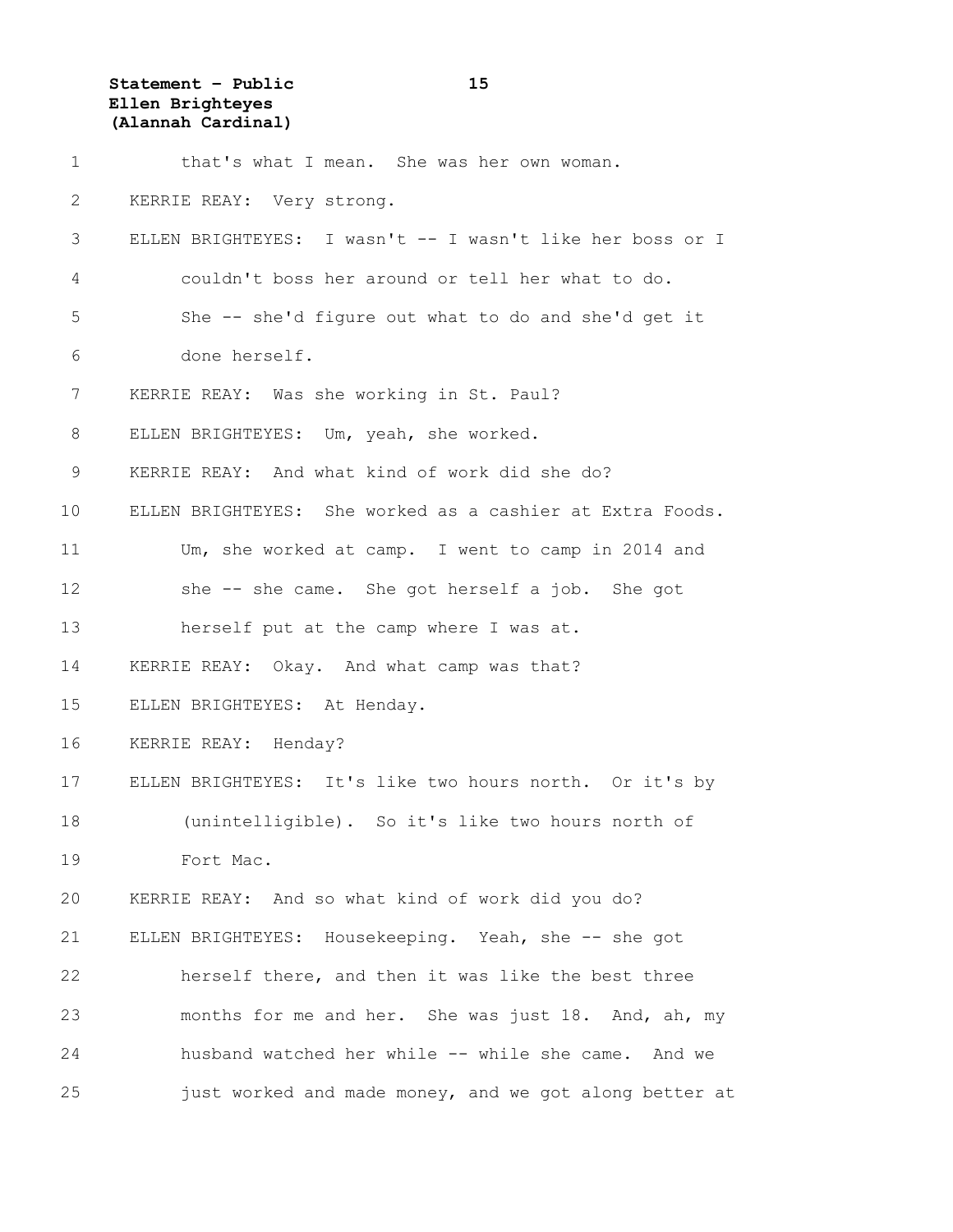**Statement – Public 16 Ellen Brighteyes (Alannah Cardinal)**

1 camp than at home. 2 KERRIE REAY: And you have a smile. 3 ELLEN BRIGHTEYES: Yeah. 4 KERRIE REAY: So it must bring some really good memories 5 for you? 6 ELLEN BRIGHTEYES: Yeah, it was. Yeah. 7 KERRIE REAY: Good. And when was [Granddaughter] born? 8 ELLEN BRIGHTEYES: Um, [Birth Date]. So, yeah, 9 she -- ah, she did a lot. Like she was only 20 and 10 she did a lot. And that's how like I can notice what 11 kind of teachings I gave her was like by what she did, 12 right? She went to go get her Indian name. She -- 13 the thing about church, like she embraced that too. 14 She was a Catholic and an Indian, and that's just how 15 I am. And, um, yeah, like about knowing herself as a 16 woman. 17 She had lots of different boyfriends. And she 18 was looking. She was looking for love too, and -- but 19 it seemed like she knew more than me, you know. Like 20 I didn't have as much boyfriends as she did. But like 21 she would, um -- she would never kill herself over a 22 guy. She would never kill herself. Like even when

23 she was young and getting into relationships young she 24 could, you know, finish what happened, or if it went 25 bad she'd end it and then she'd be okay. She wouldn't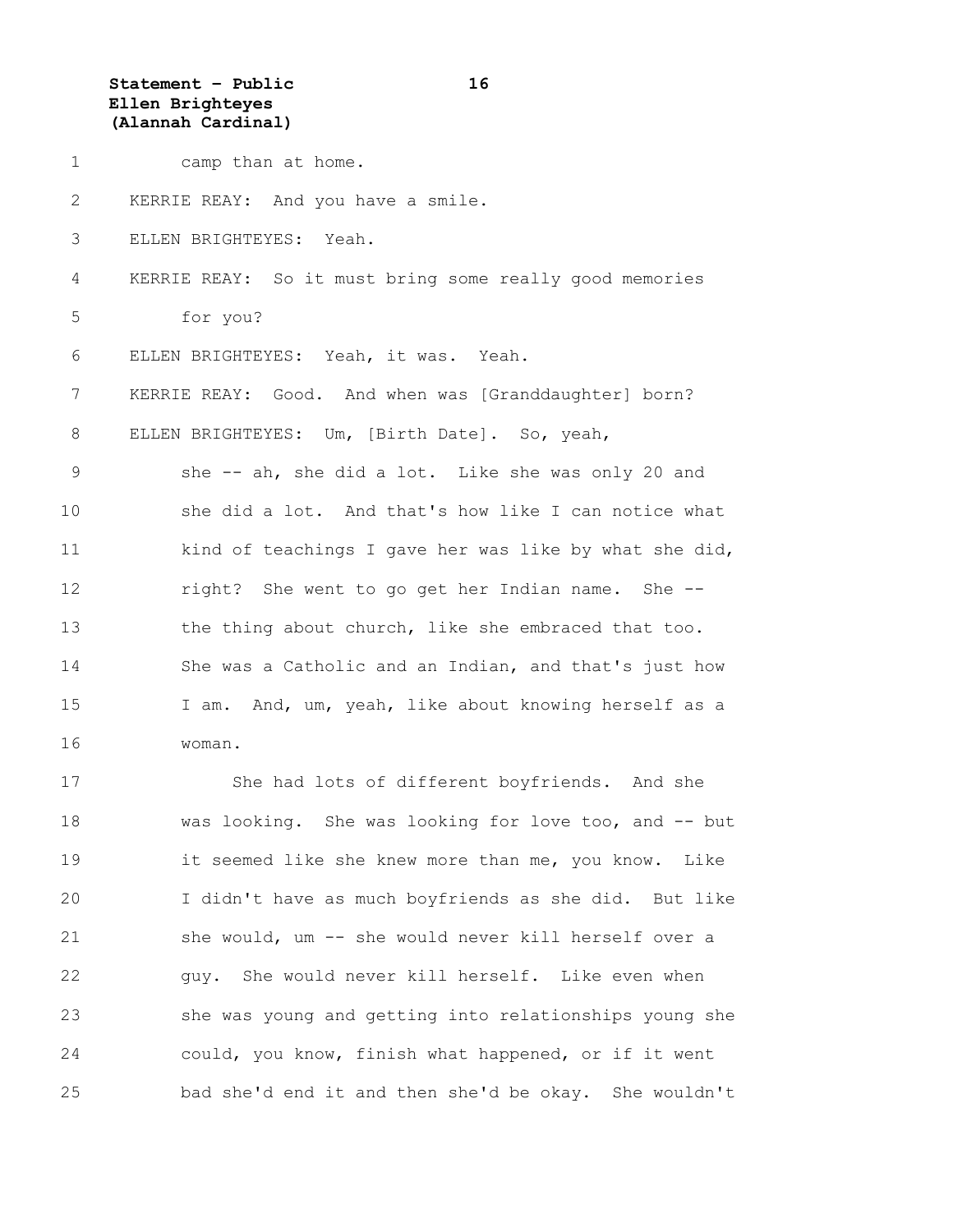**Statement – Public 17 Ellen Brighteyes (Alannah Cardinal)**

| $\mathbf 1$  | like fall apart or anything over a guy.                  |
|--------------|----------------------------------------------------------|
| $\mathbf{2}$ | KERRIE REAY: Did she ever talk about violence in her     |
| 3            | relationships?                                           |
| 4            | ELLEN BRIGHTEYES: Yeah. She had one relationship like    |
| 5            | that, and she just tried to stay with him because she    |
| 6            | really wanted the relationship to work.                  |
| 7            | KERRIE REAY: Um-hmm.                                     |
| 8            | ELLEN BRIGHTEYES: She wanted to be with this guy. Yeah.  |
| 9            | But she ended up like, um, ending it. And it was for     |
| 10           | the better because he did go and beat up another girl,   |
| 11           | you know. Like                                           |
| 12           | KERRIE REAY: Well, that takes a lot of strength --       |
| 13           | ELLEN BRIGHTEYES: Yeah.                                  |
| 14           | KERRIE REAY: -- to leave.                                |
| 15           | ELLEN BRIGHTEYES: Yeah. So, um, yeah, like she just --   |
| 16           | she knew so much and she had so many friends, you        |
| 17           | know. Like she understood so much of reality, you        |
| 18           | know, and                                                |
| 19           | KERRIE REAY: So you were mentioning that you were both   |
| 20           | working in camp?                                         |
| 21           | ELLEN BRIGHTEYES: Yeah.                                  |
| 22           | KERRIE REAY: And so did you leave camp? What took you -- |
| 23           | ELLEN BRIGHTEYES: We got laid off.                       |
| 24           | KERRIE REAY: Okay.                                       |
| 25           | ELLEN BRIGHTEYES: It was that Christmas. Just before     |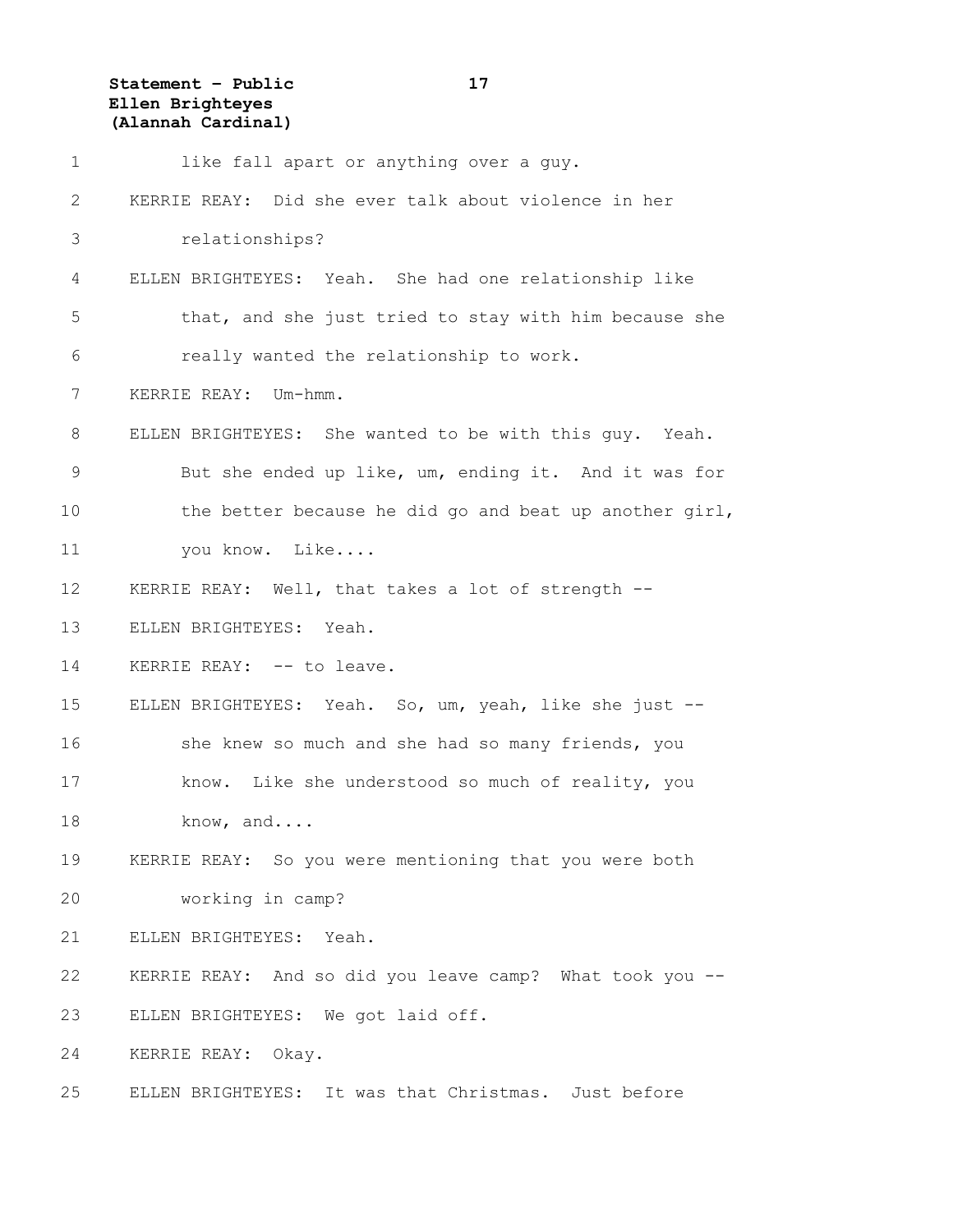**Statement – Public 18 Ellen Brighteyes (Alannah Cardinal)**

| 1  | Christmas, that's when the oil prices went down and            |
|----|----------------------------------------------------------------|
| 2  | they just shut down our camp first. So we all got              |
| 3  | laid off.                                                      |
| 4  | KERRIE REAY: So was that Christmas of 2015?                    |
| 5  | ELLEN BRIGHTEYES: Of 2014.                                     |
| 6  | KERRIE REAY: Of 2014?                                          |
| 7  | ELLEN BRIGHTEYES: Yeah.                                        |
| 8  | KERRIE REAY: And so did -- did she go back then to --          |
| 9  | ELLEN BRIGHTEYES: St. Paul's?                                  |
| 10 | KERRIE REAY: -- St. Paul's? Sorry.                             |
| 11 | ELLEN BRIGHTEYES: Um, yeah, I can't remember where she         |
| 12 | lived after that. She might have lived in Goodfish             |
| 13 | for a while after that with her boyfriend and [Granddaughter]. |
| 14 | Um, yeah, she'd always like try to impress me with             |
| 15 | these guys. And I felt, you know, like who am I to             |
| 16 | like try to impress? She felt it was important for me          |
| 17 | to like these guys that she was seeing. And, ah, she           |
| 18 | had to have hope -- right? -- to bring this guy to me.         |
| 19 | KERRIE REAY: And so was she working after she -- the camp      |
| 20 | job ended? I'm just sort of trying to see how things           |
| 21 | went for her after the camp.                                   |
| 22 | ELLEN BRIGHTEYES: Yeah. Um, I don't remember.                  |
| 23 | KERRIE REAY: Okay.                                             |
| 24 | ELLEN BRIGHTEYES: I know she worked at Paradise Cove but I     |
| 25 | don't even remember the dates. It's a store just               |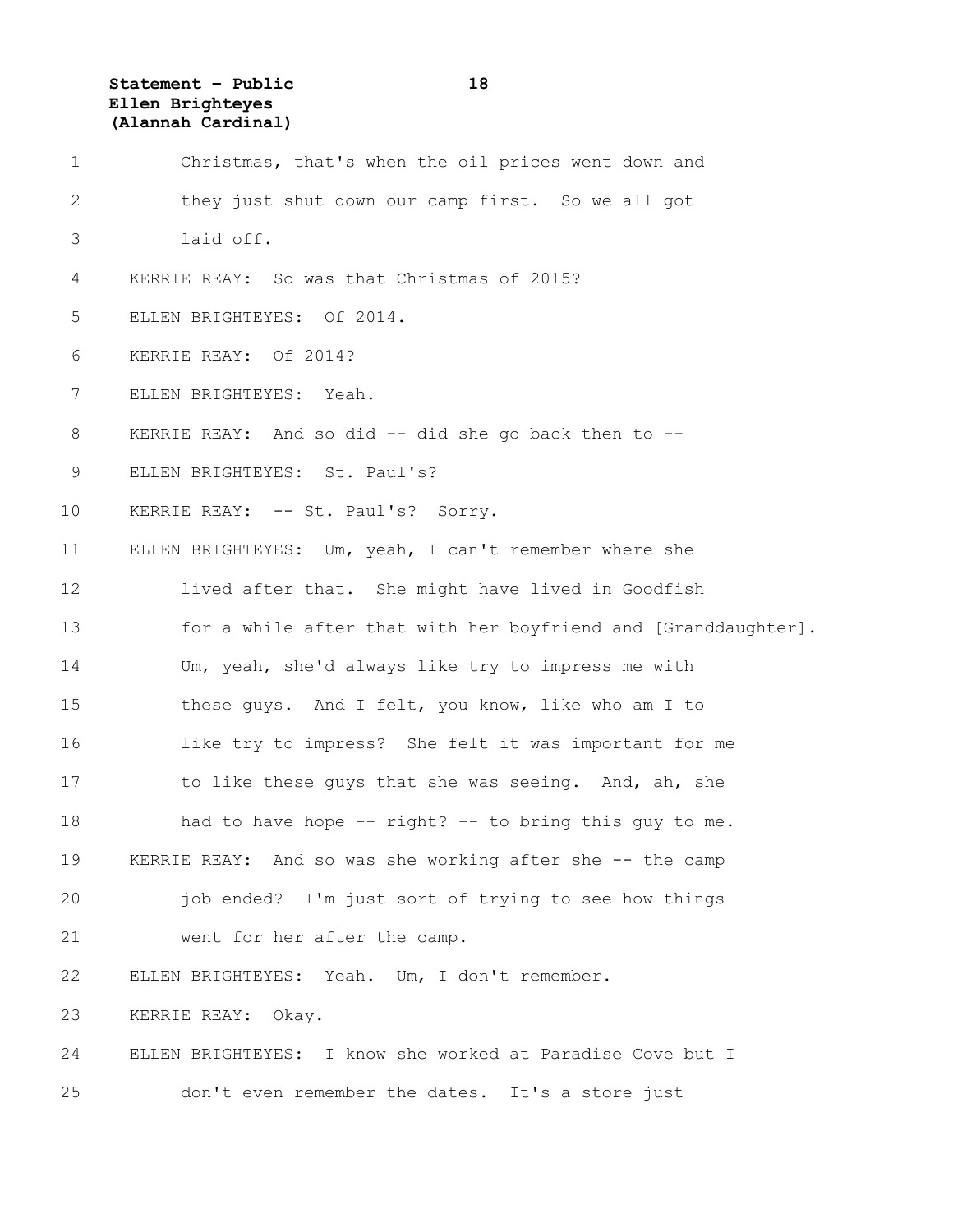**Statement – Public 19 Ellen Brighteyes (Alannah Cardinal)**

1 outside of Goodfish.

2 KERRIE REAY: Okay.

3 ELLEN BRIGHTEYES: Um, she worked there. Um, this was my 4 kuuhkum.

5 KERRIE REAY: So just -- just for the commissioners and the 6 inquiry, the book that you have there are pictures? 7 ELLEN BRIGHTEYES: Pictures and paperwork. Any kind of 8 paperwork that we found of hers. I don't know. We're 9 going to make it into a scrapbook.

10 KERRIE REAY: And that's one of the things maybe, you know, 11 that the inquiry is also looking at is to hear from 12 you how you would like to commemorate Alannah's life, 13 how to honour her.

14 ELLEN BRIGHTEYES: Yeah.

15 KERRIE REAY: So that's something we can talk about as 16 well.

17 ELLEN BRIGHTEYES: Yeah.

18 KERRIE REAY: Would you like to share with the inquiry what 19 happened?

20 ELLEN BRIGHTEYES: Okay. Ah, Alannah was at Goodfish for 21 about a month, about a month before she went missing. 22 She left Saddle Lake. Um, she left Saddle Lake 23 because of this threat of child welfare. There was no 24 involvement but just somebody threatened her. She

25 didn't want to lose [Granddaughter]. So she went to Goodfish.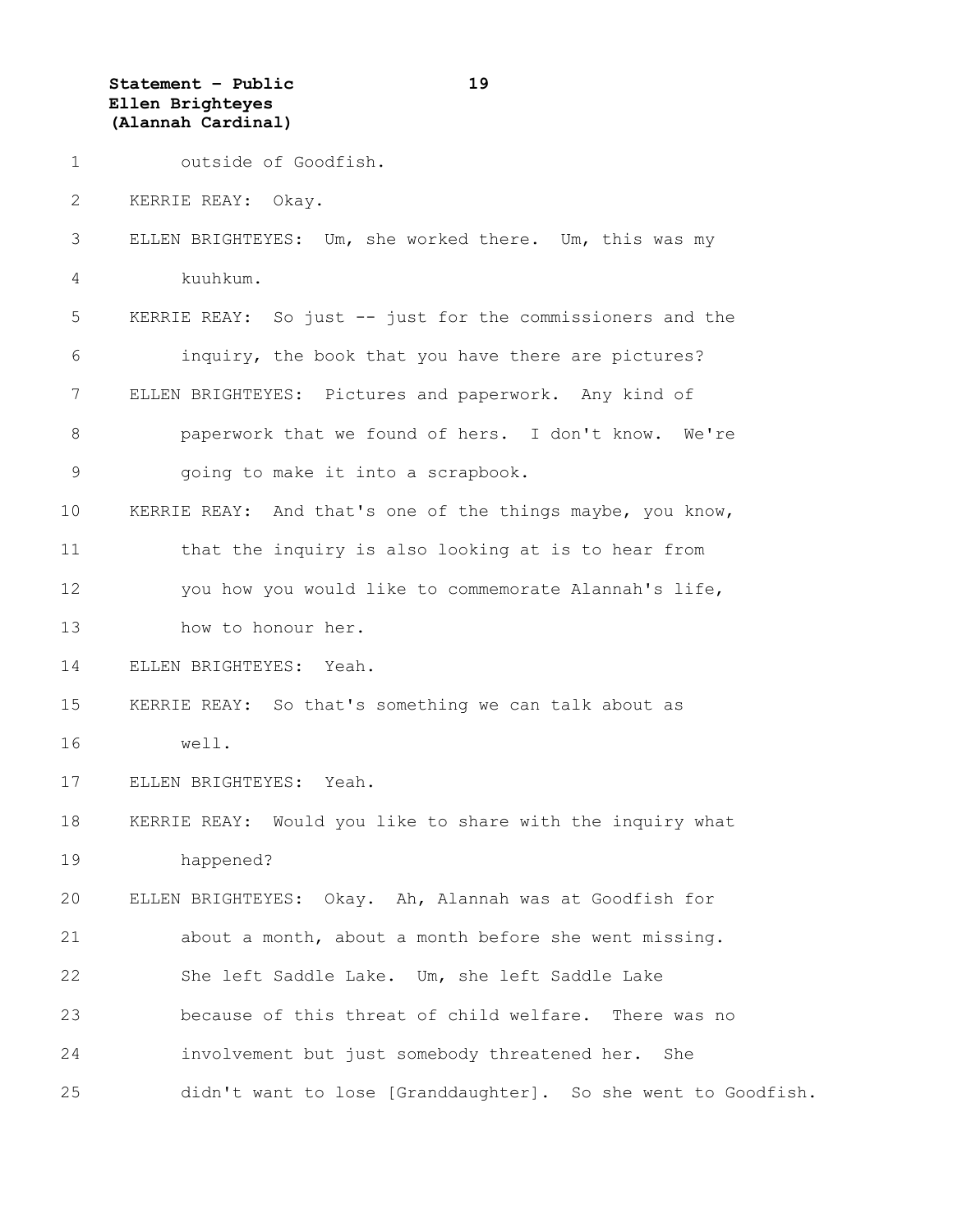**Statement – Public 20 Ellen Brighteyes (Alannah Cardinal)**

1 Ah, she was there for like a month. And I was missing 2 her. Everywhere she stayed, because she'd stay at 3 different homes, she stayed with different people, I 4 would go find her and I'd go visit her wherever she 5 was. 6 Um, for the last year it was the ghetto. There's

7 a townsite at Saddle Lake; it's the ghetto. [Granddaughter]'s 8 dad lived there. And he died nine months before 9 Alannah in a car accident. He died Halloween of 2015. 10 After he died Alannah stayed there more because, ah, 11 his sister was left with her three kids and the dad 12 died too. Like James died. [Granddaughter]'s dad, James, and 13 his brother-in-law Keefer, and two other guys from the 14 ghetto, they all died in a car accident. So Alannah 15 spent more time there with Lindsay and I'd go visit 16 her.

17 And then this trouble happened where she wanted 18 to take off from child welfare. You know what? I -- 19 I really hate the threat of child welfare because you 20 scare people. Like there wasn't much that scared 21 Alannah, but somebody scared her. And like losing 22 your kid, that's -- that's -- you know, it put fear in 23 her enough to leave.

24 So she was over there for like a month, and I 25 was -- I was -- we were missing [Granddaughter] and her. So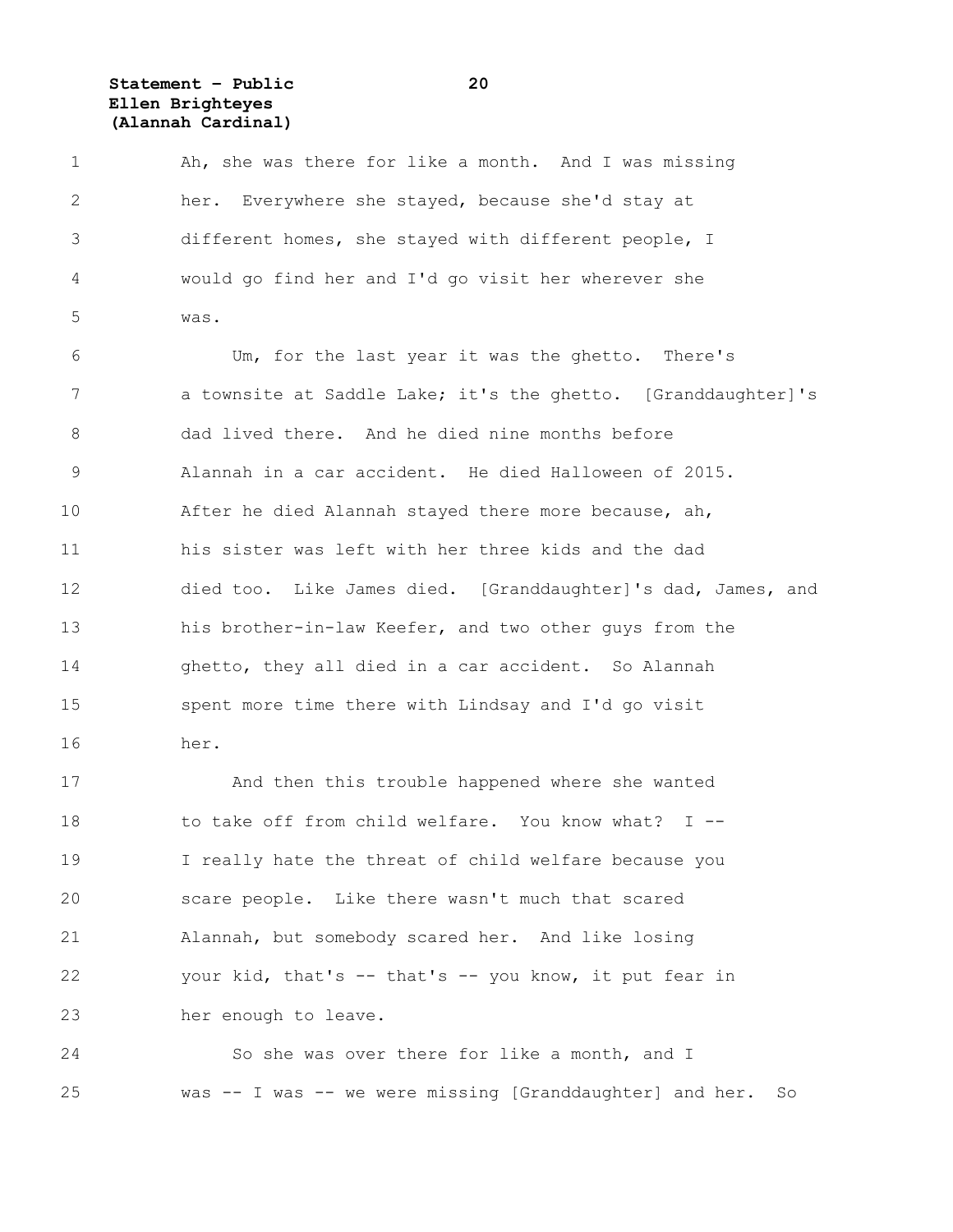**Statement – Public 21 Ellen Brighteyes (Alannah Cardinal)**

| $\mathbf 1$   | we were texting and I told her: Like can I go get               |
|---------------|-----------------------------------------------------------------|
| $\mathbf{2}$  | [Granddaughter]? Can I go get [Granddaughter] for like a visit? |
| 3             | And she said, yeah. And she said: Can you bring                 |
| 4             | Lindsay's boys? Like I want to see them. I said,                |
| 5             | yeah, I can do that, you know. Because I loved those            |
| 6             | boys too. There's three little boys that Lindsay has.           |
| 7             | So she's like, yeah, then we can go over here and we            |
| $8\,$         | can pack supper and all this. And it's like okay,               |
| $\mathcal{G}$ | okay, like just try to jump ahead and make plans.               |
| 10            | But I went to go find Lindsay and her boys and                  |
| 11            | they came with me, not Lindsay but just her boys. And           |
| 12            | those are like [Granddaughter]'s first cousins. Her dad and     |
| 13            | the boys' mom are brother and sister. So I took those           |
| 14            | boys and we were going to get [Granddaughter], and that was     |
| 15            | the last time I saw my daughter. And like the boys              |
| 16            | too; it's the last time they saw Alannah -- Lindsay's           |
| 17            | boys. And, ah, yeah, just we visited outside. She               |
| 18            | was staying at my mom's. And --                                 |
| 19            | KERRIE REAY: Alannah was staying with her grandmother?          |
| 20            | ELLEN BRIGHTEYES: Yeah, with my mom. And then, um, that         |
| 21            | was a Thursday. So like looking back, it was the                |
| 22            | 14th, July 14th, that was the last time I seen her.             |
| 23            | And then, um, I had [Granddaughter] in Saddle Lake and I was    |
| 24            | supposed to only keep her for the weekend. So Monday            |
| 25            | I was texting Alannah. And we -- she didn't text me.            |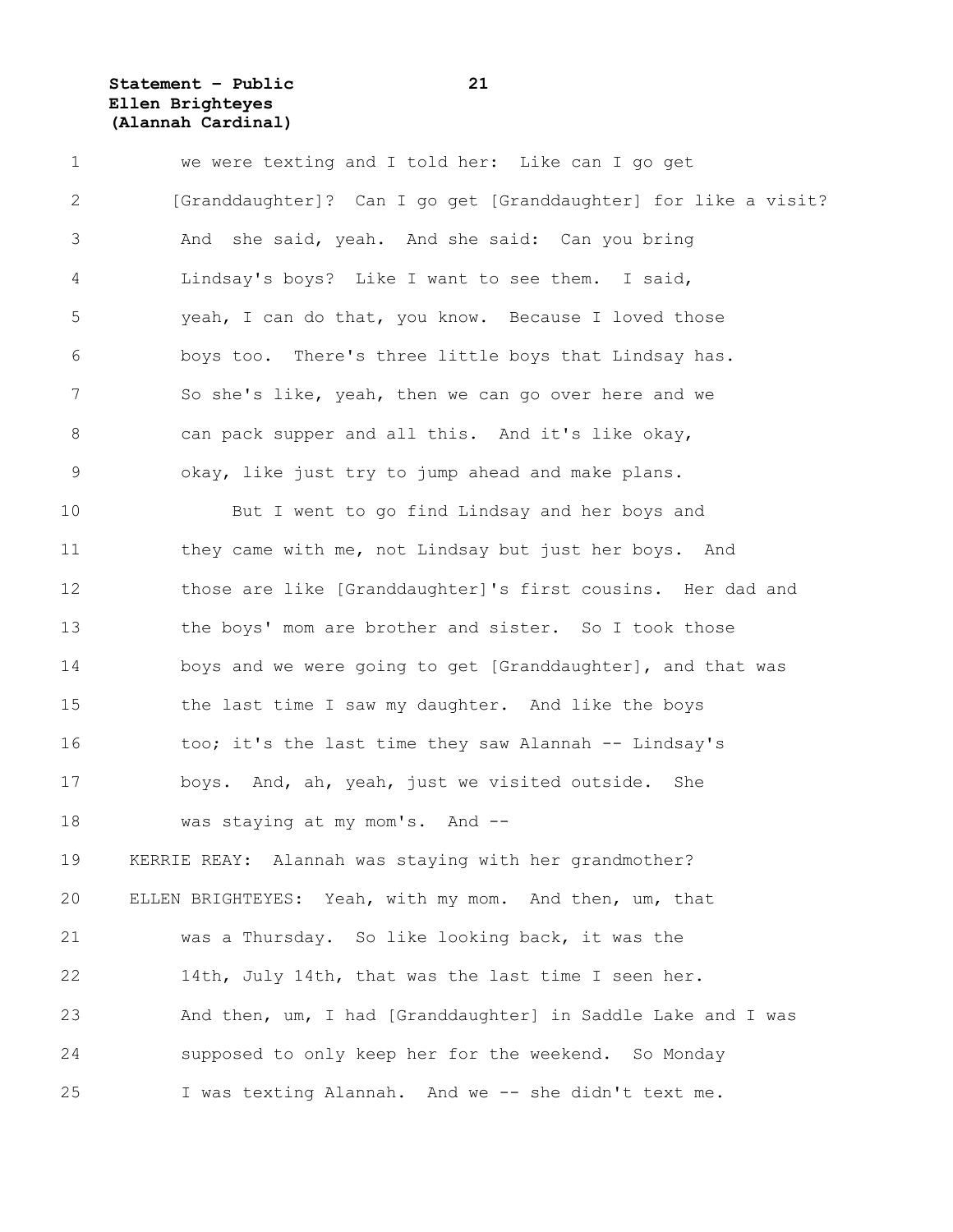**Statement – Public 22 Ellen Brighteyes (Alannah Cardinal)**

1 Like I think she only texted me on that Friday. And, 2 ah, sometimes I don't look at my phone for a long time 3 because I have lots of kids and sometimes I don't text 4 back right away. I didn't text her back right away 5 until Saturday, but then I never got a text back after 6 that.

7 So, for me, I was in Saddle Lake that weekend. 8 Well, that was where I lived -- I was living. I had 9 [Granddaughter]. Um, I -- I texted her on Monday that I would 10 keep [Granddaughter] for the week. And then my mom was 11 texting me. She was worried about Alannah. But I was 12 used to this. I was used to Alannah being gone for a 13 couple days. She was always okay. She always could 14 take care of herself. And then she'd come back. Then 15 she'd come back and she'd come get [Granddaughter]. My mom 16 wasn't used to that. My mom was worried. My mom had 17 a bad feeling. I was like just pray for her, Mom, 18 she'll be okay. You know, like it was always going to 19 be okay, like nothing. Like I never thought nothing 20 like this would happen.

21 So Monday. Tuesday already they were searching. 22 My mom, my uncle, they were getting like family to 23 start searching. My mom was like scared. Me, I went 24 on. I was going to a women's wellness conference in 25 Saddle Lake at the healing lodge and, ah, that's where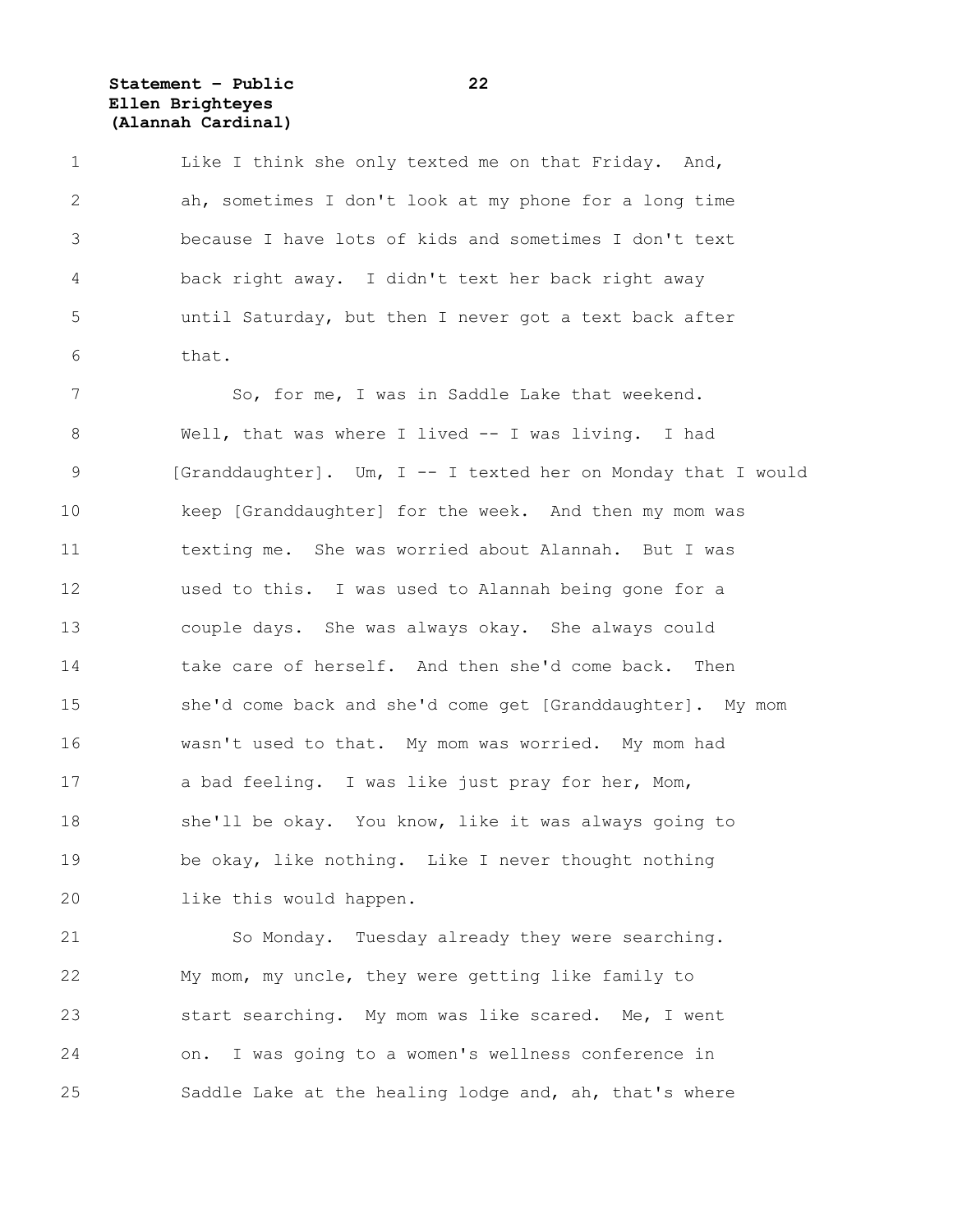**Statement – Public 23 Ellen Brighteyes (Alannah Cardinal)**

1 I was going every day. And I was working. I just 2 started working too at the sewing. But like at the 3 sewing they let us go to these workshops as part of 4 work, right? And I was going to those workshops, and, 5 um, yeah, a lot of stuff happened. I met people.

6 I think I met the mom of one of the guys who was 7 with -- last with Alannah. Because I don't know what 8 happened. But that was Saturday. July 16th was the 9 last time anyone seen her alive at the beach. I don't 10 know what happened, but she went missing, right? And 11 then my mom -- my mom ended up starting looking. I 12 don't know what happened that put her there that day, 13 you know. But the last people that were with her was 14 [Person 1]; his first cousin, [Person 2], they are 15 both from Goodfish; then a boy from Saddle Lake named 16 [Person 3], and I met his mom in one of those workshops. 17 Already she was telling me stuff. I didn't know nothing. 18 KERRIE REAY: Telling you stuff about?

19 ELLEN BRIGHTEYES: About her son, that he got beat up. She 20 said he got beat up. He got put in the hospital. She 21 asked me if I knew who this person was. Well, I 22 didn't. I don't know who they were. And she said 23 like she goes after the other parents, you know. Like 24 she's ready to fight whoever hurt her son. But he was 25 involved and I think he knows. He knows what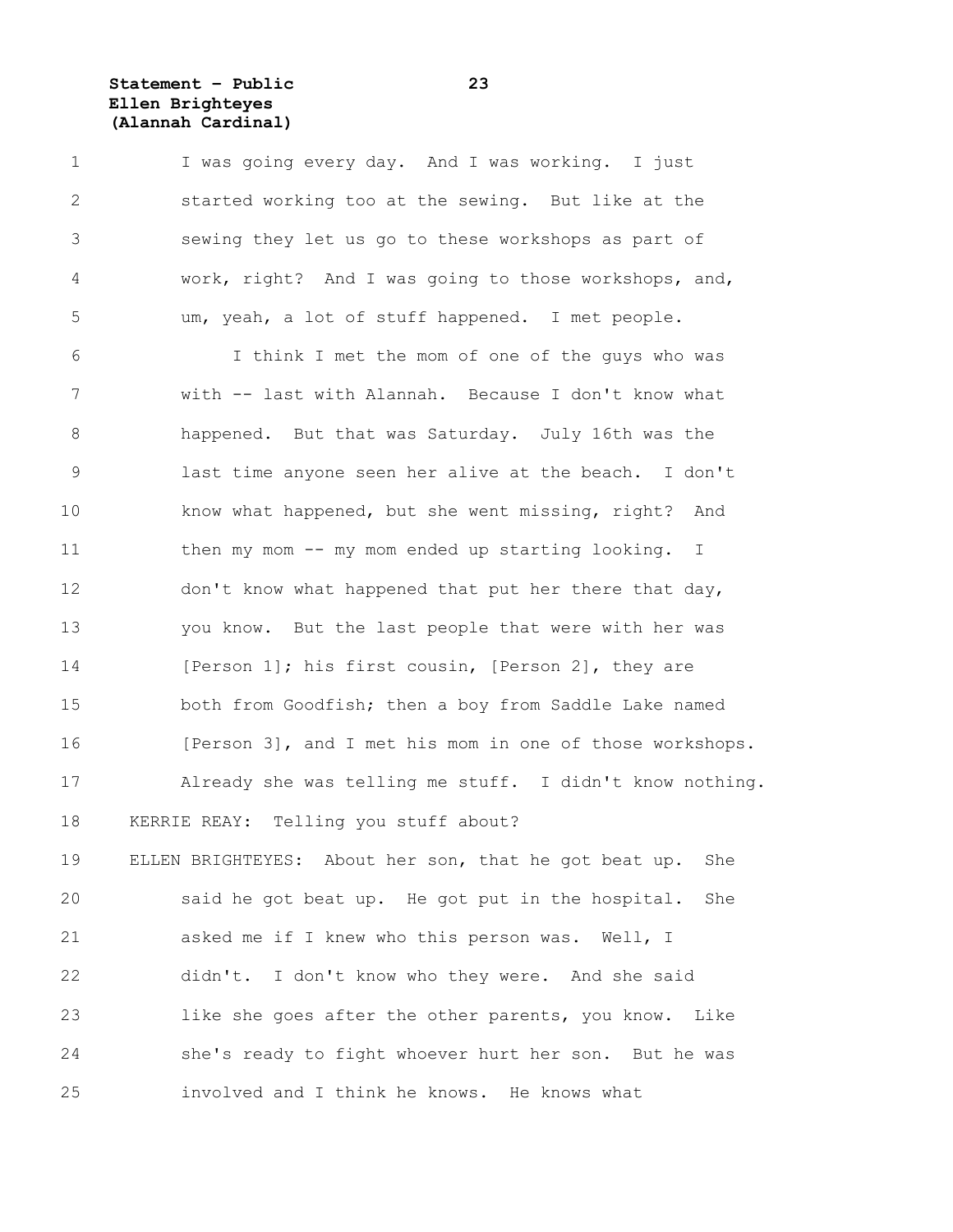**Statement – Public 24 Ellen Brighteyes (Alannah Cardinal)**

1 happened. He was there. But they beat him up. They 2 hospitalized him. He went to go hide in Edmonton. 3 Like I never seen him. I didn't even know how this 4 guy looks. 5 But the other two I do know. I know how -- I 6 know how [Person 1] looks, and I know he's 7 not a good person. I never trusted him. I never 8 wanted him to be with my daughter. You know how I 9 said she'd bring these guys to me or she'd talk about 10 them? 11 KERRIE REAY: Um-hmm. 12 ELLEN BRIGHTEYES: When she talked about [Person 1] I never 13 wanted her to be with him. I -- I said you are 14 related. I lied. She's like, I know we're not. And 15 she's... Anyways, they were the last ones with her. 16 There's different people that seen them at the beach. 17 They were the last ones with her, and they said they 18 left her there. They gave the cops a story that 19 they -- they were leaving and she said: Go ahead, 20 leave me. I don't live far. I'll walk home. She 21 would never say that. She would never do that. She 22 would never walk. She'd never walk on the road. I 23 used to try and make her walk. She wouldn't. She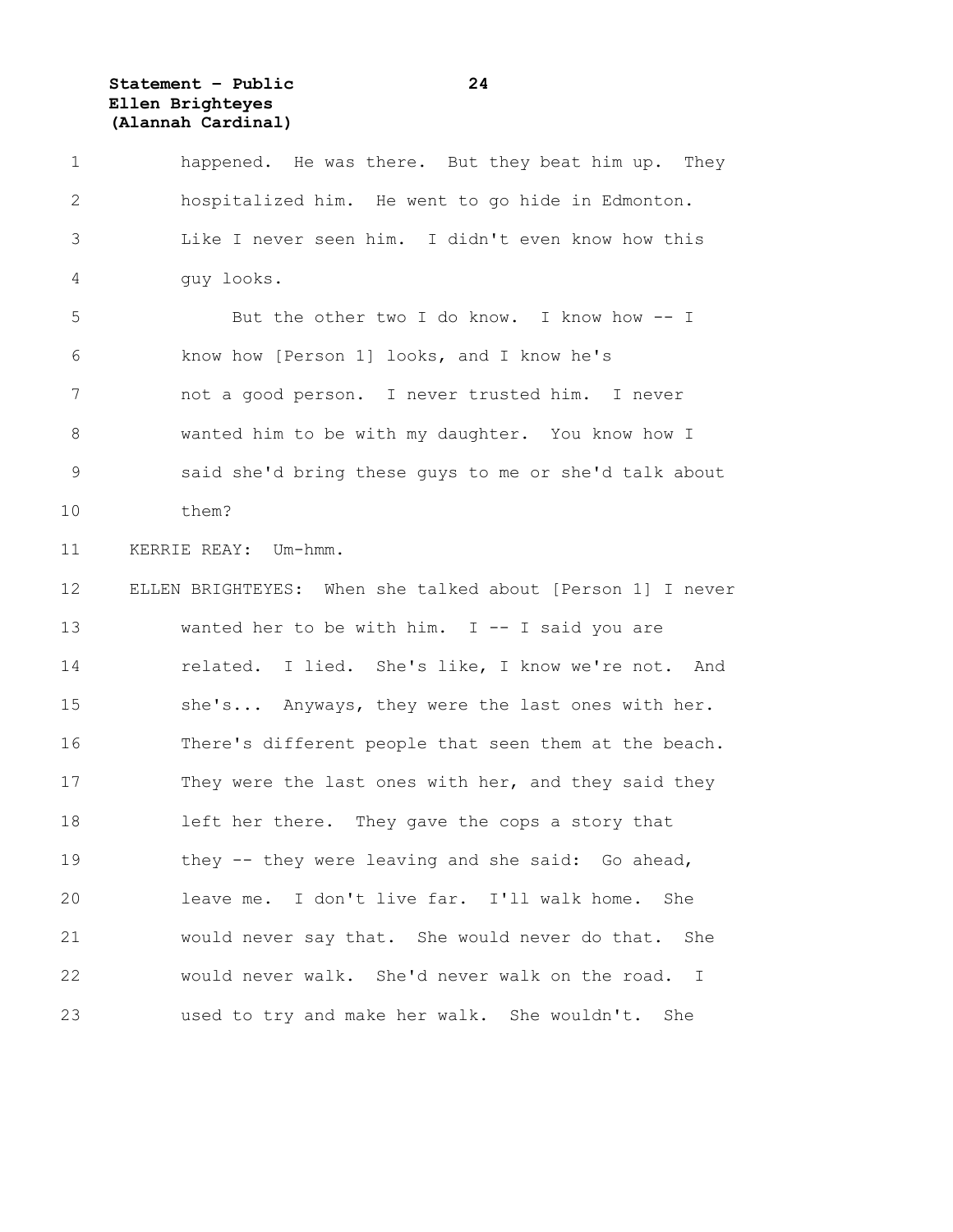**Statement – Public 25 Ellen Brighteyes (Alannah Cardinal)**

| $\mathbf 1$ | would get a ride. And, yeah, she -- she would always       |
|-------------|------------------------------------------------------------|
| 2           | get a ride. She would never say it. She would never        |
| 3           | be okay with her them leaving her. Like she'd want to      |
| 4           | be part of the party.                                      |
| 5           | KERRIE REAY: So you were saying that your mom and family   |
| 6           | started looking for her on the Tuesday?                    |
| 7           | ELLEN BRIGHTEYES: On the Tuesday.                          |
| $8\,$       | KERRIE REAY: And you mentioned the police became involved. |
| 9           | Do you know when they became involved?                     |
| 10          | ELLEN BRIGHTEYES: I called the cops on Thursday. So that   |
| 11          | was already five days since she was seen.                  |
| 12          | KERRIE REAY: On the Thursday?                              |
| 13          | ELLEN BRIGHTEYES: Yeah.                                    |
| 14          | KERRIE REAY: And what happened when you call the police?   |
| 15          | ELLEN BRIGHTEYES: Nothing.                                 |
| 16          | KERRIE REAY: And what was their response back to you?      |
| 17          | ELLEN BRIGHTEYES: Nothing. Well, they just took my         |
| 18          | information. They didn't come out. They didn't do          |
| 19          | nothing.                                                   |
| 20          | KERRIE REAY: And what detachment did you call?             |
| 21          | ELLEN BRIGHTEYES: St. Paul.                                |
| 22          | KERRIE REAY: St. Paul. Is that the RCMP?                   |
| 23          | ELLEN BRIGHTEYES: Yeah.                                    |
| 24          | KERRIE REAY: So you called them on the Thursday?           |
| 25          | ELLEN BRIGHTEYES: On Thursday.                             |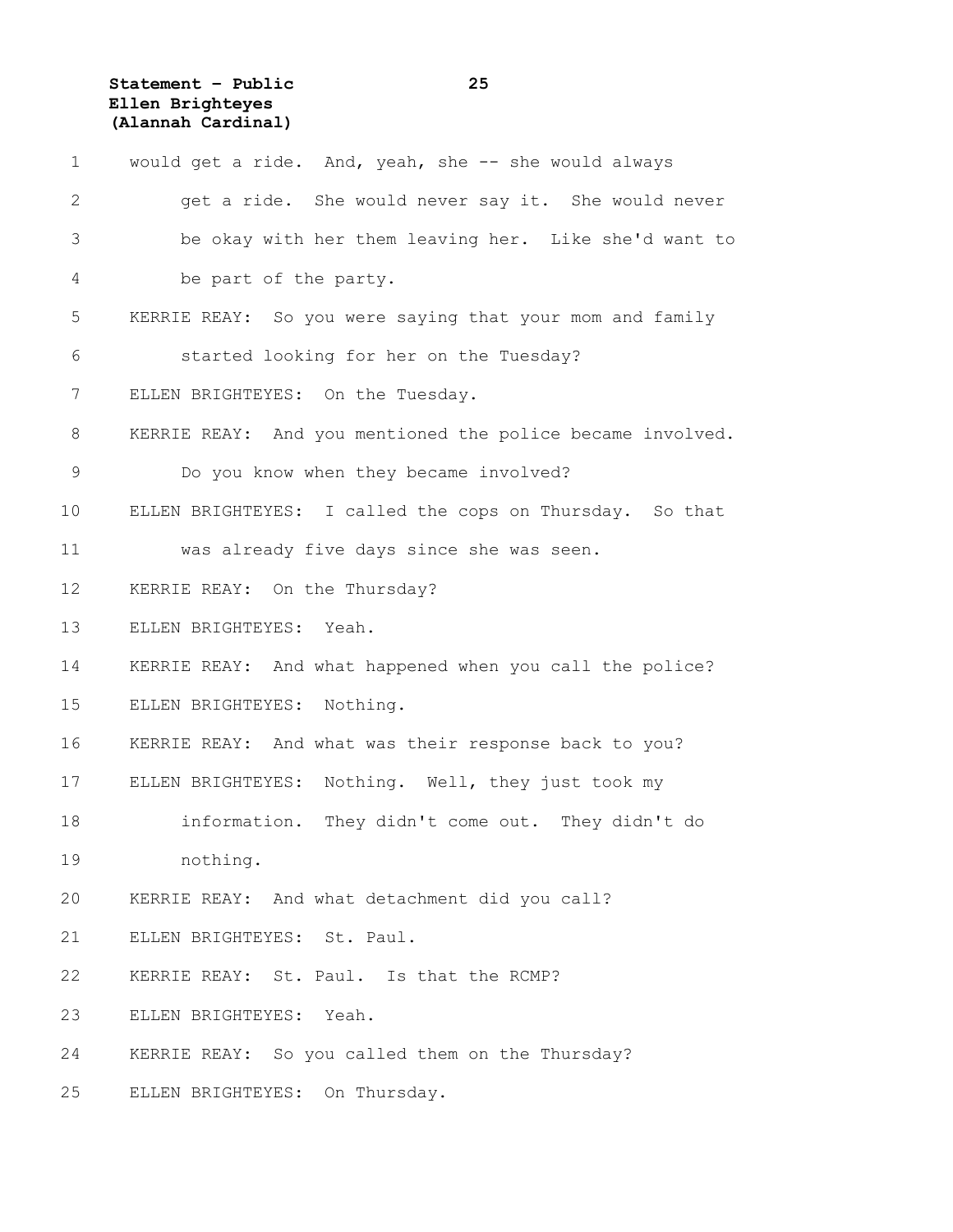**Statement – Public 26 Ellen Brighteyes (Alannah Cardinal)**

1 KERRIE REAY: And --

2 ELLEN BRIGHTEYES: Because -- okay. And I was in Saddle 3 Lake still going to work, still going to these 4 workshops -- 5 KERRIE REAY: Um-hmm. 6 ELLEN BRIGHTEYES: -- and calling my mom. 7 KERRIE REAY: Um-hmm. 8 ELLEN BRIGHTEYES: And she said, okay, they are going to 9 bring dogs. 10 KERRIE REAY: So was that the family that was -- 11 ELLEN BRIGHTEYES: The family, the search. 12 KERRIE REAY: Do you know if your mom called the police? 13 ELLEN BRIGHTEYES: No, she didn't. She didn't. 14 KERRIE REAY: So -- 15 ELLEN BRIGHTEYES: But she told me they are going to bring 16 dogs. And then I -- I called the cops -- right? -- 17 and I told them they are going to bring dogs. Well, 18 who is? On whose authority? You know. 19 KERRIE REAY: And when they heard that did they come out? 20 ELLEN BRIGHTEYES: No. 21 KERRIE REAY: So when -- can I ask you, when did the police 22 become involved? 23 ELLEN BRIGHTEYES: They came out when something was found 24 like bloody clothes. They'd come and collect the 25 evidence. They weren't involved in any of the search.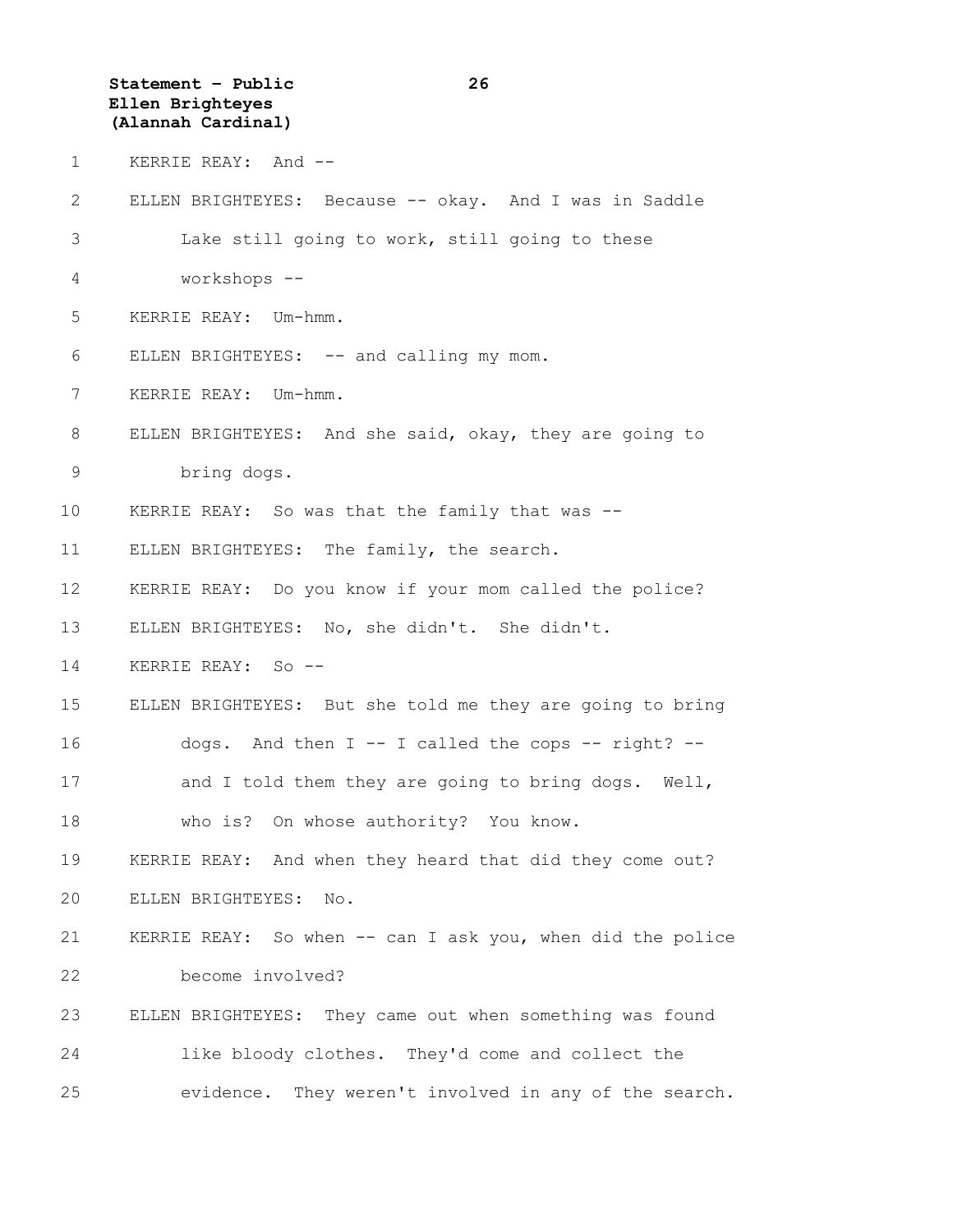**Statement – Public 27 Ellen Brighteyes (Alannah Cardinal)**

| $\mathbf 1$  | By Thursday, ah, Ken Dion was there. Ken Dion, he's        |
|--------------|------------------------------------------------------------|
| $\mathbf{2}$ | an ex-RCMP. He does these searches in the reserves         |
| 3            | when people goes missing. He goes and helps find           |
| 4            | them. He knows how to --                                   |
| 5            | KERRIE REAY: Okay.                                         |
| 6            | ELLEN BRIGHTEYES: -- conduct a search. And he was part of  |
| 7            | it. And he -- he knew what to do. He knew we were          |
| $8\,$        | supposed to call the cops and ask them, and he did and     |
| $\mathsf 9$  | they just said go ahead. They didn't even come out.        |
| 10           | KERRIE REAY: So this is one of the pieces that the         |
| 11           | commission is very interested in --                        |
| 12           | ELLEN BRIGHTEYES: Yeah.                                    |
| 13           | KERRIE REAY: -- and that is what happens for families --   |
| 14           | ELLEN BRIGHTEYES: Yeah.                                    |
| 15           | KERRIE REAY: -- when they make that call.                  |
| 16           | ELLEN BRIGHTEYES: Yeah.                                    |
| 17           | KERRIE REAY: And so you make that call on Thursday?        |
| 18           | ELLEN BRIGHTEYES:<br>Yeah.                                 |
| 19           | KERRIE REAY: Did they take any more information? Did they  |
| 20           | give you a file number?                                    |
| 21           | ELLEN BRIGHTEYES: I didn't get a file number but, um, they |
| 22           | took the information. And, like I said, I didn't see       |
| 23           | them, only if something was found. So there was            |
| 24           | clothing found.                                            |
| 25           | KERRIE REAY: Okay.                                         |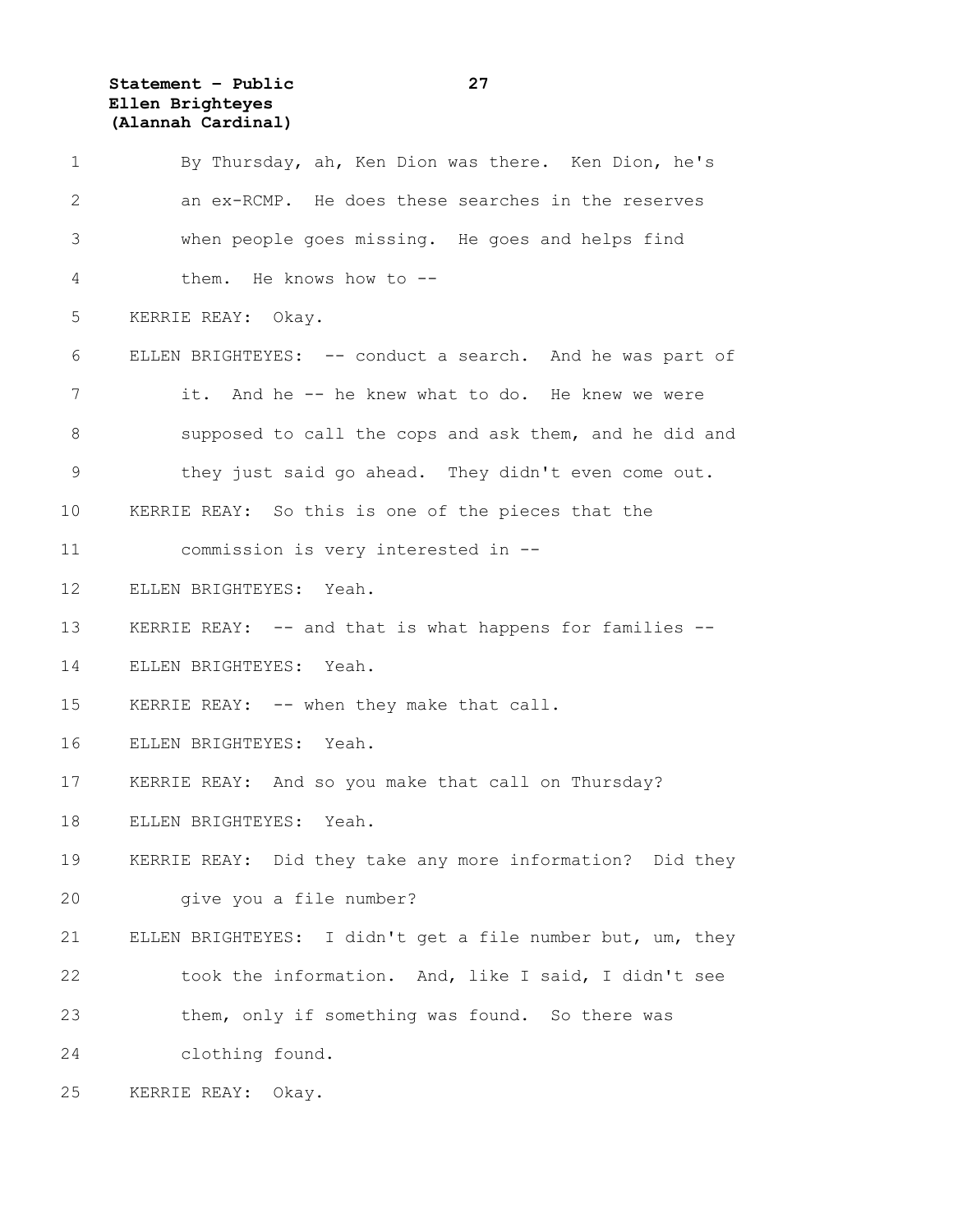**Statement – Public 28 Ellen Brighteyes (Alannah Cardinal)**

| $\mathbf 1$  | ELLEN BRIGHTEYES: There was pants found in the house and   |
|--------------|------------------------------------------------------------|
| $\mathbf{2}$ | it had blood on it, and they came and they took            |
| 3            | pictures and                                               |
| 4            | KERRIE REAY: So when you said -- because, for what you     |
| 5            | have said so far, um, the last anybody saw of Alannah      |
| 6            | was at the beach?                                          |
| 7            | ELLEN BRIGHTEYES: Yeah.                                    |
| 8            | KERRIE REAY: So now you are talking about, um, items found |
| $\mathsf 9$  | in a home?                                                 |
| 10           | ELLEN BRIGHTEYES: Yeah.                                    |
| 11           | KERRIE REAY: Okay.                                         |
| 12           | ELLEN BRIGHTEYES: Yeah. No. Well, it's our house but       |
| 13           | nobody was living in there.                                |
| 14           | KERRIE REAY: Okay.                                         |
| 15           | ELLEN BRIGHTEYES: My brother was renovating it for himself |
| 16           | to move in, and he noticed the pants; that wasn't          |
| 17           | there before.                                              |
| 18           | KERRIE REAY: And in which community was this?              |
| 19           | ELLEN BRIGHTEYES: In Goodfish. This is Goodfish.           |
| 20           | KERRIE REAY: In Goodfish.                                  |
| 21           | ELLEN BRIGHTEYES: All in Goodfish. Like she was there the  |
| 22           | last month.                                                |
| 23           | KERRIE REAY:<br>Okay.                                      |
| 24           | ELLEN BRIGHTEYES: Um                                       |
| 25           | KERRIE REAY: So then what happened?                        |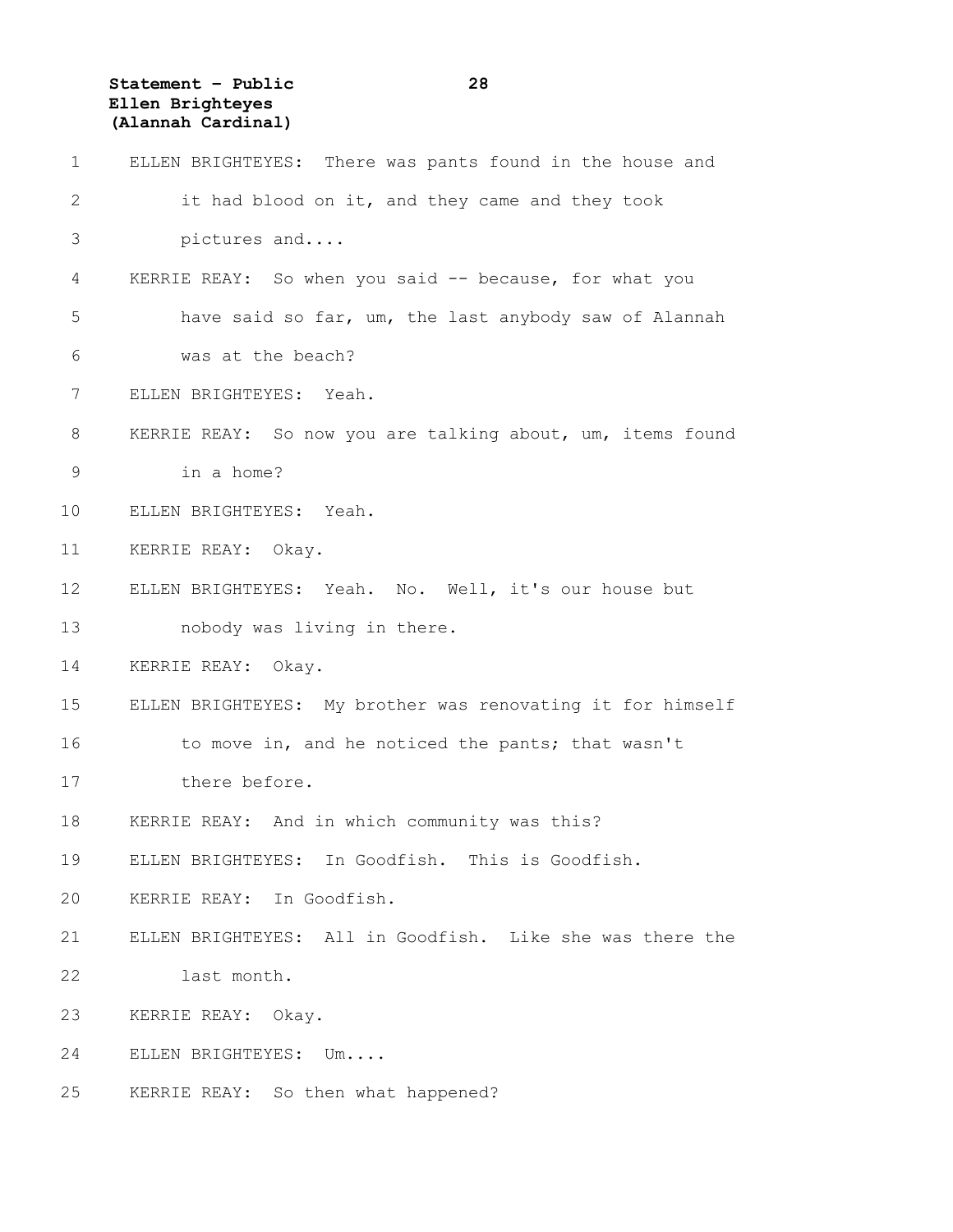**Statement – Public 29 Ellen Brighteyes (Alannah Cardinal)**

| $\mathbf 1$    | ELLEN BRIGHTEYES: Then we called the cops and they came    |
|----------------|------------------------------------------------------------|
| $\mathbf{2}$   | and took pictures and took the evidence and that was       |
| $\mathfrak{Z}$ | it. For the search there was different parts. Well,        |
| 4              | ah, Ken -- Ken organized it. And then it was around        |
| 5              | the house first, our house, and then, um -- so that        |
| 6              | was like Friday. And Saturday it was at the beach.         |
| 7              | And the cops weren't there. They weren't there like        |
| 8              | the whole time. So this was like already the               |
| 9              | community, my family, a lot of people on horses,           |
| 10             | quads, walking with dogs, you know, and no cops. No        |
| 11             | cops. Like they didn't -- they didn't help with the        |
| 12             | search. They didn't. It wasn't important to them.          |
| 13             | And I really feel -- I really feel like cops don't         |
| 14             | care when an Indian dies. Cops don't care.<br>It           |
| 15             | doesn't matter to them -- to them. And I -- and I          |
| 16             | seen it there. Because they didn't help search. They       |
| 17             | didn't help search.                                        |
| 18             | KERRIE REAY: And so you said they found her on the 25th of |
| 19             | July?                                                      |
| 20             | ELLEN BRIGHTEYES: Yeah. So that was -- okay, Saturday and  |
| 21             | Sunday at the beach searching. And Sunday it started       |
| 22             | raining later in the evening. So they called it off.       |
| 23             | Monday morning was when she was found.                     |
| 24             | KERRIE REAY: And what did they find?                       |
| 25             | ELLEN BRIGHTEYES: At the beach, um, like there's a roadway |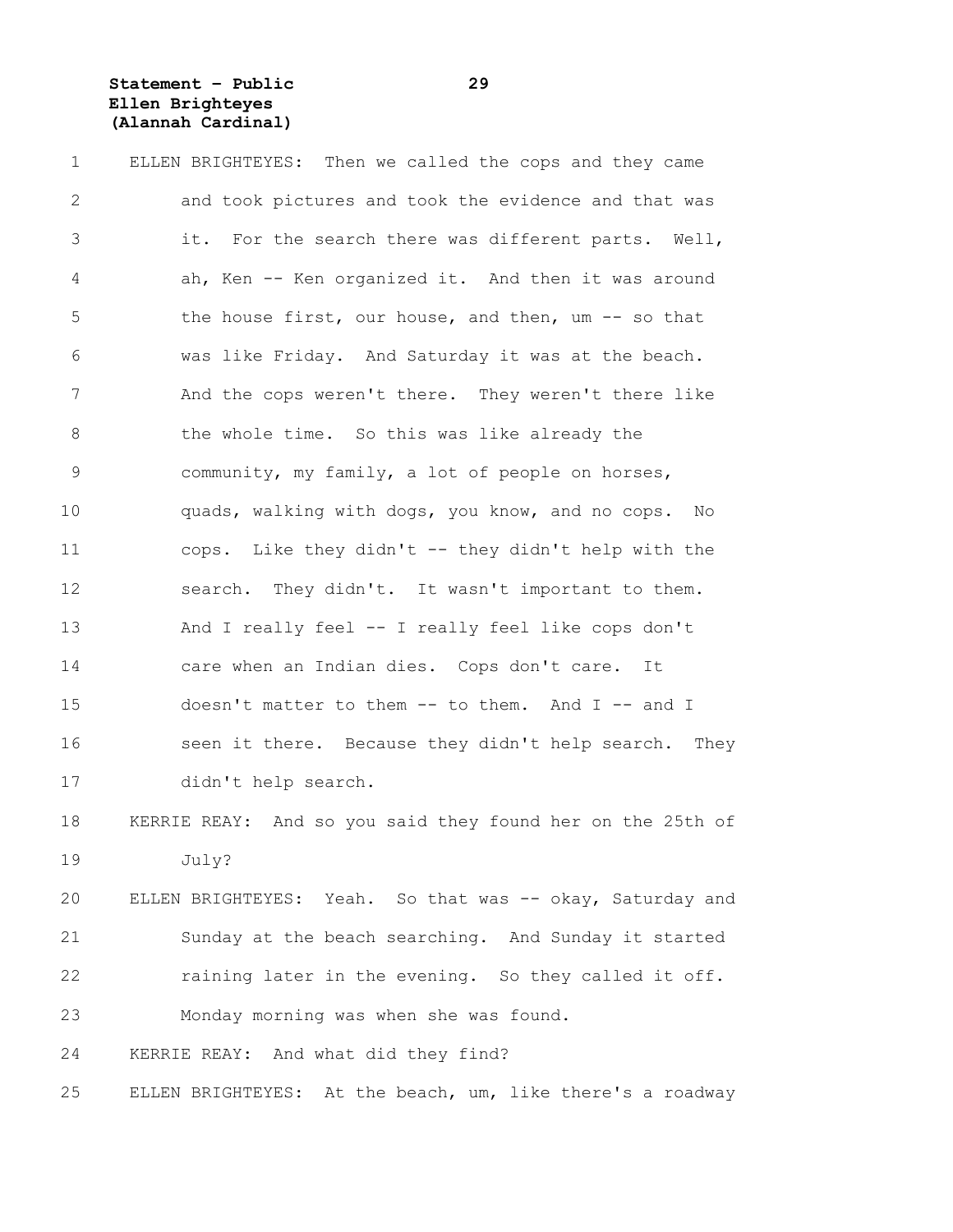**Statement – Public 30 Ellen Brighteyes (Alannah Cardinal)**

1 and then the bush and the lake is here. It's not the 2 main road. It's just the road along the beach. Just 3 a few feet from the main road, but she was covered 4 under a tree. She was found hanging, sitting up 5 hanging from a branch this big. And she's as big as 6 me. Like maybe even bigger now. Because I'm losing 7 weight. But she was as big as me, about 200 pounds. 8 And it didn't make sense like for -- for -- even for 9 that, to be found like that. And that's what they 10 said right away.

11 Like I got -- they came to get me. It was my 12 brother that found her. My brother. And the cops 13 were there. They were there as part of the search 14 now. This is Monday. But they weren't looking. They 15 were in their car. It was my brother that found her. 16 Um, they called. They came get me. And my -- my 17 oldest was coming from the city. My oldest daughter, 18 [Daughter 1]. [C.] was with me. [L.] was with me; 19 the one that gave up. And then I don't know where all 20 my other kids were.

21 They came get me, and there's the crowd and, um, 22 I was just kind of like I don't -- I don't know. I 23 was there but not really. And where she was found, 24 um, and my daughter got there and like we were going 25 to see something. And we were just right at the hot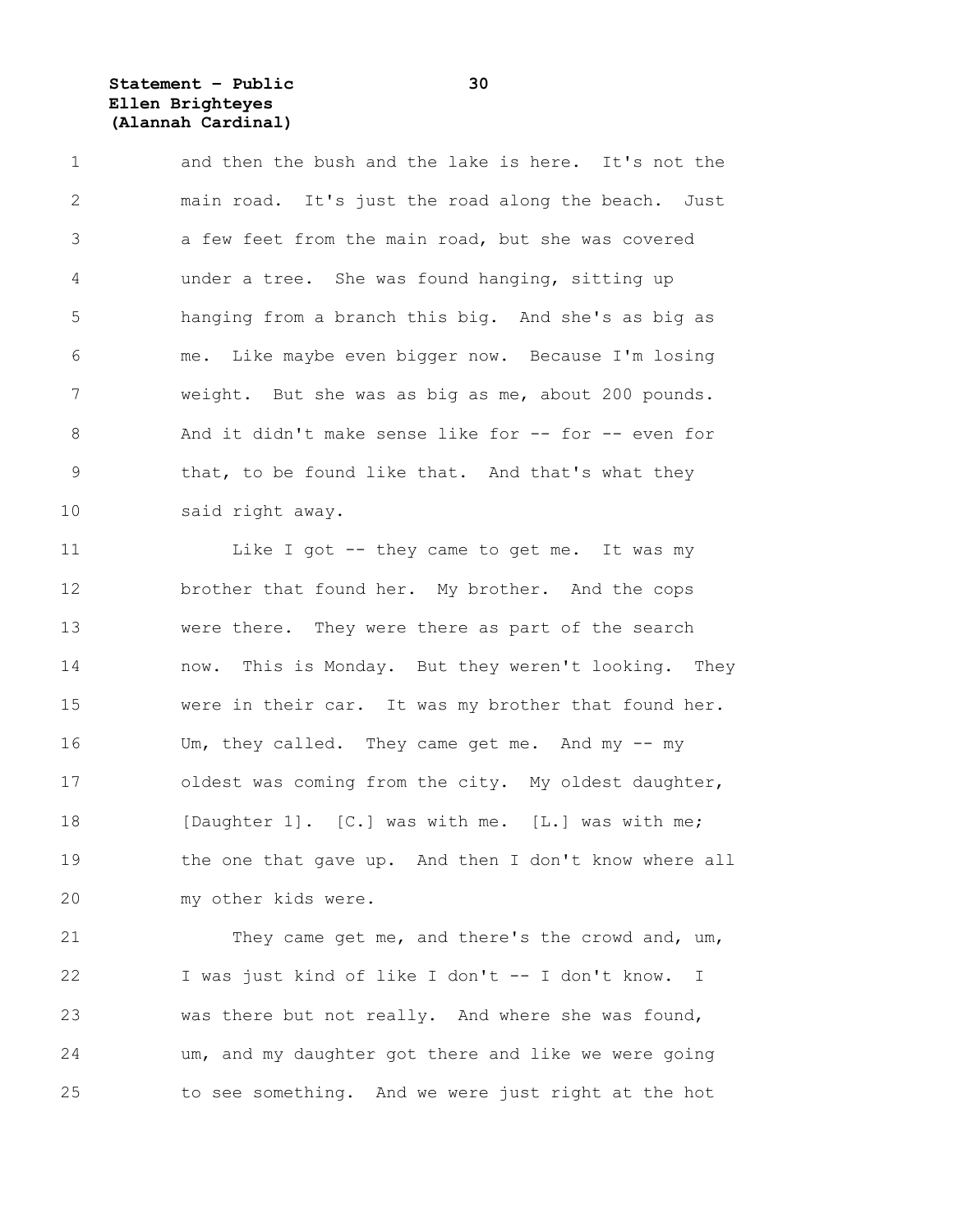**Statement – Public 31 Ellen Brighteyes (Alannah Cardinal)**

| $\mathbf 1$     | sun. So I said, let's go over here. So we crossed       |
|-----------------|---------------------------------------------------------|
| 2               | the road and went under that tree, and I was looking,   |
| 3               | see the van parked there. I seen a body bag they        |
| 4               | carried to the van. And I'm trying to like hold up my   |
| 5               | daughter because she was $-$ she was the one losing it, |
| 6               | not me. And then I started saying, no, no, that's --    |
| 7               | that's not her. But all I seen was the body bag. And    |
| 8               | then $I$ -- yeah, I lost it. I just started screaming   |
| 9               | no, no. And like I don't know what happened. My         |
| 10              | glasses broke. And I screamed at my friend, that's      |
| 11              | not her, that's not her. She said, yeah, Ellen,         |
| 12 <sup>°</sup> | that's her. And that's the only -- that's the only      |
| 13              | time I got to see anything.                             |

14 Because she was missing for nine days it was 15 closed casket. I get didn't get to see her, touch 16 her, nothing. Nothing to know that she's gone or 17 where -- you know, nothing. A piece of me -- like 18 when I knew she was gone a piece of me was gone too. 19 A piece of me is gone. That's -- I loved my daughter 20 so much, you know, and she's gone.

21 Now the cops came: apparent suicide. I said why? 22 Why? Just because she's an Indian? I knew it wasn't 23 right right from the start. I knew she didn't do this 24 to herself. I got so many signs that she's okay. 25 She's -- she's -- Alannah is good. Alannah is with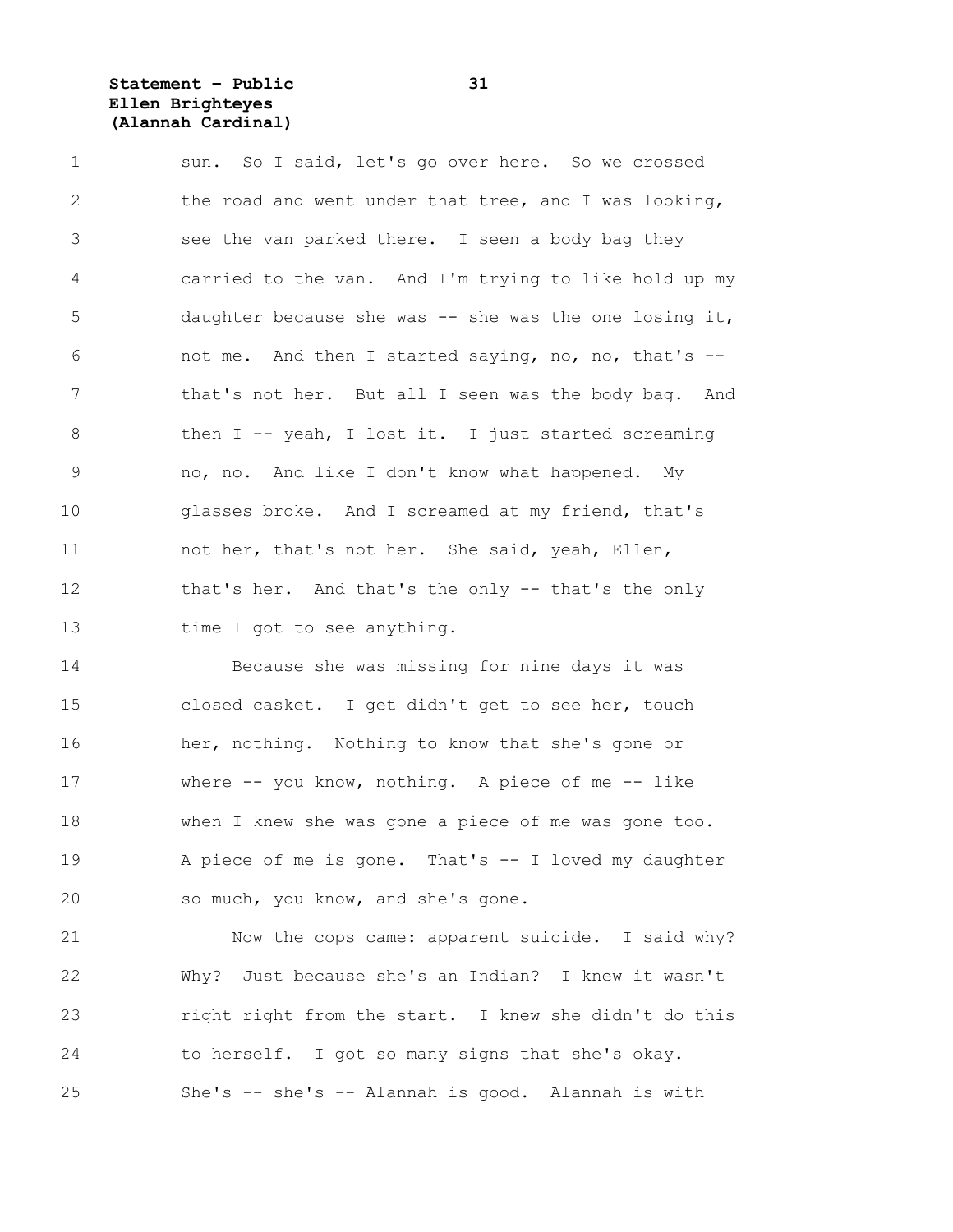**Statement – Public 32 Ellen Brighteyes (Alannah Cardinal)**

1 God. Alannah is golden. Alannah is free. She's 2 free. She's free to be anything. And I can see her 3 in the sky. I can see her in dreams. I can see her 4 in the butterflies. I can see her in so many signs, 5 so many signs. Even on her car, there's an orb there. 6 I took pictures of that. She's okay. She's okay. 7 And you can't do this to yourself and be okay. We're 8 not supposed to take anybody's life, even our own. 9 But I knew she was okay right from the start, 10 right from the start. And the cops said she did that 11 to herself. She did that over this guy? No. She 12 wouldn't. She wouldn't. No, she had too much to live 13 for. She was going to go to school. She had [Granddaughter]. 14 She wouldn't do this over a guy. Like I -- she 15 wouldn't. And for them to put -- to try to put it 16 like on her... And, you know, it's just because they 17 don't want to look. You know, they don't want to. 18 They don't want to spend time figuring out why this 19 Indian died. You know, it's not important to them. 20 KERRIE REAY: So that sounds, to me, that they have closed 21 the file? 22 ELLEN BRIGHTEYES: They have, yeah. But we -- they kept it 23 open for a while. We did have meetings. We did tell 24 them there's these people acting suspicious. This 25 girl, the one I said, [Person 2], she put on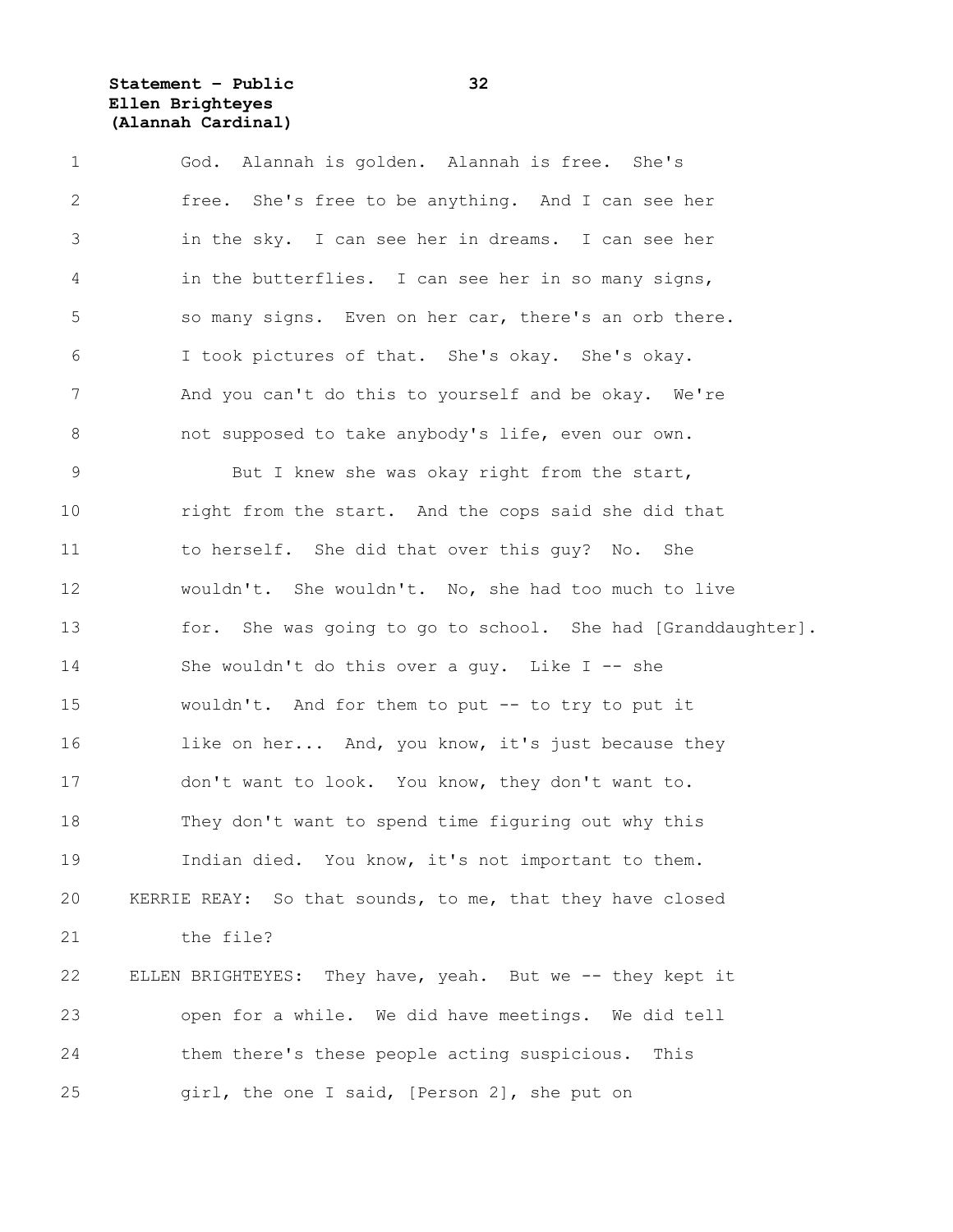**Statement – Public 33 Ellen Brighteyes (Alannah Cardinal)**

| $\mathbf 1$ | her Facebook: LOL, having the time of my life, didn't     |
|-------------|-----------------------------------------------------------|
| 2           | even need a body bag. That night on the 16th she put      |
| 3           | that on her Facebook. Acting weird. Um, yeah, so          |
| 4           | those are the three people that were last with her.       |
| 5           | He lied to my family that he didn't see her since the     |
| 6           | week before.                                              |
| 7           | KERRIE REAY: Do you know if the police interviewed those  |
| 8           | people?                                                   |
| 9           | ELLEN BRIGHTEYES: Yeah. And -- yeah, they -- that's the   |
| 10          | stuff they won't give up. She said that that post         |
| 11          | about a body bag, she said it was an expression, that     |
| 12          | she just meant she got so drunk that she didn't die.      |
| 13          | I don't hear anybody talk like that, like that:           |
| 14          | I didn't need a body bag, that's how drunk she was.       |
| 15          | KERRIE REAY: I just want to go back to a comment that you |
| 16          | made earlier, and that was that one of the boys that      |
| 17          | night that was there was beaten up badly?                 |
| 18          | ELLEN BRIGHTEYES: Yeah, after.                            |
| 19          | KERRIE REAY: And that was the same night?                 |
| 20          | ELLEN BRIGHTEYES: I don't know what night. But it -- you  |
| 21          | know, the following week --                               |
| 22          | KERRIE REAY: All at the same time?                        |
| 23          | ELLEN BRIGHTEYES: -- his mom told me. Because I met his   |
| 24          | mom at that women's thing. And she's since passed.        |
| 25          | That woman has since passed. But she was telling me       |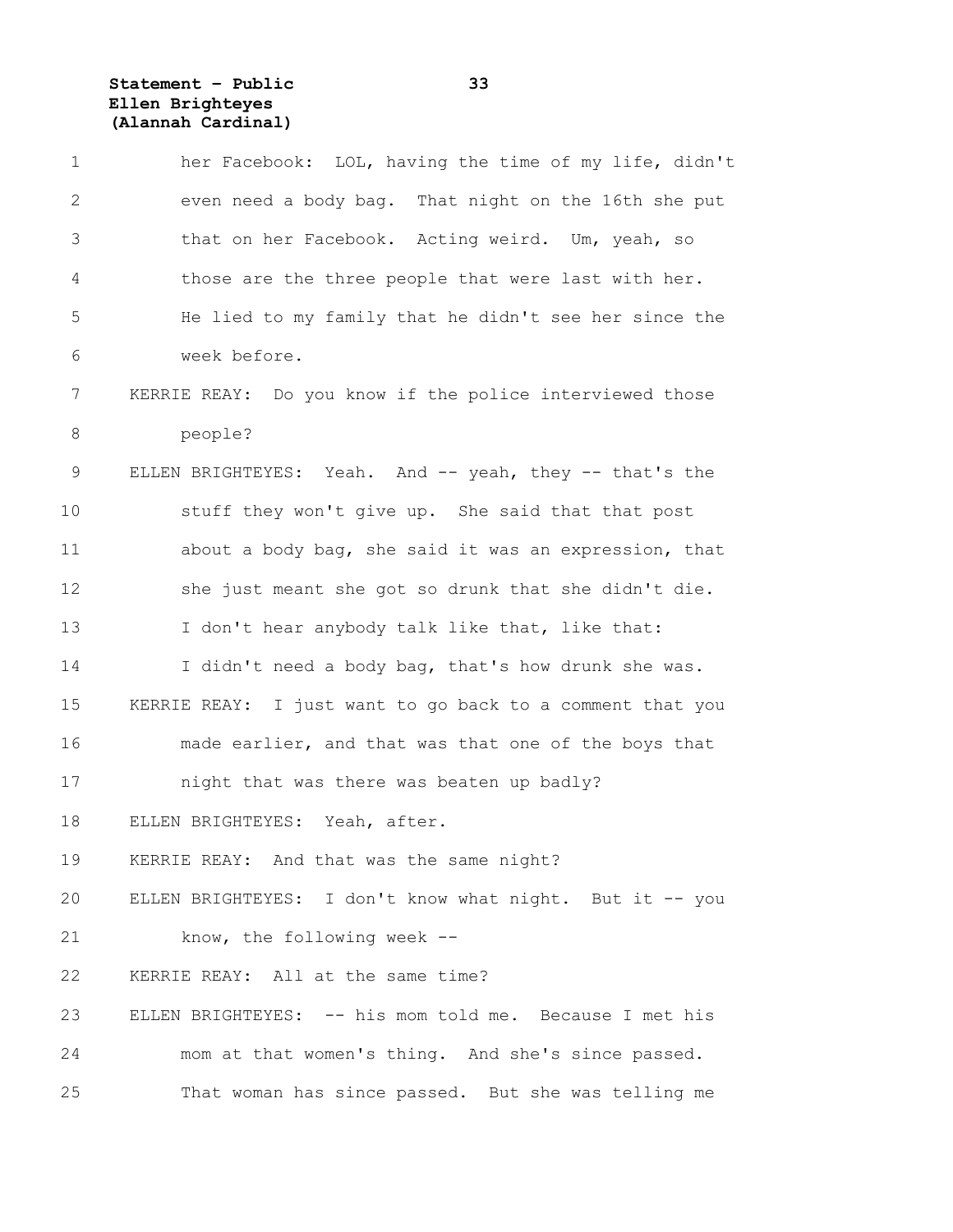**Statement – Public 34 Ellen Brighteyes (Alannah Cardinal)**

| 1            | about her son, that he got beat up and that she wanted     |
|--------------|------------------------------------------------------------|
| $\mathbf{2}$ | to go after their parents or whatever.                     |
| 3            | KERRIE REAY: So in -- so, for yourself, from what you are  |
| 4            | saying, you believe the police [have it wrong] haven't     |
| 5            | (unintelligible)?                                          |
| 6            | ELLEN BRIGHTEYES: Yeah. I believe they didn't use all the  |
| 7            | resources that they could have to figure out what          |
| $8\,$        | happened. That, um, even for her autopsy they didn't       |
| 9            | do everything test that they could have to figure out      |
| 10           | if something happened to her.                              |
| 11           | KERRIE REAY: So one of the questions I have is about the   |
| 12           | police report, about their inaction when you reported      |
| 13           | it. Would you like the commission to have those            |
| 14           | records produced --                                        |
| 15           | ELLEN BRIGHTEYES: Yes.                                     |
| 16           | KERRIE REAY: -- to take a look at why, um, a family was    |
| 17           | looking for her on Tuesday and it took another, at         |
| 18           | least, six days before they arrived to help?               |
| 19           | ELLEN BRIGHTEYES: Yeah.                                    |
| 20           | KERRIE REAY: Okay. So I will record that as a request      |
| 21           | from you --                                                |
| 22           | ELLEN BRIGHTEYES: Yeah.                                    |
| 23           | KERRIE REAY: -- to have the commission look at the lack of |
| 24           | a response from the police.                                |
| 25           | ELLEN BRIGHTEYES:<br>Yeah.                                 |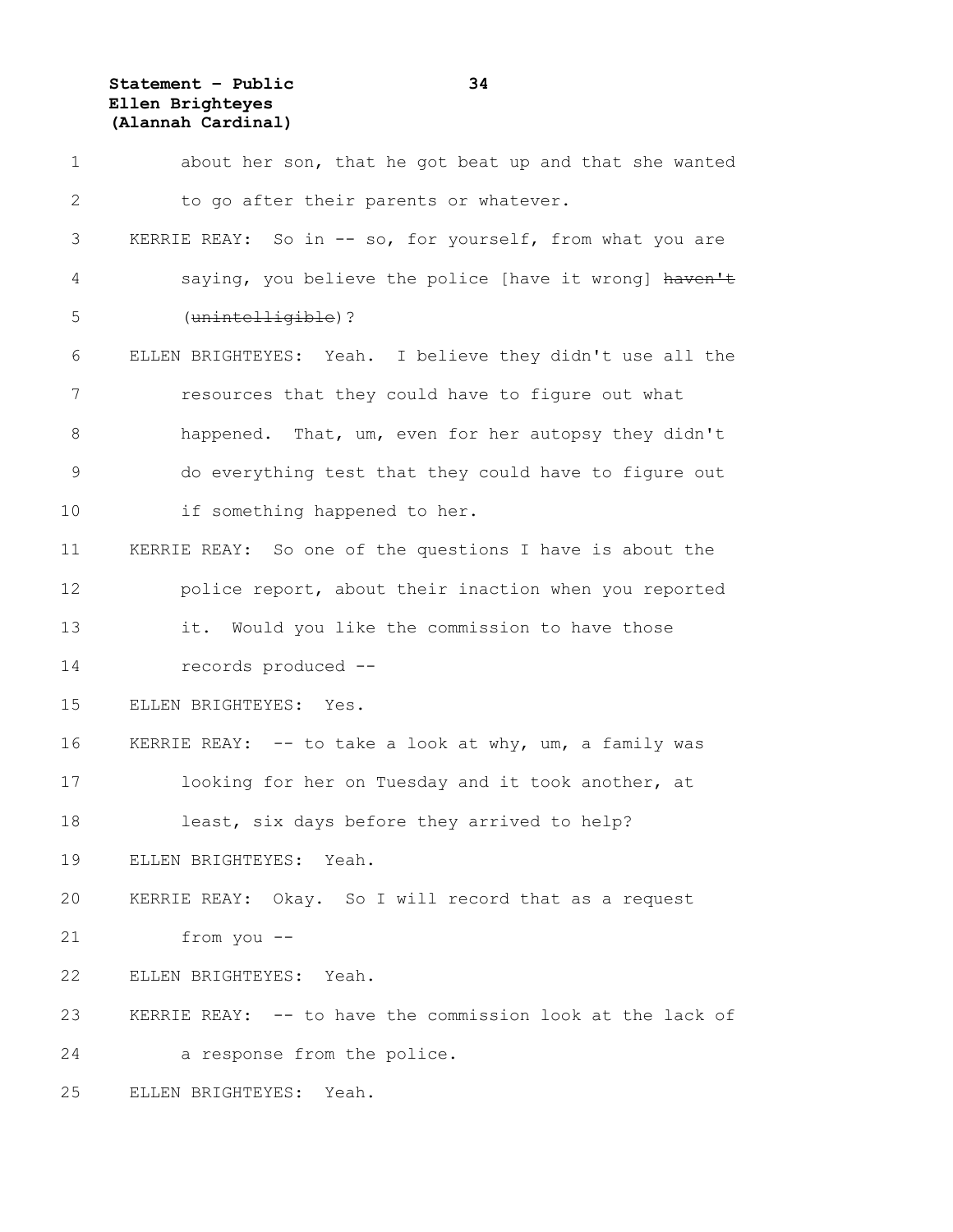**Statement – Public 35 Ellen Brighteyes (Alannah Cardinal)**

| $\mathbf 1$   | KERRIE REAY: So is there anything else that, in terms of     |
|---------------|--------------------------------------------------------------|
| 2             | the police investigation, you would like the                 |
| 3             | commission to know? Because that is one of the areas         |
| 4             | the commission --                                            |
| 5             | ELLEN BRIGHTEYES: Yeah.                                      |
| 6             | KERRIE REAY: -- have concerns.                               |
| 7             | ELLEN BRIGHTEYES: Yeah. Um, this is how I feel the cops      |
| 8             | don't care. And they show it by like, you know, like         |
| $\mathcal{G}$ | what they don't do or what they do to us. They don't         |
| 10            | care either way. And it's -- it's not something you          |
| 11            | are just told, right? It's something you grow up             |
| 12            | $with$ $-$                                                   |
| 13            | KERRIE REAY: Can you --                                      |
| 14            | ELLEN BRIGHTEYES: -- and you are actually scared of -- you   |
| 15            | are scared of the (unintelligible). You have got to          |
| 16            | hide. You have got to hide.                                  |
| 17            | KERRIE REAY: So would you like to share with the             |
| 18            | commission your experience? Because it sounds, to me,        |
| 19            | there is a history there --                                  |
| 20            | ELLEN BRIGHTEYES: Yeah.                                      |
| 21            | KERRIE REAY: -- of being scared of the police. Is there      |
| 22            | anything in terms of your personal experiences before?       |
| 23            | ELLEN BRIGHTEYES: I believe it's how we're brought up.<br>We |
| 24            | are brought up not to trust them. We are brought up          |
| 25            | to be scared of them. Like, ah, it's not a good thing        |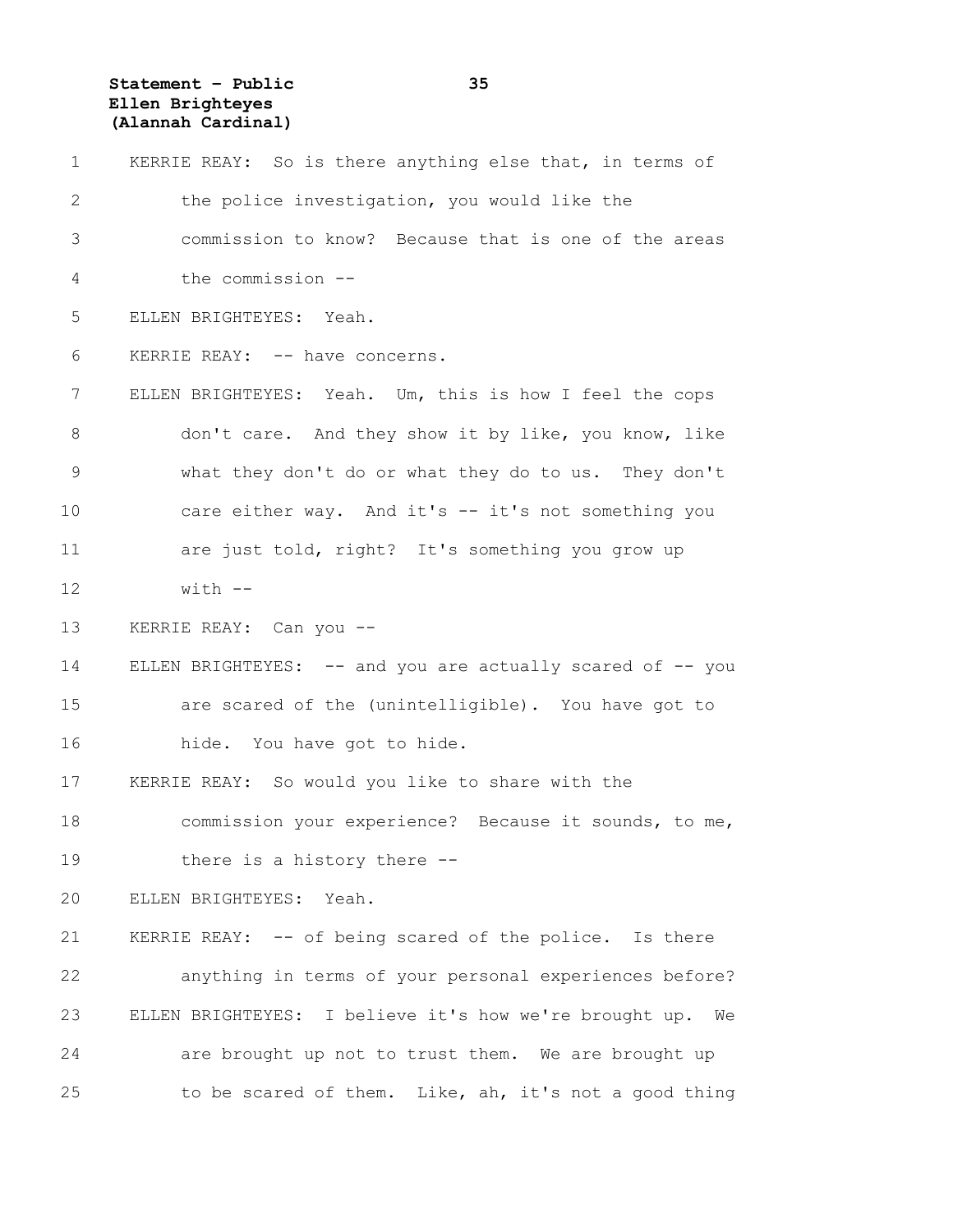**Statement – Public 36 Ellen Brighteyes (Alannah Cardinal)**

1 to call the cops. It's not a good thing to get the 2 cops brought, you know. They are not going to come 3 and help and make things like.... 4 KERRIE REAY: And do you have -- for yourself, before 5 Alannah's passing, have you had to call the police? 6 ELLEN BRIGHTEYES: Um, probably, but not unless I really 7 had to. 8 KERRIE REAY: And what was their response? 9 ELLEN BRIGHTEYES: I don't remember what. 10 KERRIE REAY: So is there -- um, is that Alannah? 11 ELLEN BRIGHTEYES: This one? No, that's just something. 12 KERRIE REAY: Have you had -- is there a way you would like 13 to have Alannah remembered, commemorated, or honoured? 14 ELLEN BRIGHTEYES: Yeah. 15 KERRIE REAY: What would you like to happen? 16 ELLEN BRIGHTEYES: Well, I regret burying her there in 17 Whitefish, Goodfish. I buried her there. And I want 18 to have her in exhumed and cremated. Like I still 19 can't see her. They didn't allow me to see her. I'm 20 not trying to do that. But to get her cremated and 21 get -- put her ashes in rosaries for me and my kids 22 and anybody else who is like -- who will say their 23 **rosary for her that's close to us like my mom and...** 24 But they all don't want me to do this. But I want to 25 do this. And, ah, I want to put the rest of her ashes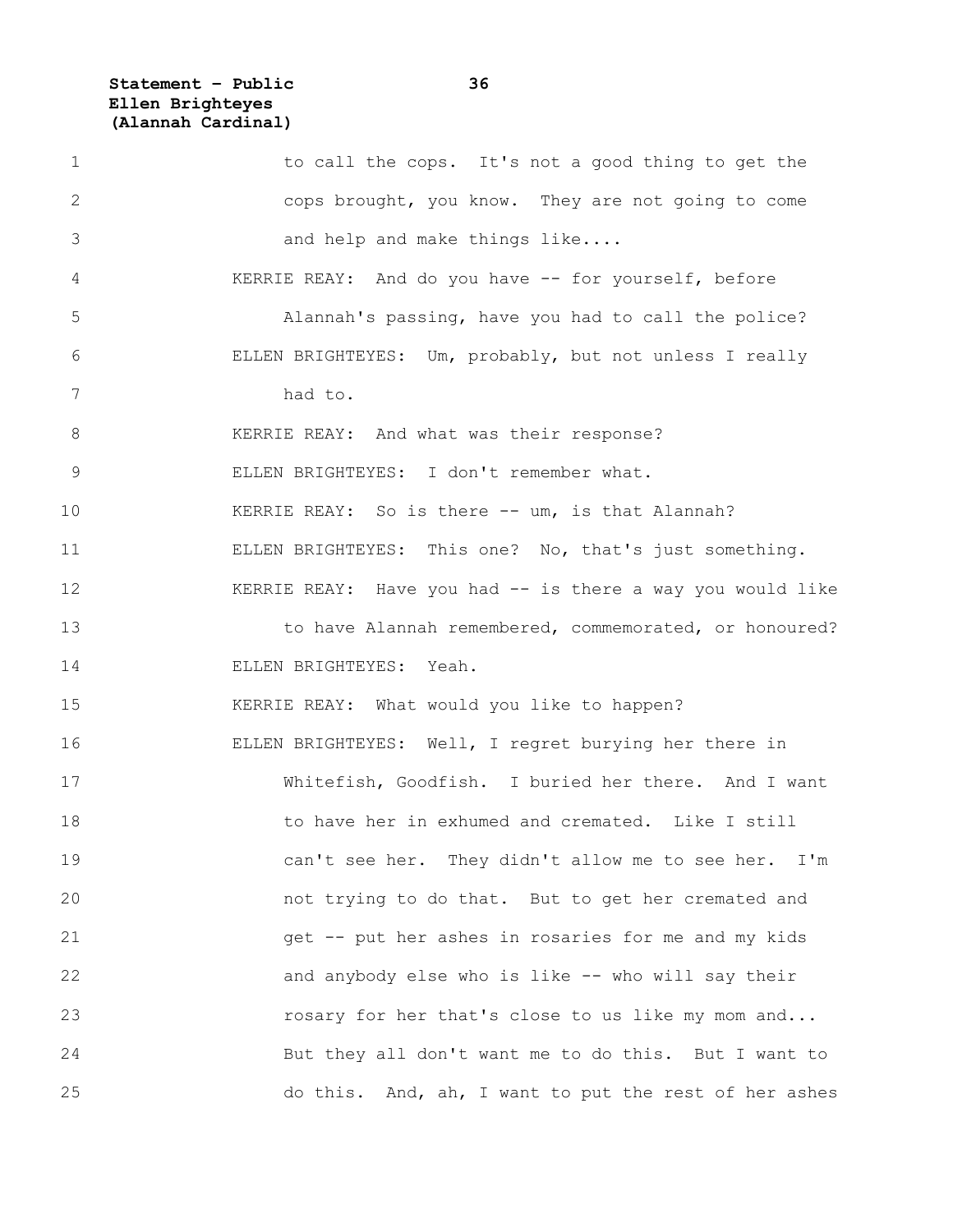**Statement – Public 37 Ellen Brighteyes (Alannah Cardinal)**

| $\mathbf 1$ | with her dad's headstone. So she can visit her mom          |
|-------------|-------------------------------------------------------------|
| 2           | and dad together. Like we're having a problem going         |
| 3           | to her grave. You know, it's way in Whitefish. I            |
| 4           | don't know.                                                 |
| 5           | KERRIE REAY: So is there anything that -- that is a         |
| 6           | barrier for you to do that?                                 |
| 7           | ELLEN BRIGHTEYES: The money.                                |
| 8           | KERRIE REAY: Yeah.                                          |
| 9           | ELLEN BRIGHTEYES: Yeah, its costs \$3,000 to do what I want |
| 10          | to do. Ah, another thing is the spot where she was          |
| 11          | found, I want to put a cross there and like mark it         |
| 12          | with a cross and put her Indian name on there, and I        |
| 13          | can't remember her Indian name.                             |
| 14          | KERRIE REAY: Would there be a way, um, to find her name     |
| 15          | like whether she registered it or --                        |
| 16          | ELLEN BRIGHTEYES: No. It's a name that is given to you      |
| 17          | like in a sweat and --                                      |
| 18          | KERRIE REAY: Oh, okay.                                      |
| 19          | ELLEN BRIGHTEYES: -- it's then you are supposed to --       |
| 20          | KERRIE REAY: Okay.                                          |
| 21          | ELLEN BRIGHTEYES: That's your name. That's your way to      |
| 22          | connect.                                                    |
| 23          | KERRIE REAY: Okay. I understand.                            |
| 24          | ELLEN BRIGHTEYES: She told it to me. Like I have it in my   |
| 25          | head, but I have such a poor -- poor memory. But I          |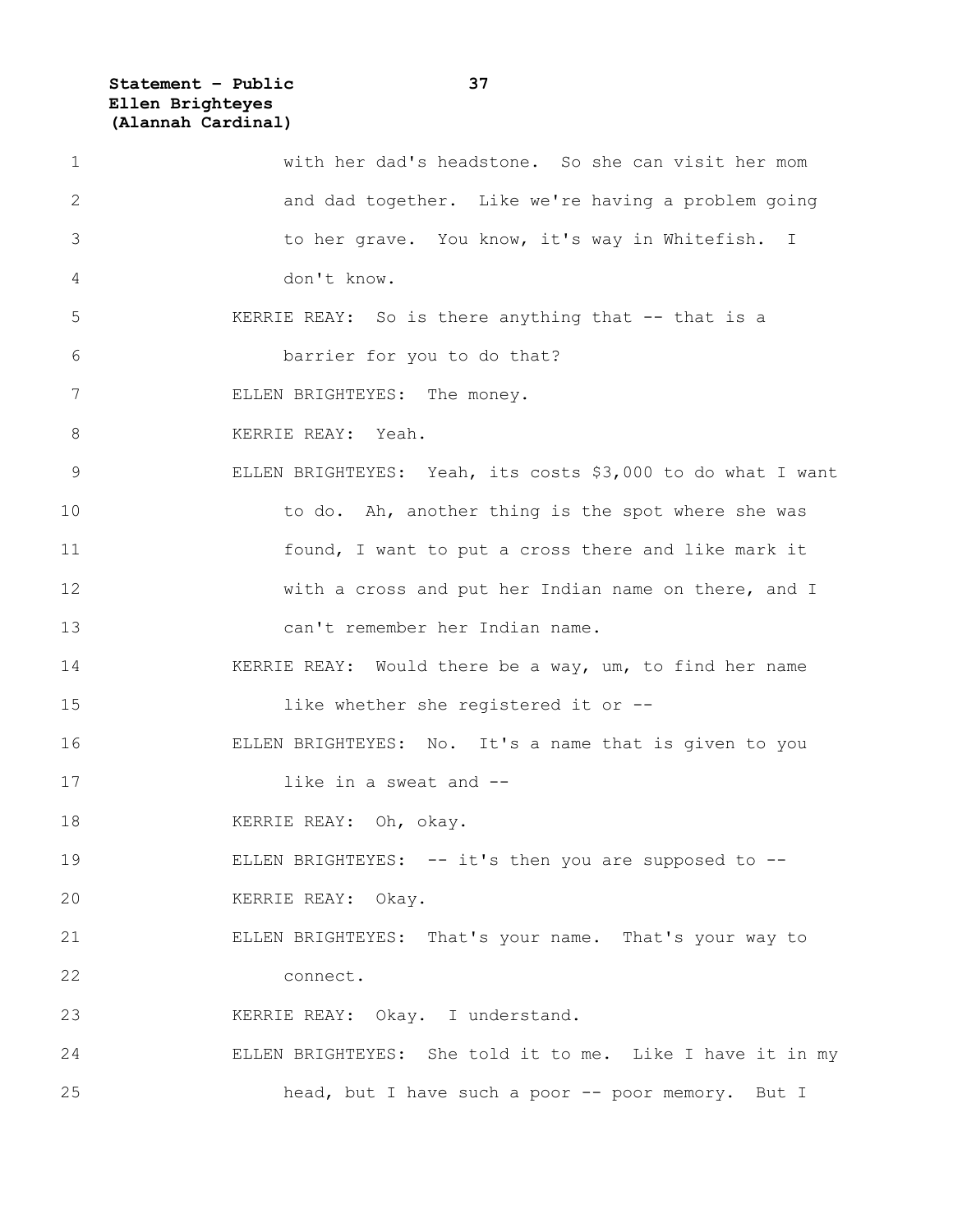**Statement – Public 38 Ellen Brighteyes (Alannah Cardinal)**

| $\mathbf 1$ | want to find some way. Like to get myself hypnotized       |
|-------------|------------------------------------------------------------|
| 2           | or something, you know? I don't even know. I tried         |
| 3           | to -- I talked to the woman who did it, the woman who      |
| 4           | gave her an Indian name.                                   |
| 5           | KERRIE REAY: You don't recall?                             |
| 6           | ELLEN BRIGHTEYES: Yeah. Like to ask somebody that too,     |
| 7           | like how can they remember when they do this? You          |
| 8           | know what I mean?                                          |
| 9           | KERRIE REAY: Right. And I know -- I know that, um -- I     |
| 10          | know that the police file is closed.                       |
| 11          | ELLEN BRIGHTEYES: Yeah.                                    |
| 12          | KERRIE REAY: But if it were possible, if it were possible  |
| 13          | would you want them to take another look?                  |
| 14          | ELLEN BRIGHTEYES: Yes.                                     |
| 15          | KERRIE REAY: Because you don't believe --                  |
| 16          | ELLEN BRIGHTEYES: I don't believe that they exhausted      |
| 17          | every resource or even put in their -- their -- um,        |
| 18          | to find out what really happened, you know. They kept      |
| 19          | it open for four months and we had meetings, and they      |
| 20          | told me you don't have -- we don't have to close this      |
| 21          | ever.                                                      |
| 22          | KERRIE REAY: Um-hmm.                                       |
| 23          | ELLEN BRIGHTEYES: And then the minute -- well, I didn't go |
| 24          | to that one meeting.                                       |
| 25          | KERRIE REAY: Um-hmm.                                       |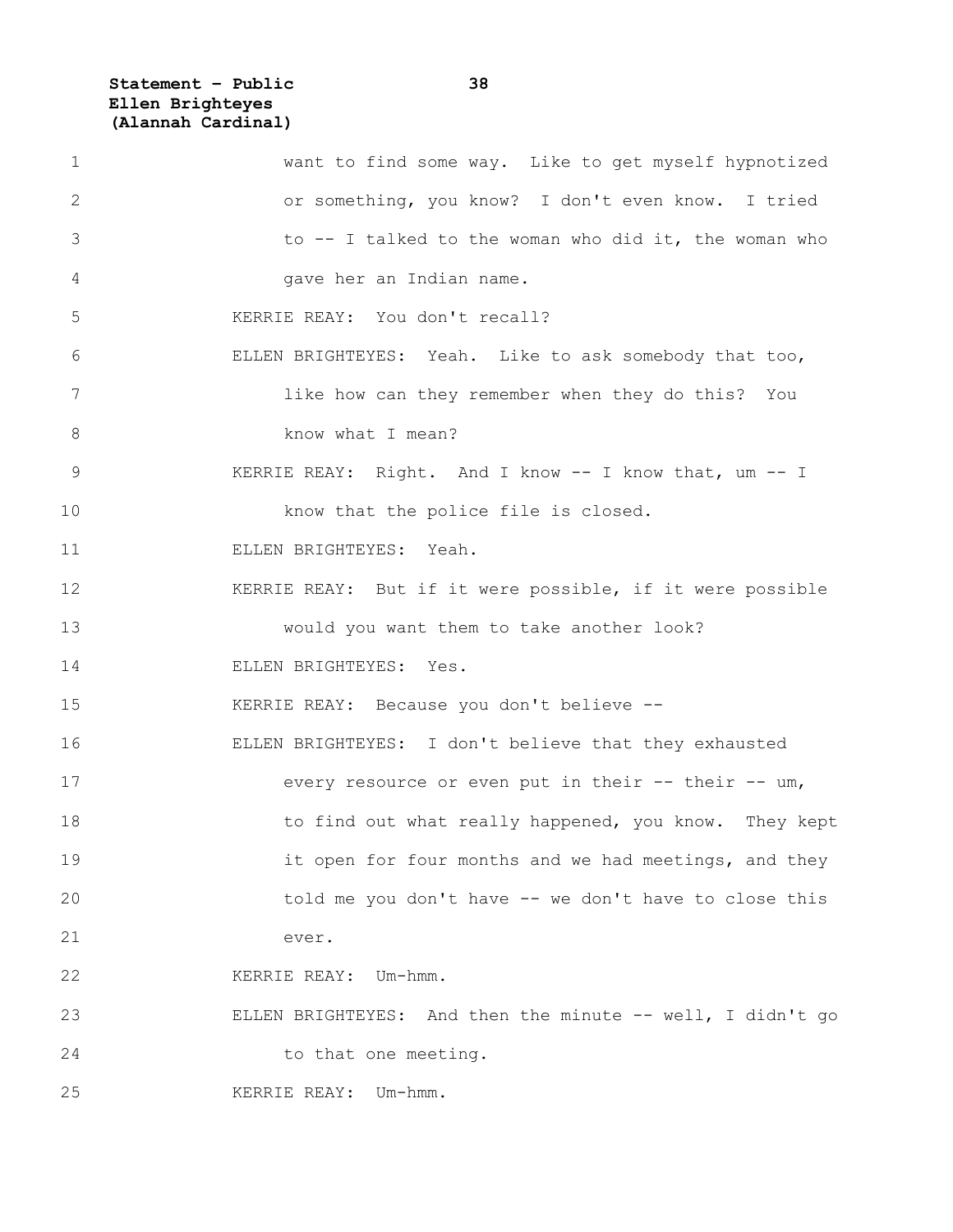**Statement – Public 39 Ellen Brighteyes (Alannah Cardinal)**

1 ELLEN BRIGHTEYES: They had it with the coroner -- 2 KERRIE REAY: Okay. 3 ELLEN BRIGHTEYES: -- on the phone, and they closed it 4 after that. They sent me all of the stuff. Well, the 5 evidence. 6 KERRIE REAY: Um-hmm. Yeah. 7 ELLEN BRIGHTEYES: And they went ahead without me agreeing 8 to close it. It's because I wasn't there at that 9 meeting. I was over here. I came to a grief -- grief 10 workshop. I do do things to heal. Like I do want to 11 heal. 12 KERRIE REAY: Um-hmm. Okay. 13 ELLEN BRIGHTEYES: I'll never forget. I will never forget 14 her or even -- it's not something you get closure. 15 15 It's every day I miss her all the time, and I'm like I 16 can't do anything else. 17 KERRIE REAY: Is there anything you would like somebody 18 else to do, like the commission to do? 19 ELLEN BRIGHTEYES: Um.... 20 KERRIE REAY: Anything? 21 ELLEN BRIGHTEYES: Um, there is. I just -- I don't know. 22 KERRIE REAY: Would you like to break? 23 ELLEN BRIGHTEYES: Yeah. 24 [PROCEEDINGS ADJOURNED AT 1:28 P.M.] 25 [PROCEEDINGS RESUMED AT 1:34 P.M.]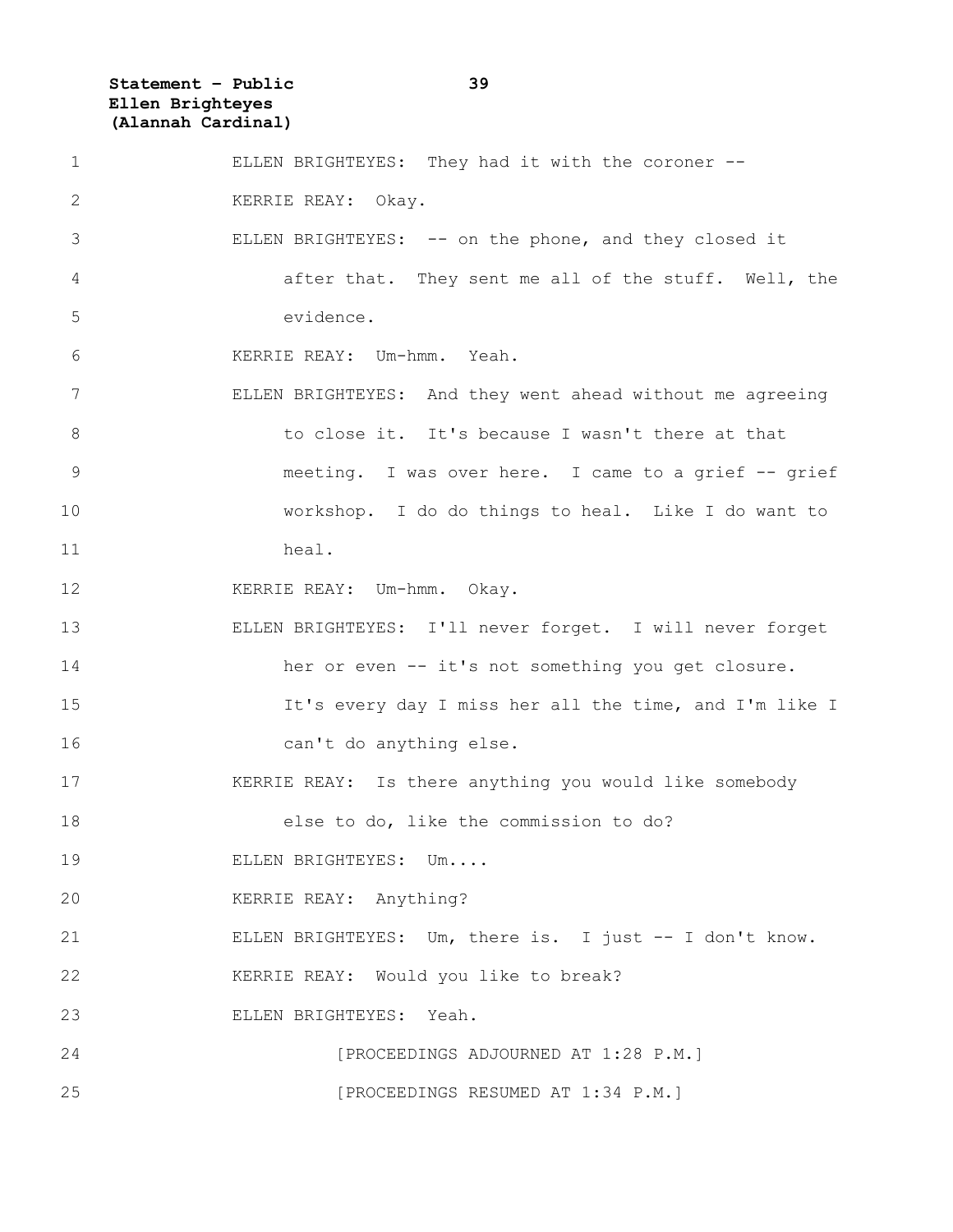**Statement – Public 40 Ellen Brighteyes (Alannah Cardinal)**

| $\mathbf 1$     | KERRIE REAY: Okay. So we are back on the record and it is |
|-----------------|-----------------------------------------------------------|
| 2               | now 1:34.                                                 |
| 3               | ELLEN BRIGHTEYES: Is there a time limit?                  |
| 4               | KERRIE REAY: No.                                          |
| 5               | ELLEN BRIGHTEYES: So I could -- yeah. I still -- I feel   |
| 6               | like I want to be understood.                             |
| $7\phantom{.0}$ | KERRIE REAY: Okay.                                        |
| 8               | ELLEN BRIGHTEYES: Like it's real important.               |
| $\overline{9}$  | KERRIE REAY: Um-hmm. Absolutely.                          |
| 10              | ELLEN BRIGHTEYES: Because even though this has, um,       |
| 11              | affected me so deeply and -- and just my whole life,      |
| 12              | this is not only me. This is happening across Canada.     |
| 13              | And I want, um -- I want like any help to be for all      |
| 14              | of us, like to make things better for all of us, and      |
| 15              | all of our kids are going to grow up into this. We        |
| 16              | want our girls to be safe.                                |
| 17              | KERRIE REAY: Yes.                                         |
| 18              | ELLEN BRIGHTEYES: We want them to be protected. We want   |
| 19              | them to be able to call the cops and get                  |
| 20              | protection, --                                            |
| 21              | KERRIE REAY: Yes.                                         |
| 22              | ELLEN BRIGHTEYES: -- you know. I want them to do their    |
| 23              | job. It's just what I feel is that they don't.            |
| 24              | That -- and what I see is that they don't. But I          |
| 25              | do -- I want -- I want things to be better for all of     |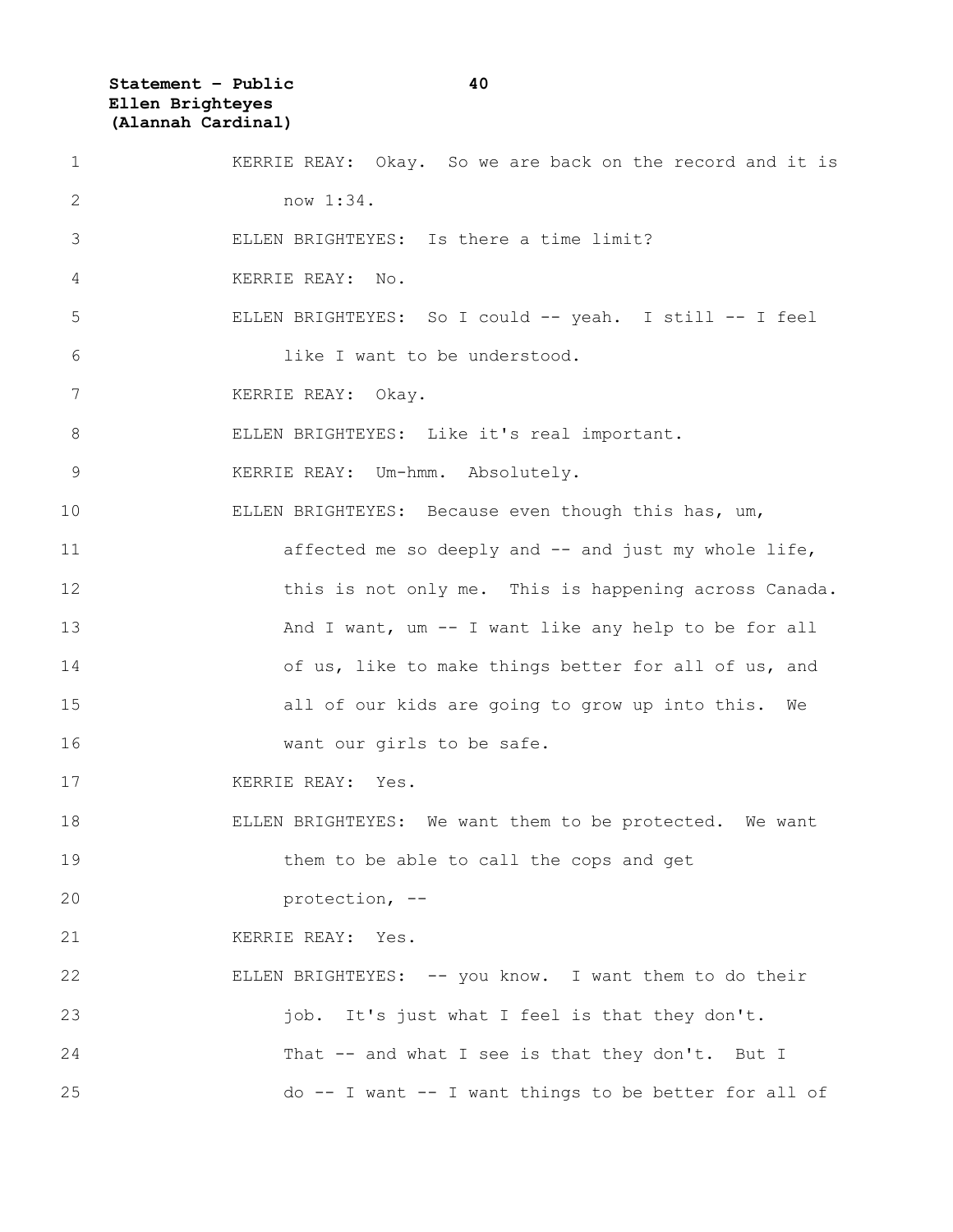**Statement – Public 41 Ellen Brighteyes (Alannah Cardinal)**

1 us. Even though this has torn me up, it's not just 2 me. It's -- it's all of us that this is happening to, 3 that our girls aren't safe out there. 4 Um, one of the reasons why I know that she's -- 5 that she's okay is, okay, I said Saturday was the last 6 time she was seen, and Saturday I was doing what I was 7 doing. I was taking care of my kids over here at 8 Saddle Lake, and me and my oldest daughter, [Daughter 1], 9 um, we were on our way back –- [Granddaughter]. 10 KERRIE REAY: (unintelligible). 11 ELLEN BRIGHTEYES: Ah, we were on our way back from town, 12 and I can't remember what day it was but I know it was 13 in that time when I had [Granddaughter] and Alannah was 14 over there. Like it was before I knew anything was wrong. 15 And I looked in the sky and seen a heart, a perfect 16 heart with a piece missing, and I said, look, [Daughter 1], 17 17 look. And she seen it too. And that's -- that's what 18 I got sewed here. Like I made this lady sew this for 19 me. It's a heart with a piece missing. And that's 20 like how it shows. You know, it was a sign she was 21 already gone. She was already gone. And that -- and 22 the bears mean -- well, her sister, my cousin, had a 23 dream she's a bear. And, like I said, Thunderbird is 24 in her name. These are all signs that are in the west 25 and I seen that heart in the west.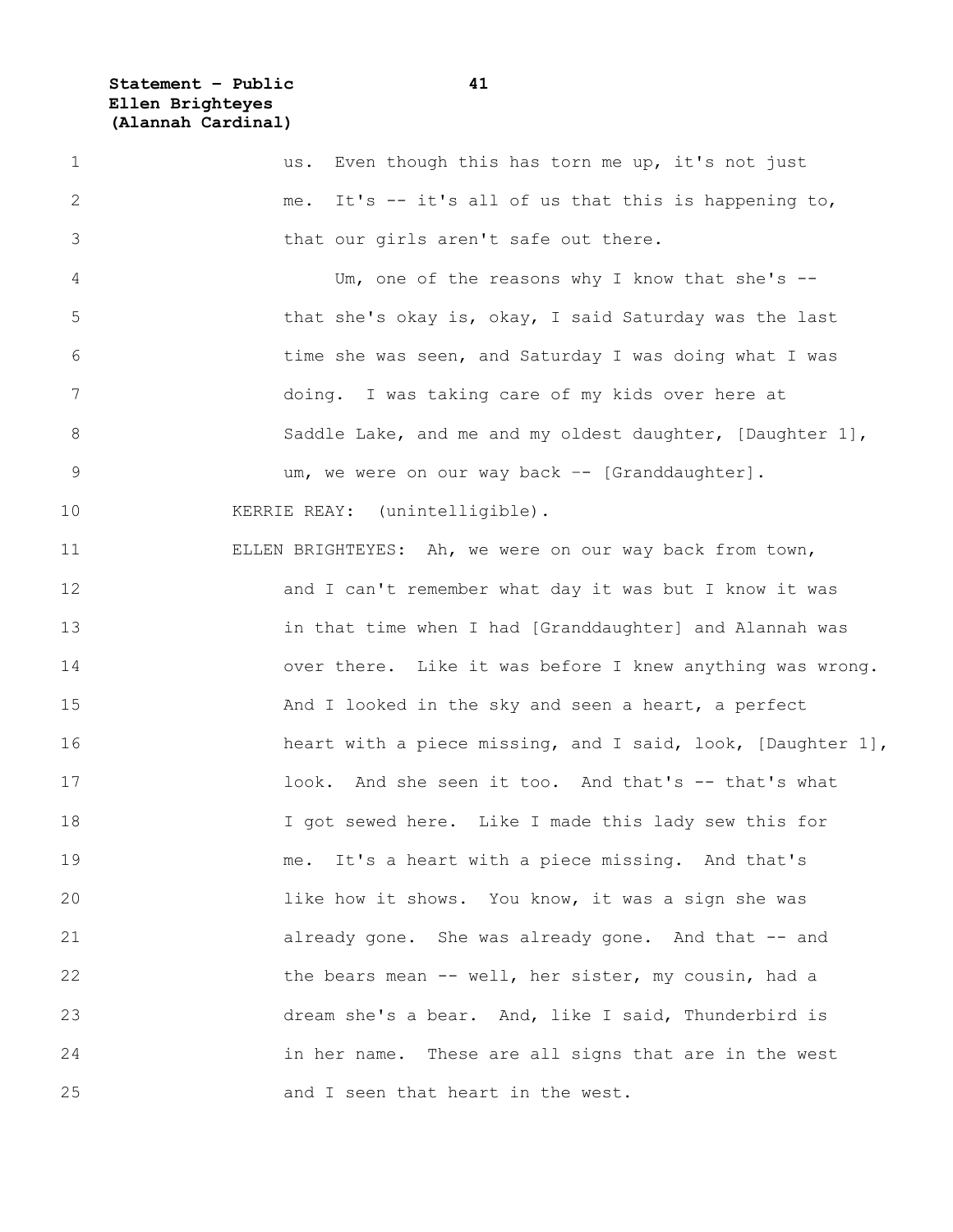**Statement – Public 42 Ellen Brighteyes (Alannah Cardinal)**

1 So I know like -- I know it was meant to be. I 2 know she was meant to go. I know she was meant to 3 live. Like God lent her to me and she -- she was here 4 for 20 years, and then he called her home. And out of 5 this, out of her life and death, I have to learn 6 something. I have to change. I have to -- well, I 7 have another chance right here with [Granddaughter]. 8 **12 [Granddaughter]** is exactly like Alannah, exactly the same 9 thing. I have to do something different in how I brought 10 her up. 11 And, yeah, I kind of blame myself. I kind of 12 blame myself, but I don't know how to get over that. 13 I don't know. Like I have to change the way I am to 14 be a better mom. But I know like I did the best I 15 could with what I knew at the time. I did the best I 16 could for her. I know she's okay. It's -- it's me 17 down here that's got to -- that's got to figure out 18 how to get through this and to live. You know, to 19 19 11fe my -- what I have in my heart, which is like I'm 20 a mom. I'm a mom. And when you stop being a mom... 21 You never stop being a mom and you never stop needing 22 your mom. And that's where like I'm weak with my mom 23 because we don't have a good relationship. And I'm 24 trying to build that with my kids. Like I'm here. 25 I'm here no matter what. I'm here.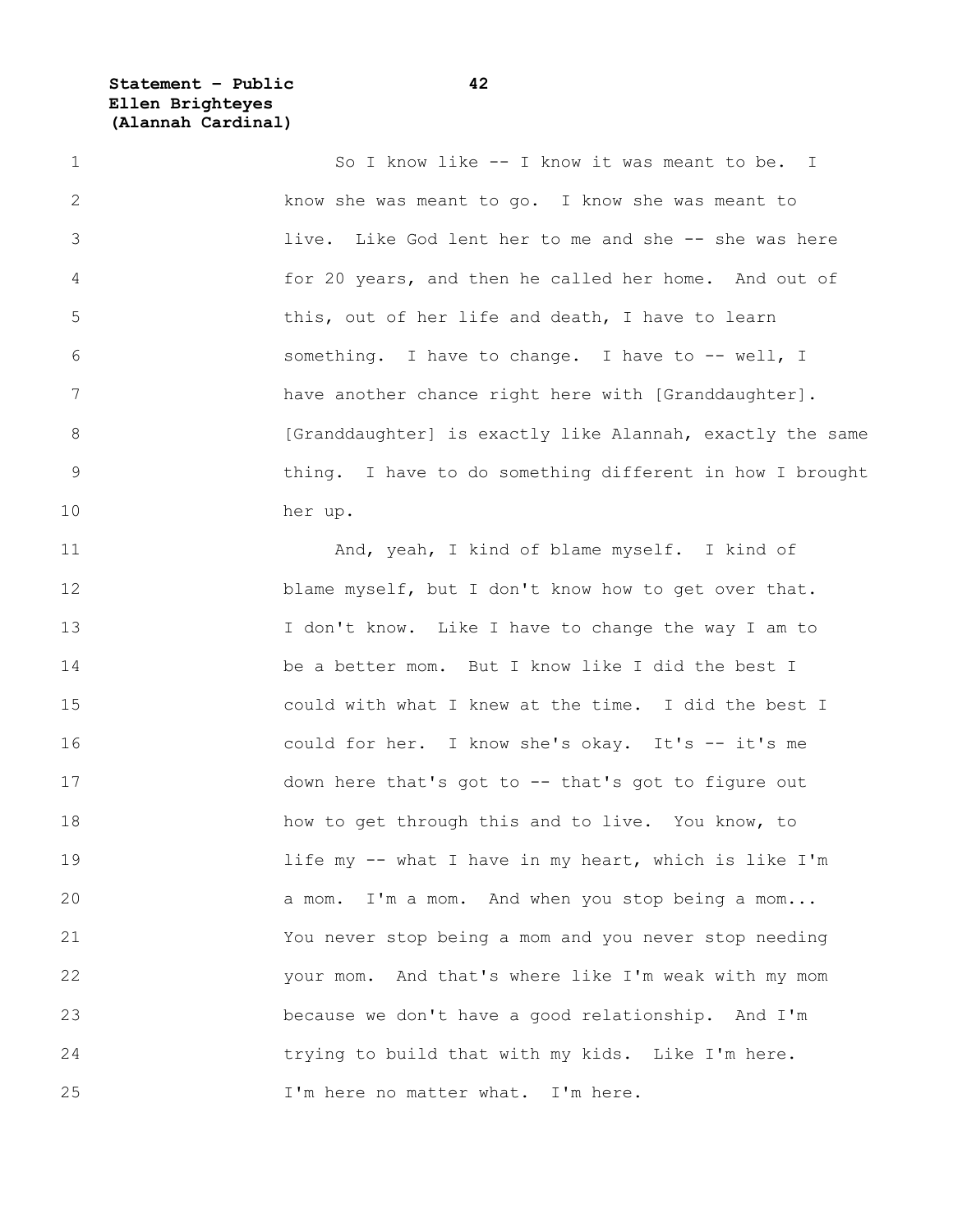**Statement – Public 43 Ellen Brighteyes (Alannah Cardinal)**

1 After she died I got through. I got through the 2 funeral and everything, making decisions, trying to do 3 it from my heart, trying to like -- you know, to make 4 it meaningful. I did everything like what I thought. 5 Even words came out of me that I never had planned, 6 you know. I said stuff to people. Like I don't know 7 if I impacted anybody.

8 But like I want to heal. I want to heal. I want 9 to heal at home. That -- that's what my thought was. 10 I buried her. I went to sweats. I got messages that 11 I'm doing the right thing, I'm healing. But I got --12 I'm -- I don't think like there's enough there that --13 like how do you deal with trauma? How do you deal 14 with trauma? This is trauma. That's trauma, you 15 know, me seeing that body bag, and I don't get to see 16 my daughter. It's -- it's all things that like 17 shouldn't happen and how do we deal with it?

18 And there's like lots of stuff happens on 19 **19 reserves that -- like it's a place to die, not a place** 20 to live. And it's hard to live. It's hard to live 21 there. And I -- I really wanted to heal at home. I 22 wanted to heal at home. My family wanted to take me 23 to Saskatchewan and go get me fixed. Like I don't 24 want to do that. I want to heal at home. But even 25 that, like there was -- like just like they don't know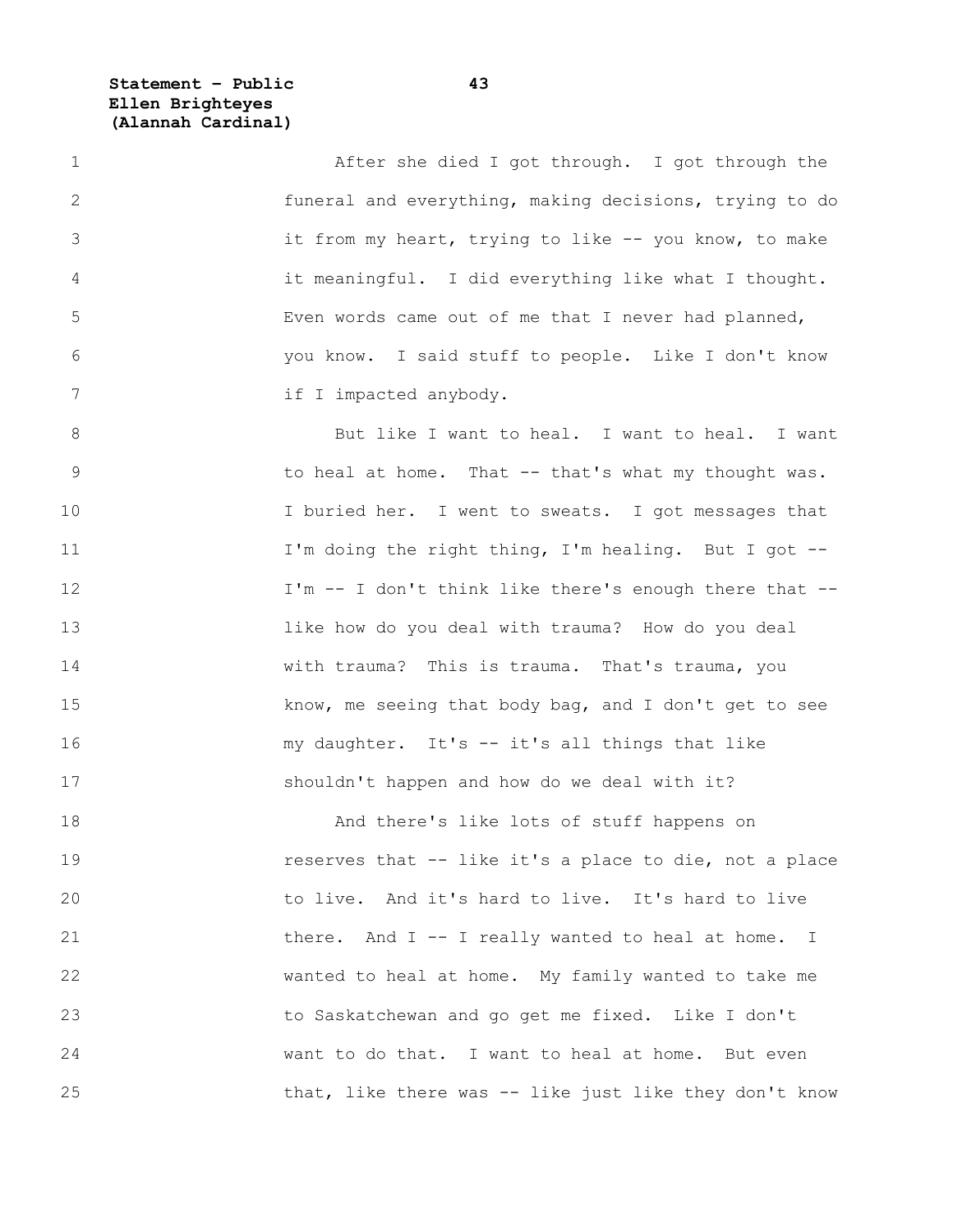**Statement – Public 44 Ellen Brighteyes (Alannah Cardinal)**

1 what to do with me. 2 Like I quit drinking a long time ago. Then I 3 started drinking and then even the drugs. It's -- 4 it's all right there. And I -- I took it. Like I 5 took it. I -- and I understand what I'm doing. I'm 6 numbing myself. I'm numbing myself so I don't feel or 7 1, at least, calm down, you know. Like I can't be 8 crying all day. And I didn't. And it's like there's 9 nothing for -- to help for that, for trauma, for 10 trauma. 11 And, okay, they didn't know what to do with me. 12 So like they -- you start getting cut down for what 13 you are trying to do. Because I wanted to help other 14 women. I wanted to help other mothers who lost their 15 kids. There's so many of us. Too many. I didn't 16 even realize like all these women lost their kids. 17 And how do you -- I don't even know. But -- but I 18 went to that grief workshop and I learned. Like I 19 **19** learned ways, good ways, to -- like you go down and 20 out and you have got to bring yourself up. You can go 21 down there but you have got to bring yourself up. And 22 that's what I wanted to share. I wanted to share that 23 with other women, and then like the community started 24 like cutting me down, you know.

25 Well, I -- I'm not the type to prove myself. I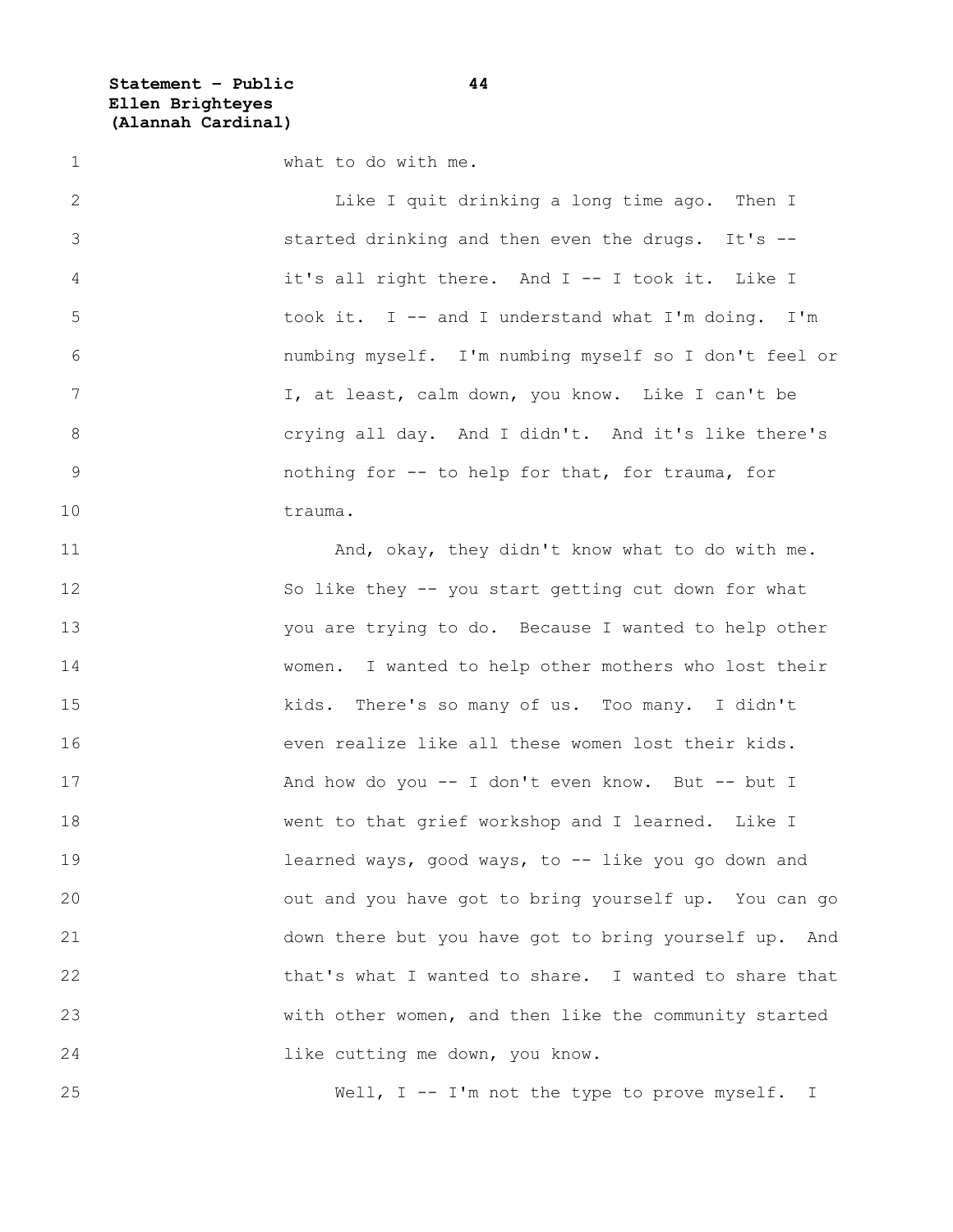**Statement – Public 45 Ellen Brighteyes (Alannah Cardinal)**

| $\mathbf 1$ | just am who I am. I wasn't doing a sobriety circle.       |
|-------------|-----------------------------------------------------------|
| 2           | I wanted a healing circle. I believe so much in the       |
| 3           | circle, that when you sit in the circle with women        |
| 4           | it's powerful and we can -- we can do that. We can        |
| 5           | heal each other. The words that are said, they go up.     |
| $6\,$       | And, yeah, you can say them again. But like every         |
| 7           | time it helps, right? And that's what I wanted to do,     |
| $8\,$       | and they didn't want me to do it. Well, because I was     |
| 9           | doing drugs too, but not in the circle. You know what     |
| 10          | I mean? They knew I was doing it out there and they       |
| 11          | didn't want me doing the circle. Like it felt like        |
| 12          | politics. But I -- that was my intention. And I did.      |
| 13          | I started a circle, but like it got shut down or the      |
| 14          | help stopped because of me.                               |
| 15          | KERRIE REAY: So you -- it sounds like you are looking for |
| 16          | some care in the community, some resources in the         |
| 17          | community for women like yourself who have lost           |
| 18          | children?                                                 |
| 19          | ELLEN BRIGHTEYES: Yeah.                                   |
| 20          | KERRIE REAY: And have lost children in a violent way?     |
| 21          | ELLEN BRIGHTEYES: Yeah.                                   |
| 22          | KERRIE REAY: So that can be something the commissioners   |
| 23          | could take away from your story --                        |
| 24          | ELLEN BRIGHTEYES: Yeah.                                   |
| 25          | KERRIE REAY: -- is that what I'm hearing you say is that  |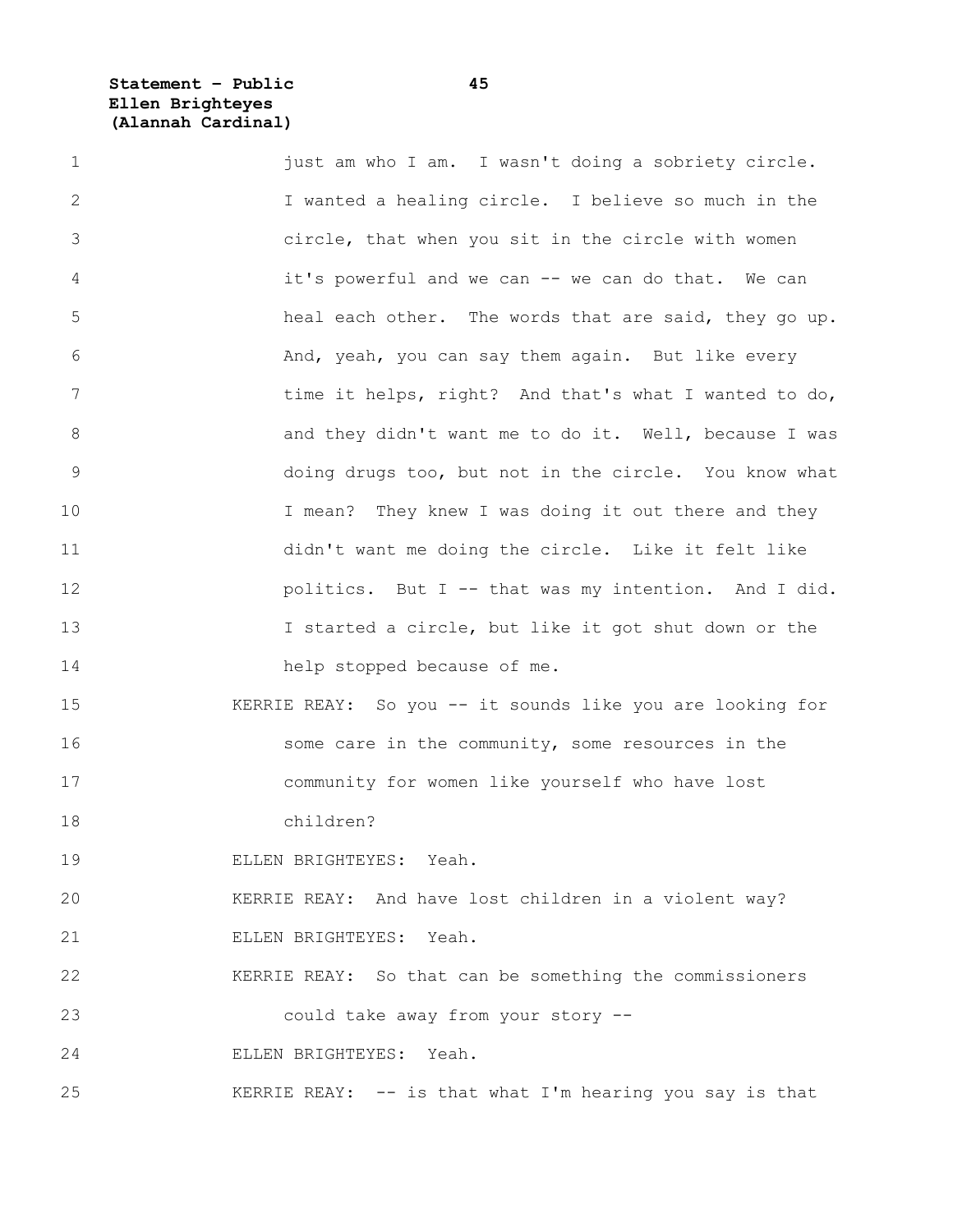**Statement – Public 46 Ellen Brighteyes (Alannah Cardinal)**

| $\mathbf 1$ | we need opportunities as First Nations families, as         |
|-------------|-------------------------------------------------------------|
| 2           | women to have resources there to help --                    |
| 3           | ELLEN BRIGHTEYES: Yeah.                                     |
| 4           | KERRIE REAY: -- in times of grief?                          |
| 5           | ELLEN BRIGHTEYES: Yeah. Well, to help, yeah, after. And     |
| 6           | to help each other. Because that's how I really think       |
| 7           | we're going to heal is if we share with each other and      |
| 8           | help each other.                                            |
| 9           | KERRIE REAY: And I think that's a really important piece.   |
| 10          | ELLEN BRIGHTEYES: Yes.                                      |
| 11          | KERRIE REAY: It's about how helping one another --          |
| 12          | ELLEN BRIGHTEYES: Yes.                                      |
| 13          | KERRIE REAY: $--$ is what I am hearing you say, the need to |
| 14          | help one another.                                           |
| 15          | ELLEN BRIGHTEYES: I knew I wanted a woman. I wanted a       |
| 16          | woman. My husband was there. It wasn't enough. I            |
| 17          | wanted a woman, and there was like nothing. I lost my       |
| 18          | kuuhkum. So I don't have that, you know, for an older       |
| 19          | woman.                                                      |
| 20          | KERRIE REAY: Yes.                                           |
| 21          | ELLEN BRIGHTEYES: I wanted a woman like -- and they came.   |
| 22          | They did come. I know like we need it. We need it.          |
| 23          | We need to help each other. There's no special thing        |
| 24          | out there that's going to come and make us heal. No.        |
| 25          | We're going to heal together. Yeah, we are going to         |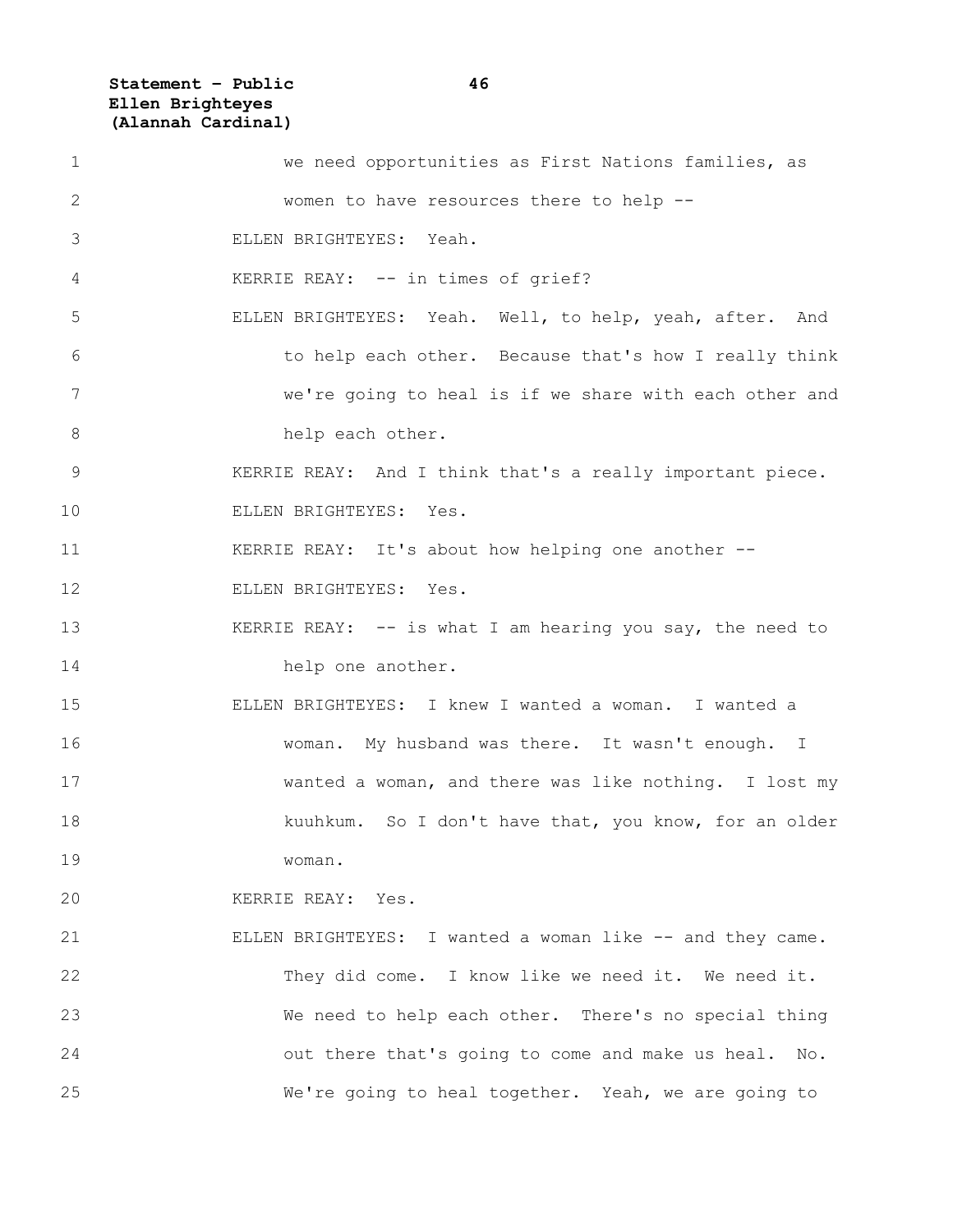**Statement – Public 47 Ellen Brighteyes (Alannah Cardinal)**

1 heal together. If we sit together in a circle we'll 2 heal together. And it doesn't happen just like that. 3 I don't know if it ever happens. I don't think I will 4 ever get over losing Alannah, but I can get through it 5 and like by sharing. And even if it's the same thing 6 over and over, so what?

7 But, yeah, for -- for right now I can say that 8 Saddle Lake and Goodfish, they don't work together and 9 they don't -- they aren't there for me as a grieving 10 mother. They pushed me away. Like I'm not there. 11 I'm not there. And I've been trying to live in 12 St. Paul. So now that's not working out. So I'm 13 going to go to Edmonton. That's like I don't really 14 even have a place. I'm trying to rebuild, but I keep 15 like knocking myself down or I don't know if I'm 16 sabotaging myself.

17 But, for me, what I wanted was to have a place 18 that my kids can come to if they need me. They are 19 **19** grown. The older ones are grown, but they are not --20 like I said, you never stop needing your mom. There 21 might be times when they might need to come to me or 22 just talk or anything or borrow food, borrow money, 23 **b** and I should be able to be there. Like that's how my 24 kuuhkum was. We could go there if we needed bread. 25 You know, anything little thing and she'd provide, you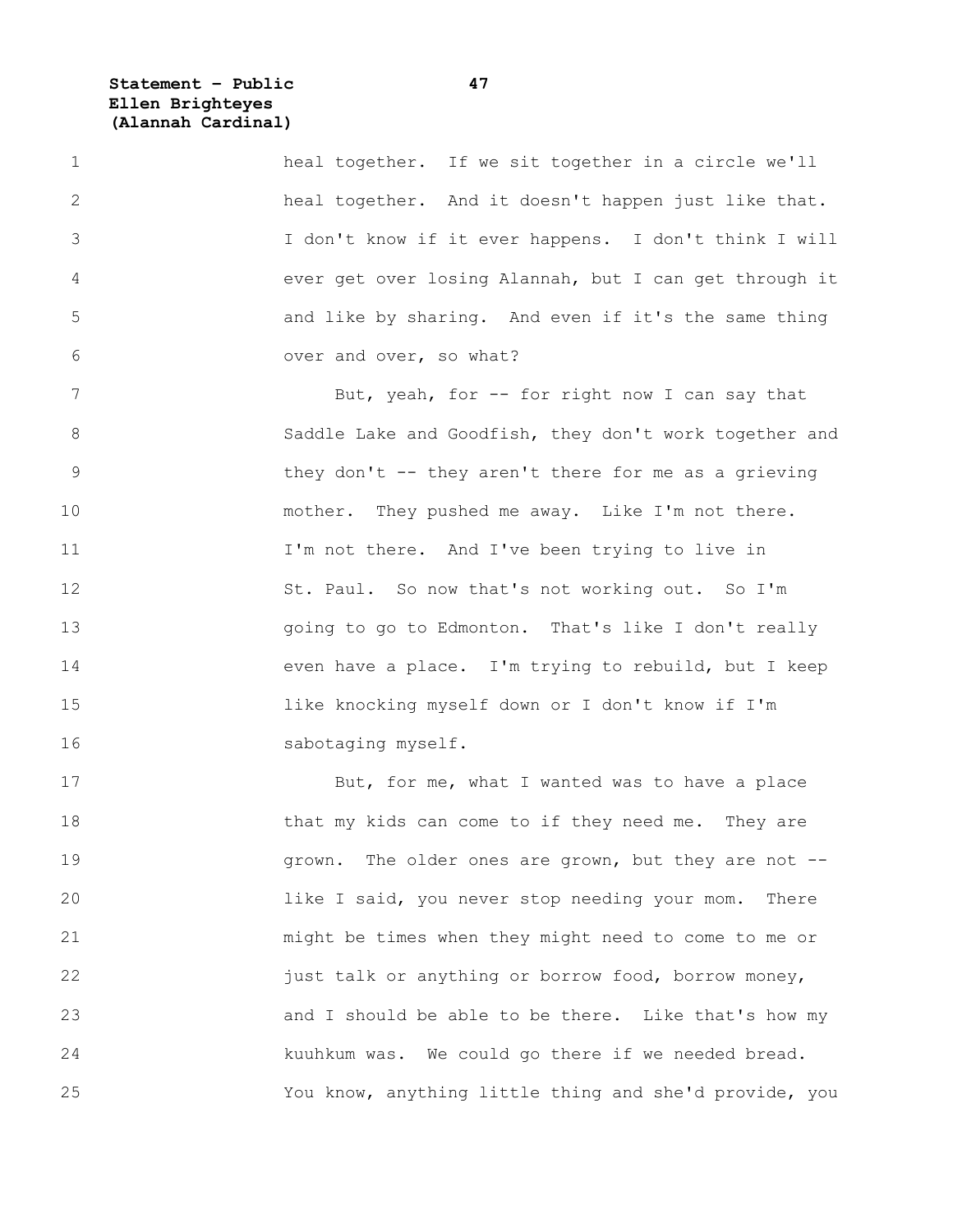**Statement – Public 48 Ellen Brighteyes (Alannah Cardinal)**

| 1              | know. And that's what I wanted. And I left my             |
|----------------|-----------------------------------------------------------|
| $\mathbf{2}$   | husband because he -- that's not what he wants. He's      |
| 3              | -- he wants to focus on our boys, and he doesn't want     |
| 4              | to focus on my older kids; like tough love like they      |
| 5              | got to do it themselves. And like that's where we         |
| 6              | clash.                                                    |
| 7              | KERRIE REAY: Um-hmm.                                      |
| 8              | ELLEN BRIGHTEYES: And, yeah, a lot of it is our own fault |
| $\overline{9}$ | like -- right? -- for using and their own fault. But      |
| 10             | to deal with life like we have to help each other. I      |
| 11             | have to help them. I'm their mom. I'm their mom.          |
| 12             | And it's like I'm just so broken and down and I can't     |
| 13             | get up like And it's -- it's going bad. Like              |
| 14             | look, you know.                                           |
| 15             | KERRIE REAY: Do you want to share what happened?          |
| 16             | ELLEN BRIGHTEYES: Um                                      |
| 17             | KERRIE REAY: Only if you want.                            |
| 18             | ELLEN BRIGHTEYES: Well, yeah, I can. My -- my daughter    |
| 19             | and her boyfriend did this. Um, yeah, we chose to get     |
| 20             | a place together to try to help each other. That was      |
| 21             | what I'm trying to do; I'm trying to help them.<br>That   |
| 22             | guy drinks and he's very very scary when he drinks.       |
| 23             | And I drank too. I didn't help it either. Because I       |
| 24             | think if I didn't drink maybe like I wouldn't have got    |
| 25             | in it. But, yeah, we were all, um -- yeah. She            |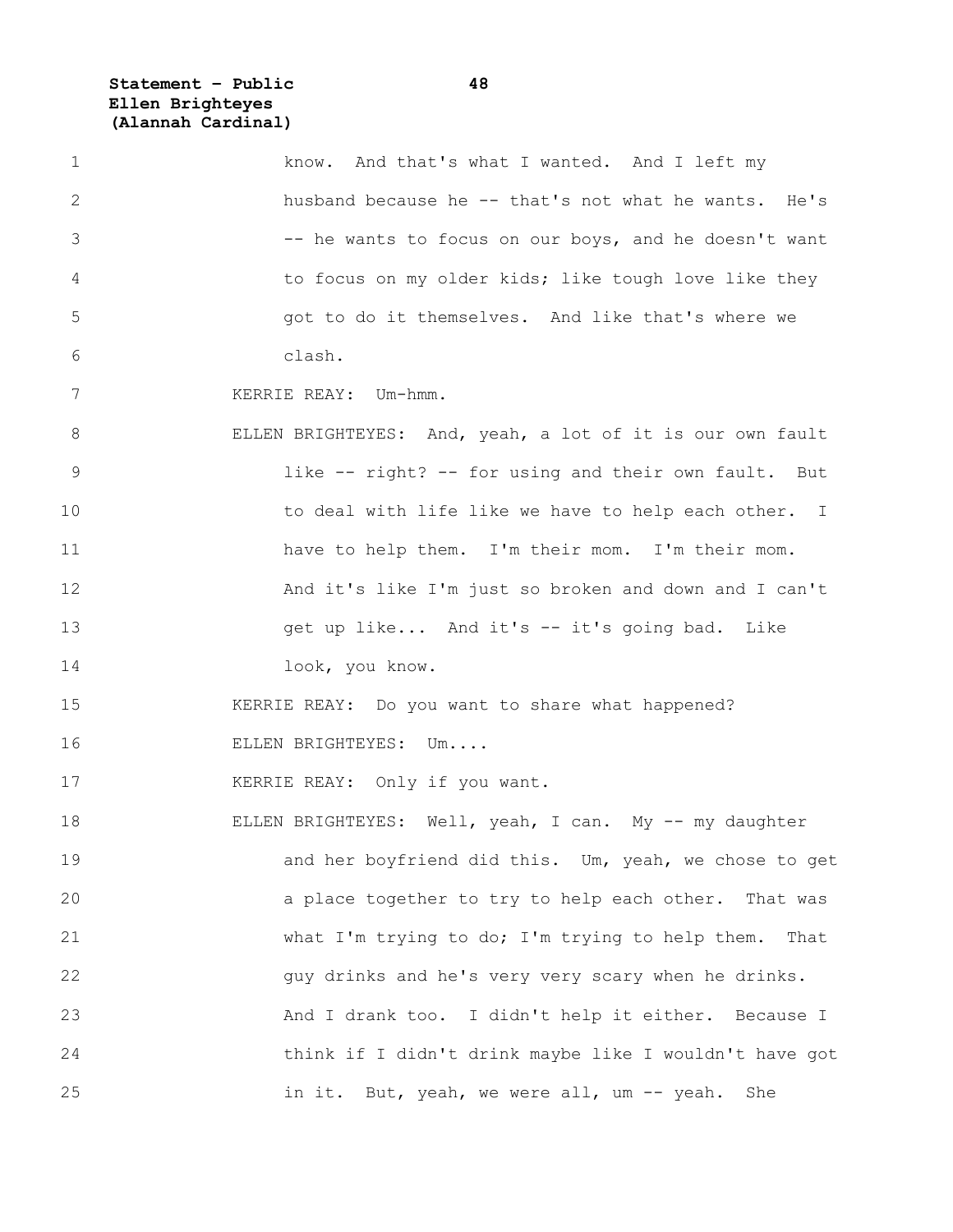**Statement – Public 49 Ellen Brighteyes (Alannah Cardinal)**

1 mostly did this to me. 2 KERRIE REAY: Your daughter? 3 ELLEN BRIGHTEYES: Yeah. And that hurts but I will forgive 4 her. I'm not, you know, hanging on to any of it. But 5 I can't live with that guy. Like her, she can come 6 back. We lost our place over it. We smashed the 7 window. And I've got to make up with her. I will. 8 But, yeah, like she, even her, she stays mad real 9 long. And she wants to be with him. Like how can I 10 help her if she doesn't want my help? And I don't 11 want to help him. Like he's so... You know? But, 12 yeah, it's drugs and alcohol that like make thing goes 13 worse. 14 KERRIE REAY: And, like you said, it also helped to numb 15 you, -- 16 ELLEN BRIGHTEYES: Yeah. 17 KERRIE REAY: -- the pain that you are feeling, --18 ELLEN BRIGHTEYES: Yeah. 19 KERRIE REAY: -- the pain you have. 20 ELLEN BRIGHTEYES: And I am going to go to rehab. Like I'm 21 not -- I'm not so broken that I'm not going to. But 22 it's -- it's -- it's hard. 23 KERRIE REAY: Yes. 24 ELLEN BRIGHTEYES: It's hard to hold myself together when 25 I'm falling apart inside. And I will never be the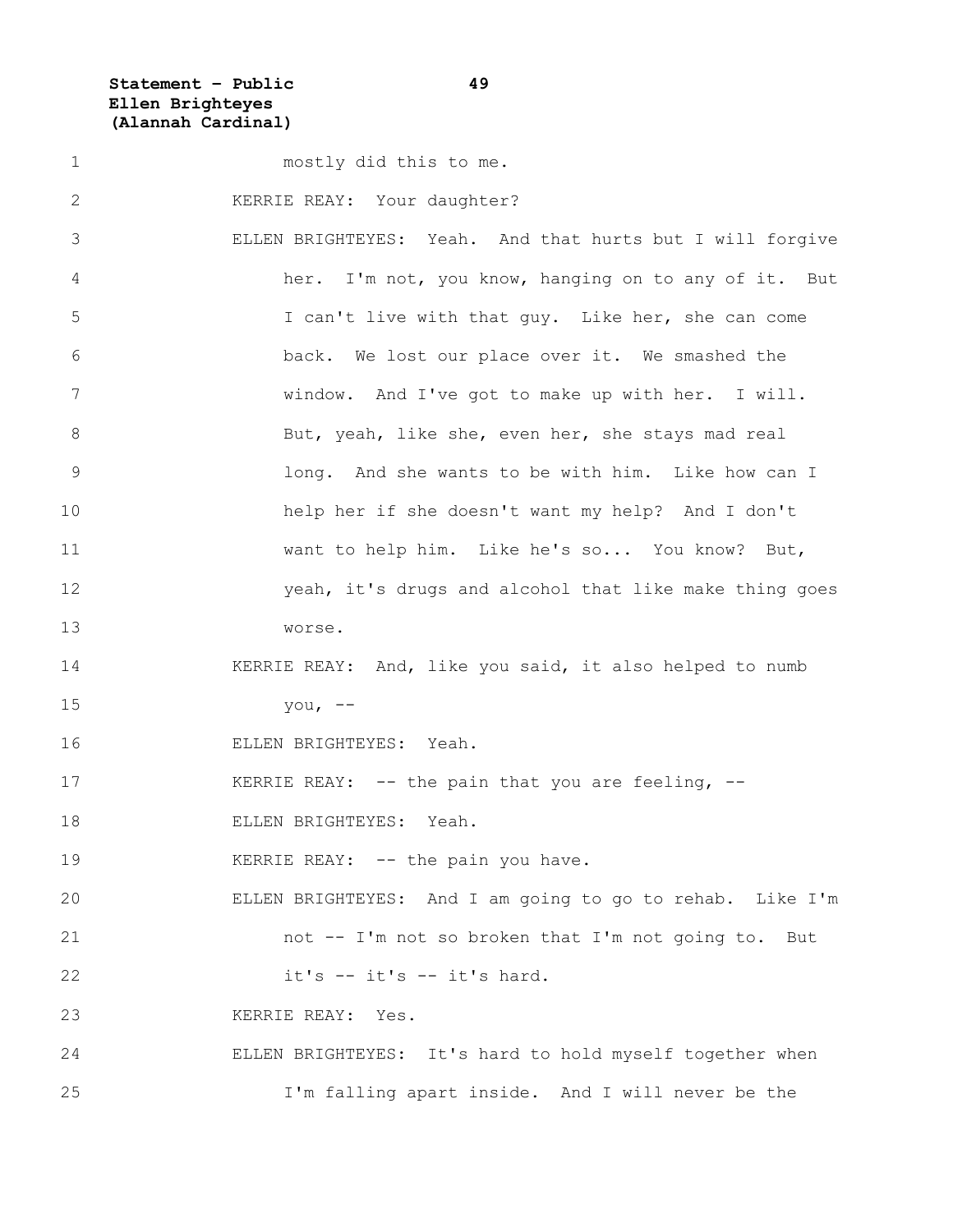**Statement – Public 50 Ellen Brighteyes (Alannah Cardinal)**

| $\mathbf 1$ | same. I will never be that same person when she was        |
|-------------|------------------------------------------------------------|
| 2           | here. I'm always going to look at it through I lost        |
| 3           | my daughter. I lost my daughter and I've just got to       |
| 4           | go on. Like I have to. It's hard.                          |
| 5           | KERRIE REAY: And I think -- I think your story here today  |
| 6           | is showing the commission how deep the pain is and how     |
| 7           | difficult the struggle is to go forward.                   |
| 8           | ELLEN BRIGHTEYES: Yeah.                                    |
| $\mathsf 9$ | KERRIE REAY: The pain, the grief.                          |
| 10          | ELLEN BRIGHTEYES: Yeah, like all the things I got over, -- |
| 11          | KERRIE REAY: Um-hmm.                                       |
| 12          | ELLEN BRIGHTEYES: -- it's -- it's, ah Like I got over      |
| 13          | some stuff, you know, that I carried from my mom and       |
| 14          | my kuuhkum. I got over some stuff but I'm still so         |
| 15          | like not -- I don't know how to describe it. I'm not       |
| 16          | done. I'm not -- not perfect, you know. I don't have       |
| 17          | a good life that people would want to look up to me,       |
| 18          | you know. I lost everything. I lost my vehicle and I       |
| 19          | don't care. I'd still rather go spend my money on          |
| 20          | drugs than save up for a vehicle. So I got to walk,        |
| 21          | you know. It just makes my own life not to go              |
| 22          | anywhere. Like I'm stuck. I'm stuck with it.               |
| 23          | KERRIE REAY: Yeah, I hear you. I hear the pain. I hear     |
| 24          | the frustration and I hear the anger.                      |
| 25          | ELLEN BRIGHTEYES: Yeah.                                    |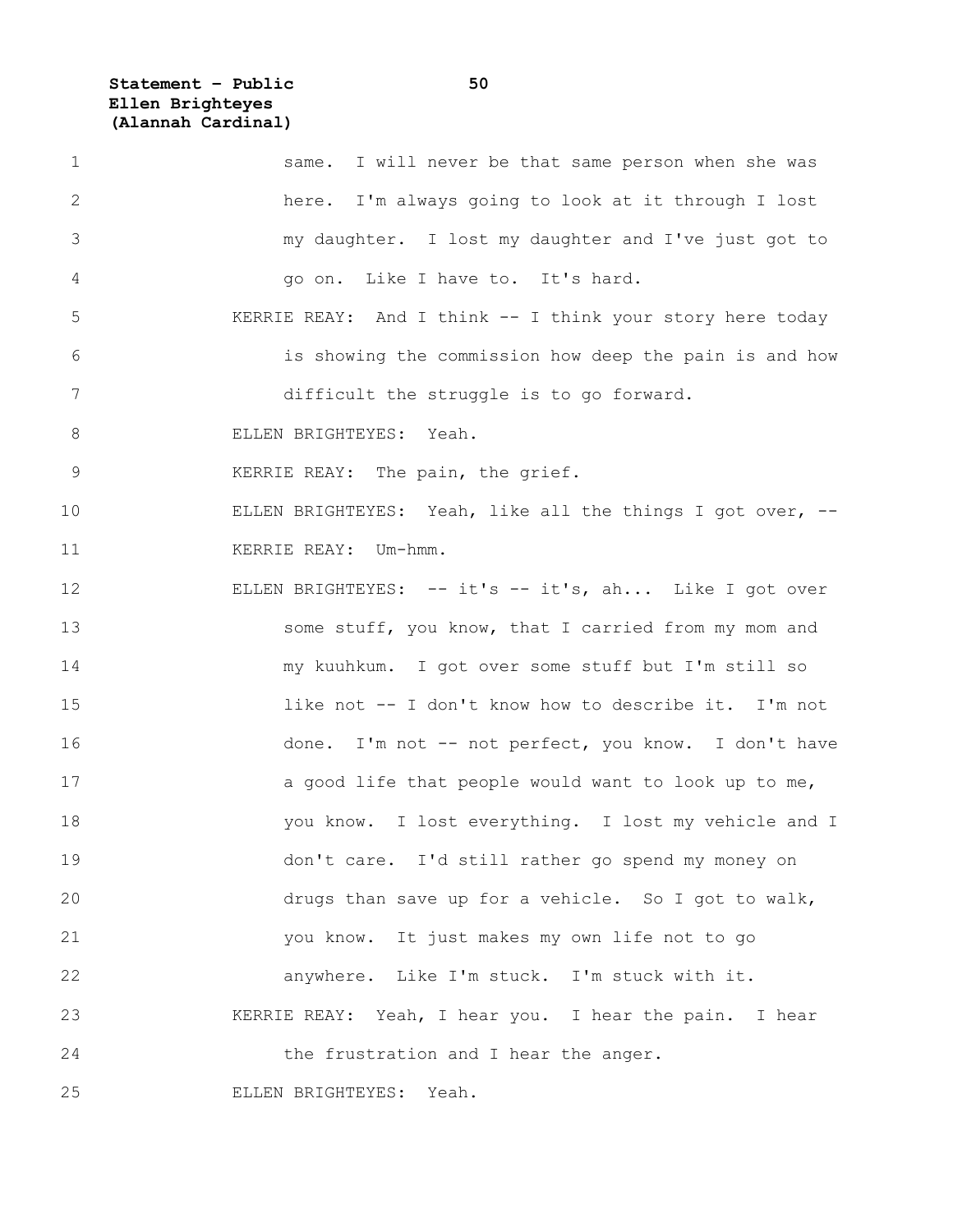**Statement – Public 51 Ellen Brighteyes (Alannah Cardinal)**

| 1            | KERRIE REAY: And I think -- I hope that coming here and    |
|--------------|------------------------------------------------------------|
| $\mathbf{2}$ | telling your story with such phenomenal amount of          |
| 3            | courage it takes to share, because you have shared         |
| 4            | some very deep pain today, --                              |
| 5            | ELLEN BRIGHTEYES: Yeah.                                    |
| 6            | KERRIE REAY: -- and it's -- it's only one step. Even you   |
| 7            | say there's much to do to take care of yourself.           |
| 8            | ELLEN BRIGHTEYES: Yeah, to get back on my feet.            |
| 9            | KERRIE REAY: And, you know, you shared today that you have |
| 10           | done it before.                                            |
| 11           | ELLEN BRIGHTEYES: Yeah.                                    |
| 12           | KERRIE REAY: So you can do it again, --                    |
| 13           | ELLEN BRIGHTEYES: Yeah.                                    |
| 14           | KERRIE REAY: -- right? Having some resources to help       |
| 15           | support you in this -- in this difficult journey           |
| 16           | forward, and I think your story is -- um, your truth       |
| 17           | is important today for the commission to hear.             |
| 18           | ELLEN BRIGHTEYES: Yeah. And especially like my thoughts    |
| 19           | for others, $--$                                           |
| 20           | KERRIE REAY: Yes.                                          |
| 21           | ELLEN BRIGHTEYES: -- that there's other -- there's other   |
| 22           | women in pain, there's other -- well, dads too, hey?       |
| 23           | KERRIE REAY: Yes. Yes.                                     |
| 24           | ELLEN BRIGHTEYES: But it's the mother that is You          |
| 25           | know? She came from my -- she came from my body. I         |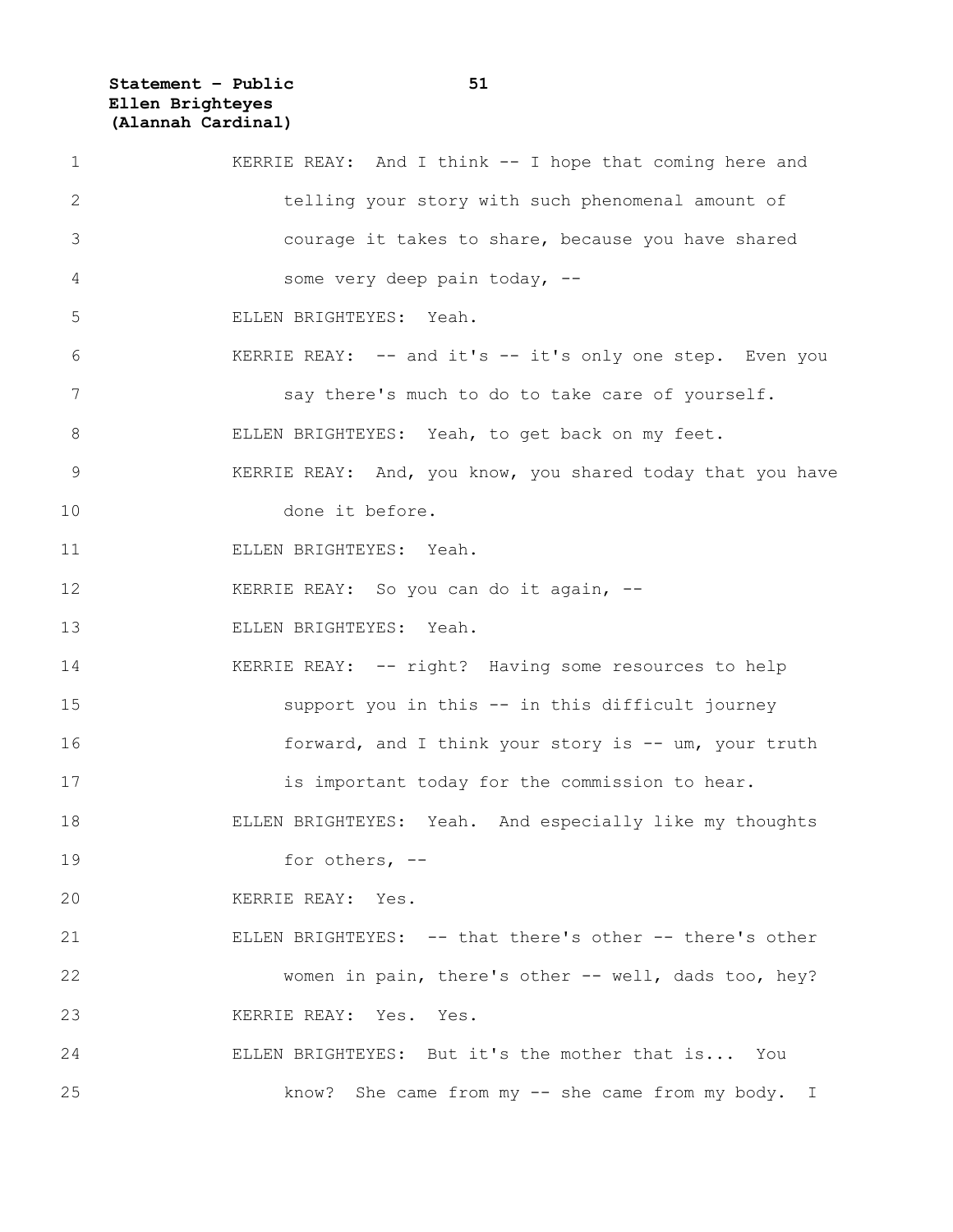**Statement – Public 52 Ellen Brighteyes (Alannah Cardinal)**

| $\mathbf 1$    | brought her here. And it's those ones that like I --     |
|----------------|----------------------------------------------------------|
| 2              | I feel like I'm -- I need to do something, that I can    |
| 3              | help them. You know? I got to do something with          |
| 4              | myself so I can help them too. Like I feel like          |
| 5              | that's what I'm here for.                                |
| 6              | KERRIE REAY: So you feel you have the strength to help   |
| 7              | others?                                                  |
| 8              | ELLEN BRIGHTEYES: But once I'm, you know, okay.          |
| $\overline{9}$ | KERRIE REAY: Okay.                                       |
| 10             | ELLEN BRIGHTEYES: I feel like that is why I'm here is to |
| 11             | help others.                                             |
| 12             | KERRIE REAY: But you need to take care of yourself.      |
| 13             | ELLEN BRIGHTEYES: Yes. Like I need to, you know,         |
| 14             | straighten out and all that. There's this -- this        |
| 15             | other mother, she lost -- she had five kids, two boys    |
| 16             | and three girls. She lost her two boys violently         |
| 17             | through alcohol. They were both murdered. Murdered.      |
| 18             | And one was -- this was like in 2000. So her -- she      |
| 19             | had a good life. She worked. She took care of her        |
| 20             | kids. Her son gets murdered -- I think he was only       |
| 21             | like 20 -- and then after that drinking, drinking,       |
| 22             | drinking. So that's their life: drinking, ghetto,        |
| 23             | drugs, and alcohol. Her other son got murdered; like     |
| 24             | her other son that got murdered, the one she had left.   |
| 25             | And then the year after her daughter died in Calgary.    |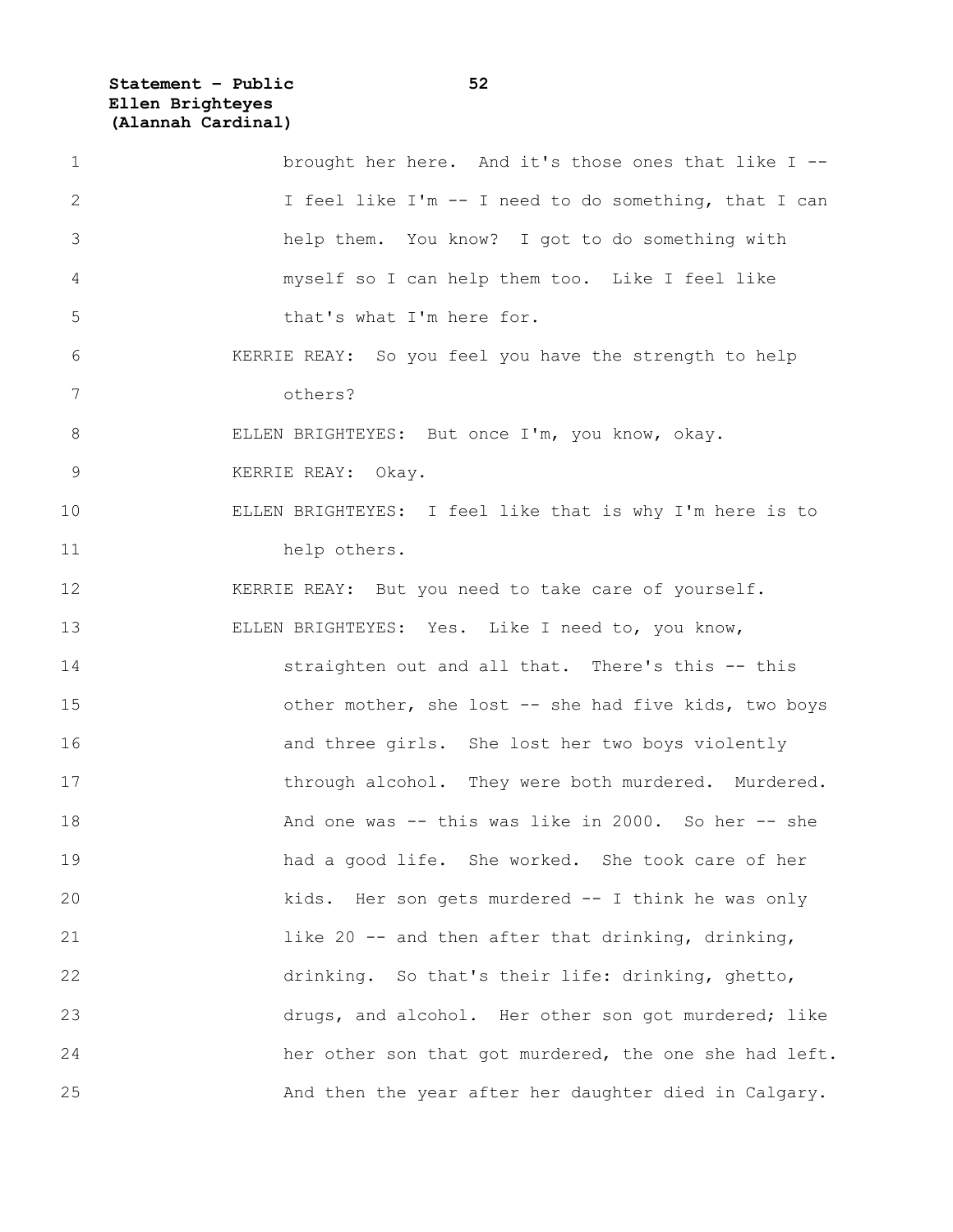**Statement – Public 53 Ellen Brighteyes (Alannah Cardinal)**

1 This is, ah -- Alannah died July, I say the 17th. In 2 my heart I know she was gone on the 17th. This one 3 lost her daughter a month later after me, after being 4 there for me. 5 Like and she barely has anything. She has 6 nothing but the life and her love. And she's a [strict] 7 (<del>unintelligible</del>), but I know there's love there. So 8 She -- she put like this -- she picked wild flowers on 9 the way to the hall and she put them. Alannah's 10 casket was like the best. Like over 4,000. It is the 11 best one. My mom said, don't be cheap. And she puts 12 these wild flowers on this real fancy casket, and that 13 meant more to me than anything of the flowers that 14 were like bought so expensive and brought there. She 15 lost her daughter a month later. 16 And like for people like that what do you do? 17 And all they want to do is drink, you know. How do 18 you -- how do you help them up? So her today is -- 19 she's been diagnosed with, um, severe PTSD. And 20 there's help for that but where is it? You know? 21 Show us. I know there's help for that. You know,

22 some kind of treatment. You know? But to bring that 23 on and like how do we know how to help each other? 24 Because like, you know, she just wants to go get a 25 bottle.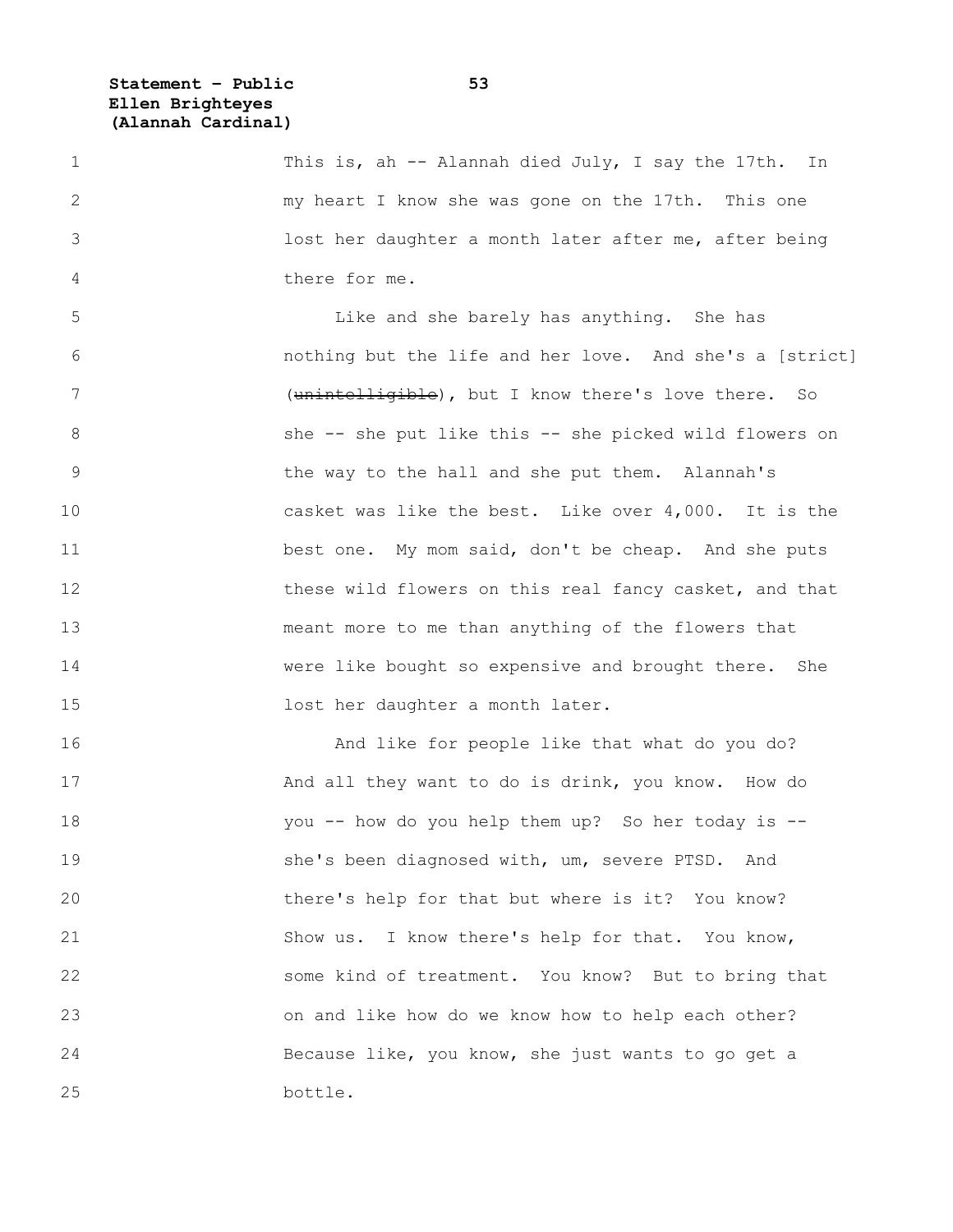**Statement – Public 54 Ellen Brighteyes (Alannah Cardinal)**

| 1  | KERRIE REAY: So what I'm hearing is one of the            |
|----|-----------------------------------------------------------|
| 2  | recommendations, from your experience, to the             |
| 3  | commission could be to recognize the need for families    |
| 4  | of children who died violently,                           |
| 5  | ELLEN BRIGHTEYES: Yes.                                    |
| 6  | KERRIE REAY: -- that are there resources there to help    |
| 7  | cope, $--$                                                |
| 8  | ELLEN BRIGHTEYES: Yes.                                    |
| 9  | KERRIE REAY: -- to help grieve?                           |
| 10 | ELLEN BRIGHTEYES: Yes.                                    |
| 11 | KERRIE REAY: And to -- because, for many, there are still |
| 12 | children to raise --                                      |
| 13 | ELLEN BRIGHTEYES: Yes.                                    |
| 14 | KERRIE REAY: -- or grandchildren?                         |
| 15 | ELLEN BRIGHTEYES: Yeah.                                   |
| 16 | KERRIE REAY: And I think that's another important         |
| 17 | recommendation.                                           |
| 18 | ELLEN BRIGHTEYES: Yeah. That like, okay, if you are not   |
| 19 | going to, if you don't get that help, yeah, you are       |
| 20 | going to go drink. Yeah, you are going to go do that.     |
| 21 | KERRIE REAY: And that's part of that cycle. That's part   |
| 22 | of that systemic cycle that alcohol and drugs, the        |
| 23 | residential schools, the sixties scoop, all that          |
| 24 | emotion.                                                  |
| 25 | ELLEN BRIGHTEYES: Yeah.                                   |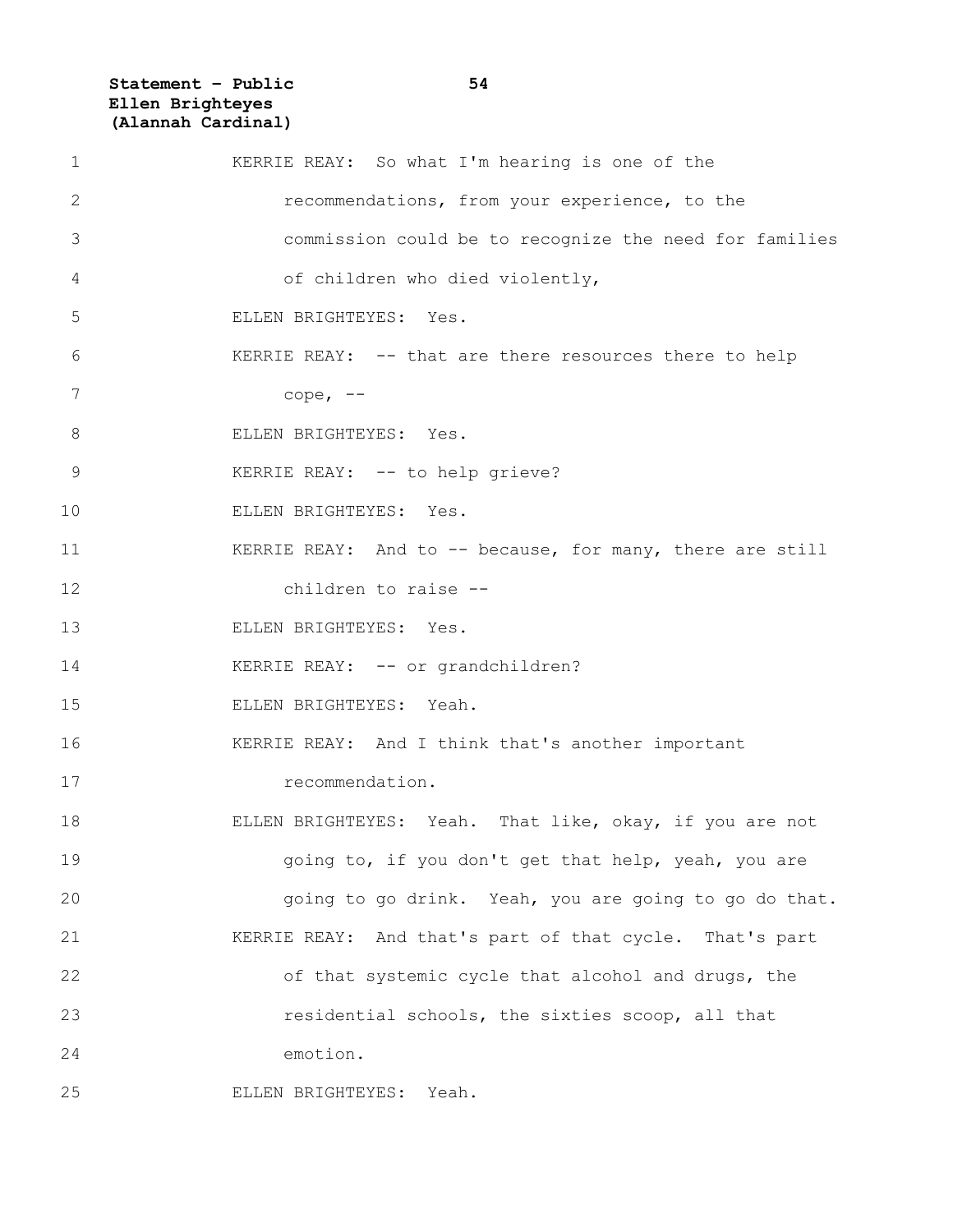**Statement – Public 55 Ellen Brighteyes (Alannah Cardinal)**

| $\mathbf 1$    | KERRIE REAY: You spoke about in the beginning --           |
|----------------|------------------------------------------------------------|
| 2              | ELLEN BRIGHTEYES: Yeah.                                    |
| 3              | KERRIE REAY: -- about that need to be loved.               |
| 4              | ELLEN BRIGHTEYES: Yes.                                     |
| 5              | KERRIE REAY: And there's that gap of that connection.      |
| 6              | ELLEN BRIGHTEYES: Yeah.                                    |
| 7              | KERRIE REAY: And to help. Um, to help connect with your    |
| 8              | families in a way that you didn't have --                  |
| $\overline{9}$ | ELLEN BRIGHTEYES: Yes.                                     |
| 10             | KERRIE REAY: -- and that you've been trying to do with     |
| 11             | your own children.                                         |
| 12             | ELLEN BRIGHTEYES: Yeah. Yes.                               |
| 13             | KERRIE REAY: Any final comments for the commission?        |
| 14             | ELLEN BRIGHTEYES: Um, just that like I hope -- I hope that |
| 15             | they bring lots of help to families that need it.          |
| 16             | It's something that you don't know how it feels until      |
| 17             | you have lost your own. And it's something I would         |
| 18             | never wish on anybody to lose their own, but you can't     |
| 19             | understand it unless you -- unless you have                |
| 20             | experienced it. So                                         |
| 21             | KERRIE REAY: Okay.                                         |
| 22             | ELLEN BRIGHTEYES: That's a lot. But that's -- yeah, ah,    |
| 23             | that's what I'm going through. That's me and my            |
| 24             | story, right?                                              |
| 25             | KERRIE REAY: And it look a lot of courage. It really did.  |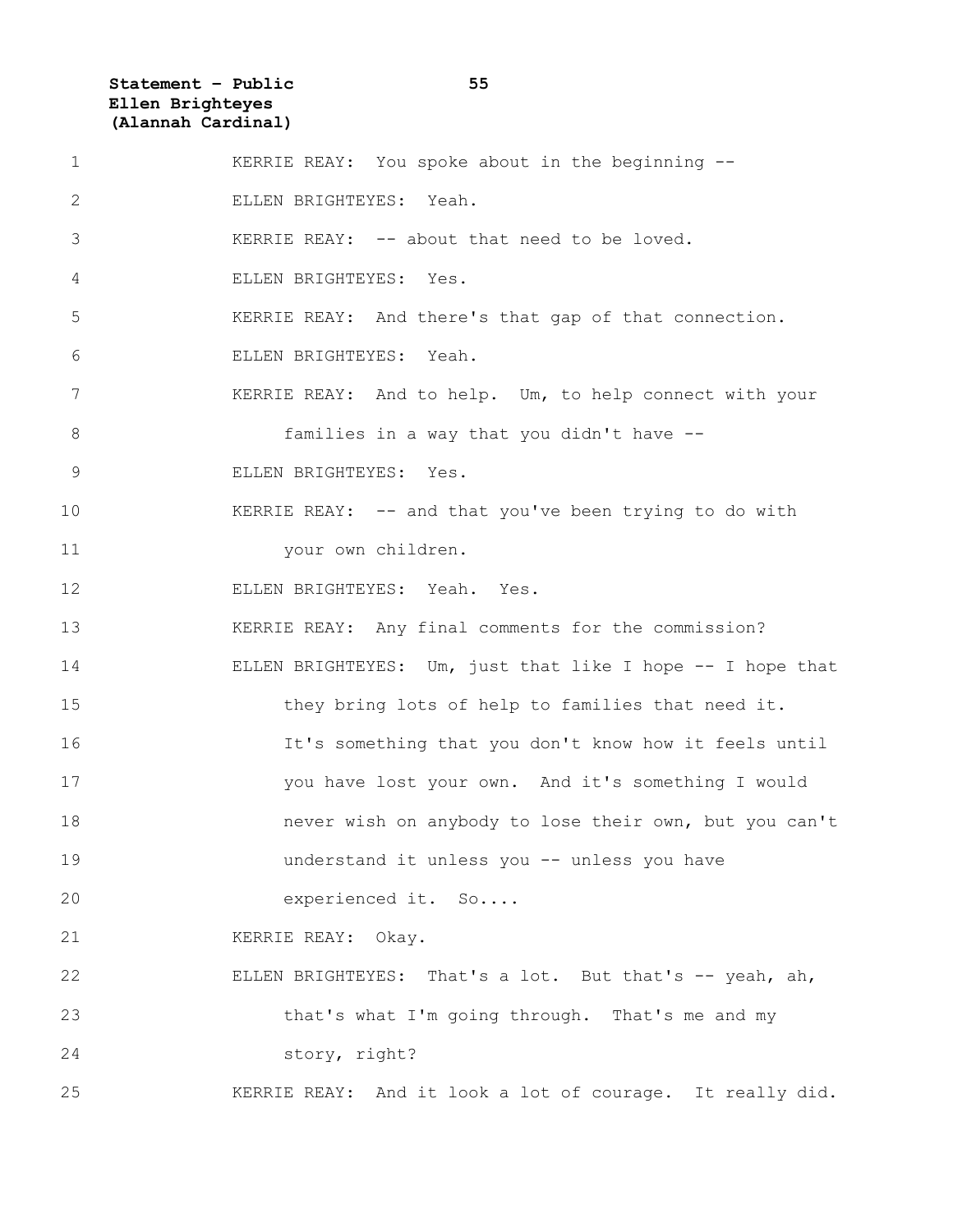**Statement – Public 56 Ellen Brighteyes (Alannah Cardinal)**

| $\mathbf 1$  | And I want to thank you. Because I can feel your          |
|--------------|-----------------------------------------------------------|
| $\mathbf{2}$ | pain.                                                     |
| 3            | ELLEN BRIGHTEYES: Yeah.                                   |
| 4            | KERRIE REAY: I really can.                                |
| 5            | ELLEN BRIGHTEYES: Yeah.                                   |
| 6            | KERRIE REAY: And I -- you know, these stories are         |
| 7            | important for the commission and for people to            |
| $8\,$        | understand the pain that is happening, um, with the       |
| $\mathsf 9$  | loss of Indigenous women and girls.                       |
| 10           | ELLEN BRIGHTEYES: Yes.                                    |
| 11           | KERRIE REAY: And some are very young.                     |
| 12           | ELLEN BRIGHTEYES: Yes.                                    |
| 13           | KERRIE REAY: All right. Well, I'm going to thank you, and |
| 14           | I am going to turn off the recording if you are okay?     |
| 15           | ELLEN BRIGHTEYES: Yeah. I'm okay. Yeah. I feel            |
| 16           | completely heard.                                         |
| 17           | [PROCEEDINGS ADJOURNED AT 2:10 P.M.]                      |
| 18           |                                                           |
| 19           |                                                           |
| 20           |                                                           |
| 21           |                                                           |
| 22           |                                                           |
| 23           |                                                           |
| 24           |                                                           |